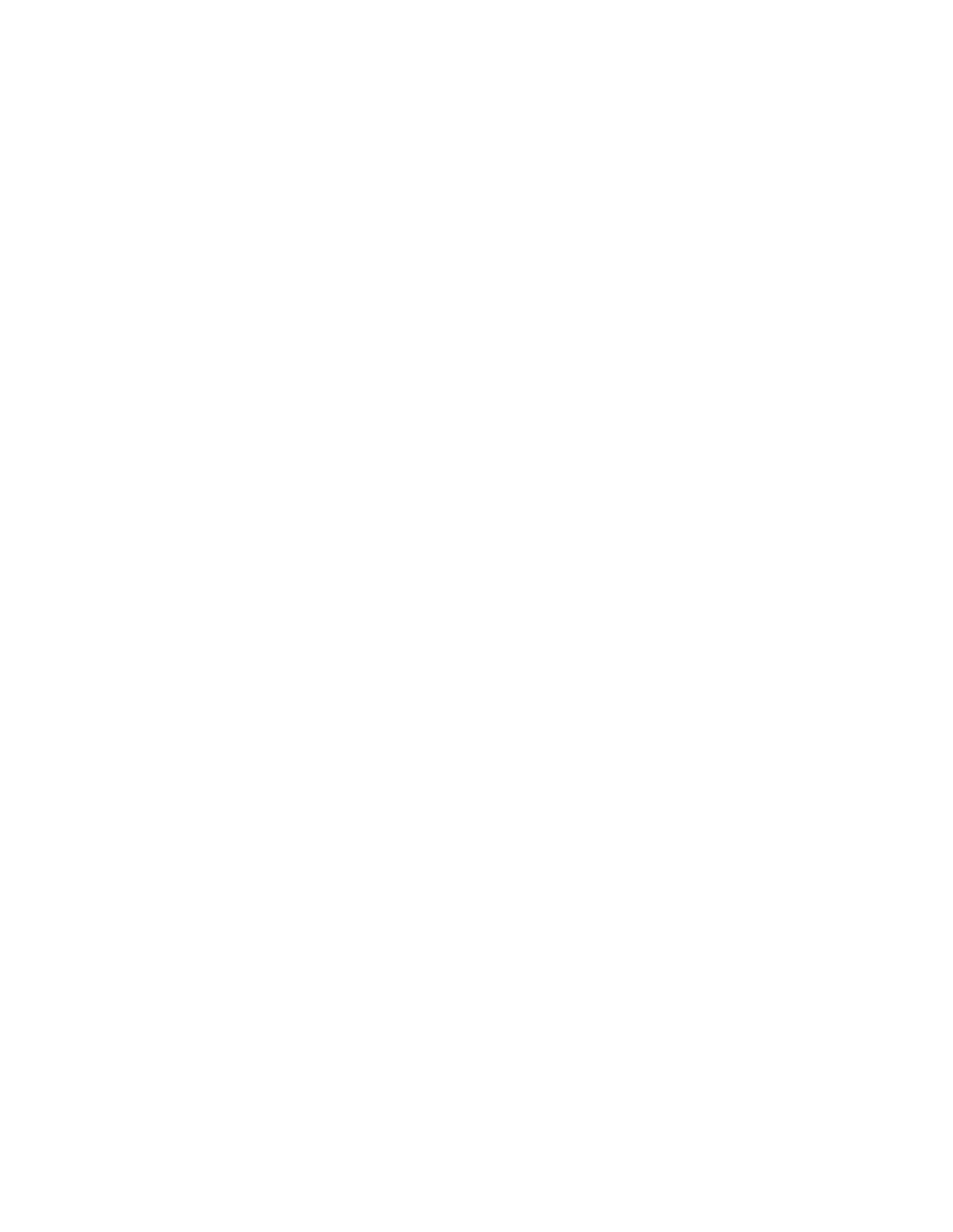*Commodity prices soared in 2021 following the broad-based decline in early 2020, with prices of several*  commodities reaching all-time highs. In part, this reflected the strong rebound of demand from the 2020 global *recession. Energy and metal prices generally move in line with global economic activity, and this tendency has strengthened in recent decades. Looking ahead, global macroeconomic developments and commodity supply factors will likely continue to cause recurring commodity price swings. For many commodities, these may be amplified by the transition away from fossil fuels. To dampen the associated macroeconomic fluctuations, the almost two-thirds of emerging market and developing economies (EMDEs) that are commodity exporters need to strengthen their policy frameworks and reduce their reliance on commodity-related revenues by diversifying exports and, more importantly, national asset portfolios.* 

# **Introduction**

Commodity prices soared in 2021, in large part rebounding from the sharp declines that occurred in the global recession of 2020 (figure 3.1). The broad-based surge, led by energy and metals, was driven by a strong recovery in aggregate global demand, easy financial conditions, and fiscal expansions in advanced economies. It was amplified by weather-related supply disruptions for both fossil and renewable fuels. In 2021, crude oil prices rose by nearly 82 percent, with the monthly average price of Brent climbing to about \$84 a barrel for the first time in seven years. Natural gas and coal prices also surged. Metal prices were up about 28 percent, supported by the recovery in global manufacturing, improved prospects for a significant increase in infrastructure investment in advanced economies, and pandemic-related supply disruptions. Agricultural prices increased about 14 percent, with food prices rising the most in low-income countries (LICs).

Rising commodity prices, coupled with pandemicrelated supply-demand mismatches, have contributed to a jump in headline inflation rates in many EMDEs and advanced economies. Upward price pressures are expected to persist for some time in EMDEs, especially LICs, on the back of elevated food prices, lagged effects of higher oil prices, and higher import prices resulting from currency depreciations. Policy trade-offs have become increasingly complex, particularly in many EMDEs, as inflation has been

*Note*: This chapter was prepared by Alain Kabundi and Garima Vasishtha, with contributions from John Baffes, Wee Chian Koh, and Peter Nagle.

rising even as employment has remained below pre-pandemic levels.

The recent commodity price upswing has once again brought to the fore the susceptibility of EMDEs to large fluctuations in commodity prices. Macroeconomic performance in commodity exporters has historically varied closely in line with commodity price cycles. This is especially so for EMDEs that rely on a rather narrow set of commodities.<sup>1</sup> Commodities are critical sources of export and fiscal revenues for almost two-thirds of EMDEs, and three-quarters of LICs, and more than half of the world's poor reside in commodityexporting EMDEs (figure 3.2; World Bank 2018a). Dependence on commodities is particularly high for oil exporters. On average, oil exports accounted for 33 percent of total goods exports by oil exporters over 2017-20 considerably more than the 20 percent share for metals and the 15 percent share for agricultural commodities for metals and agricultural exporters, respectively.<sup>2</sup>

Terms-of-trade shocks arising from commodity price movements cause changes in relative prices and have accounted for as much as half of the variation in economic activity in EMDEs (Di Pace, Juvenal, and Petrella 2020; Kose 2002). The impact of terms-of-trade shocks can also be asymmetric, with export price shocks being twice as important as import price shocks for domestic

<sup>&</sup>lt;sup>1</sup>See IMF (2015a); Jacks, O'Rourke, and Williamson (2011); Richaud et al. (2019); World Bank (2009); and World Bank (2020d).

<sup>2</sup>Commodity exporters are defined as countries where more than 20 percent of exports were concentrated in an individual commodity, on average over 2017-2020.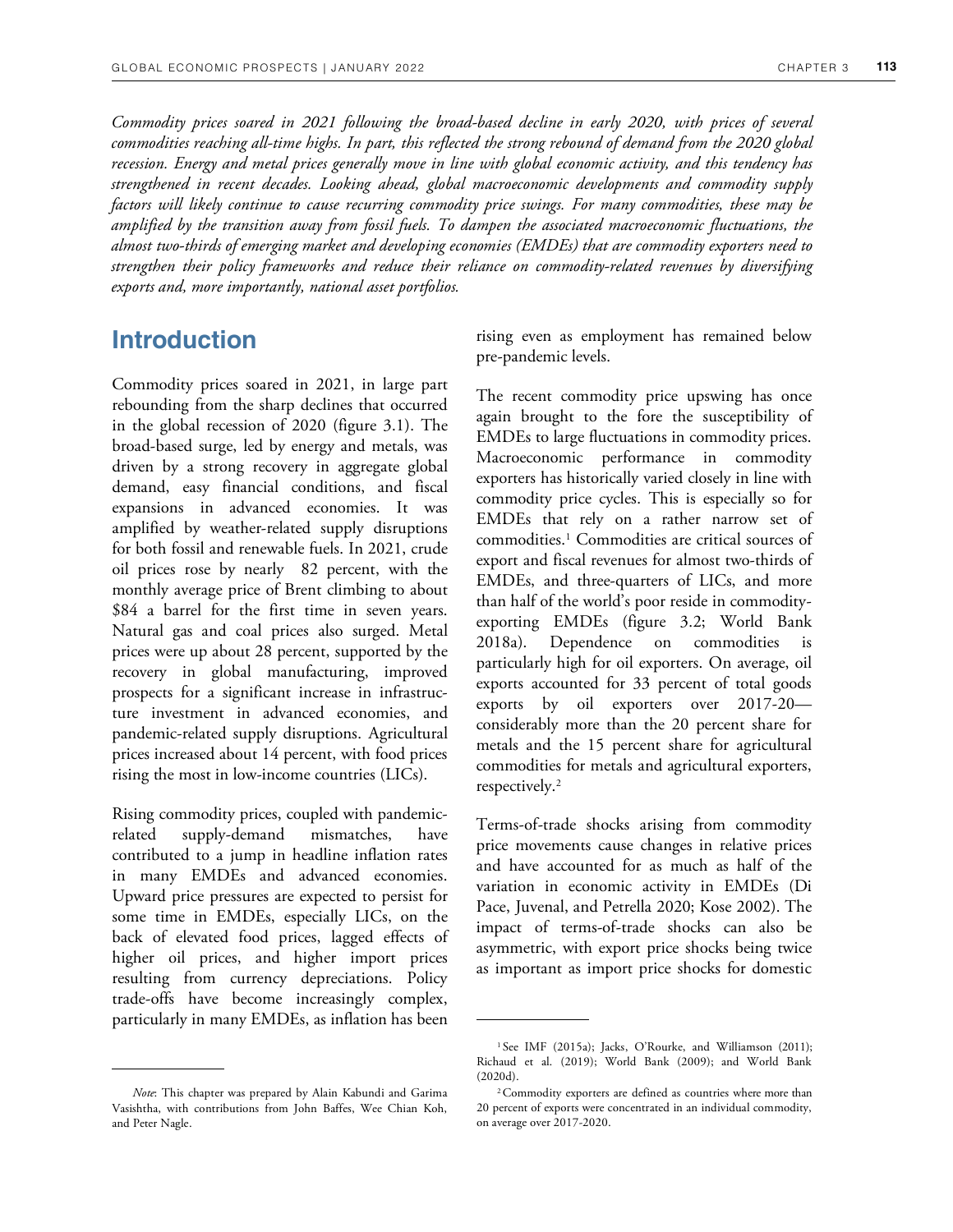# **FIGURE 3.1 Commodity prices**

*Commodity prices soared in 2021, partly reflecting rebounds from the sharp declines during the global recession of 2020. Among commodity groups, energy prices registered the sharpest rebounds since their trough in April 2020.* 



*Source:* World Bank.

A. Monthly average commodity prices, in U.S. dollar terms. Last observation November 2021. B. Bars show commodity price growth for each group from the trough in April 2020 to November 2021. Orange whiskers show the range of price increases across commodities for each group. For energy commodities, the minimum and maximum values indicate the increases in the price of liquified natural gas in Japan and Europe, respectively. For metals, the minimum and maximum price increases were for iron ore and tin, respectively. For agriculture, Thai rice prices increased the least while Palm kernel prices increased the most.

> business cycles. There are three main macrofinancial channels through which commodity price fluctuations can affect economic activity.

- *Currency channel and inflation*. Commodity price movements can be a source of currency volatility for economies where a few commodities represent a significant share of exports. They can also trigger inflationary pressures, notably for commodity-importing LICs for which food and fuel constitute a large fraction of consumption. Exchange rate changes as well as inflationary pressures can pose challenges for monetary policy (Drechsel, McLeay, and Tenreyro 2019; Ha, Kose, and Ohnsorge 2019; World Bank 2020a).
- *Fiscal channel.* In commodity exporters, declines in commodity prices can trigger procyclical cuts in public expenditures because of reduced revenue from commodity production and exports, while conversely, increases in commodity prices can trigger procyclical increases in public spending. Fiscal policy thus often accentuates the impact of the commodity price cycle on economic growth and increases the amplitude of cycles in

economic activity (Mendes and Pennings 2020; Riera-Crichton, Végh, and Vuletin 2015).

• *Financial channel*. In commodity exporters, commodity booms are often associated with strong growth in bank credit and increases in lending to borrowers who may prove less creditworthy during normal times. Rising commodity prices can also lead, in commodity exporters, to currency appreciation, lower country risk premiums, and larger capital inflows. These surges in capital inflows, if not invested wisely, can lead to financial crises when commodity prices collapse, and financial conditions tighten. A notable example is the Latin American debt crisis of the 1980s (Eberhardt and Presbitero 2021; Kose et al. 2021; Reinhart, Reinhart, and Trebesch 2016).

Recent events have highlighted how global trade and supply disruptions as well as climate-related events can amplify commodity price movements and their impact on economic activity. Countries dependent on fossil fuels are vulnerable, like other countries, to climate change and to the global efforts to mitigate it (Peszko, van der Mensbrugghe, and Golub 2020). A better understanding of commodity price movements can, therefore, help policy makers design effective stabilization policies, ensure financial stability, and undertake policies to improve development outcomes.

Against this background, this chapter asks the following questions:

- What are the main features of commodity price movements?
- How does the recent recovery in commodity prices compare with such episodes after previous global recessions and downturns?
- What are the key drivers of commodity price cycles?
- What are the policy implications?

**Contribution to the literature.** This chapter contributes to the literature along four dimen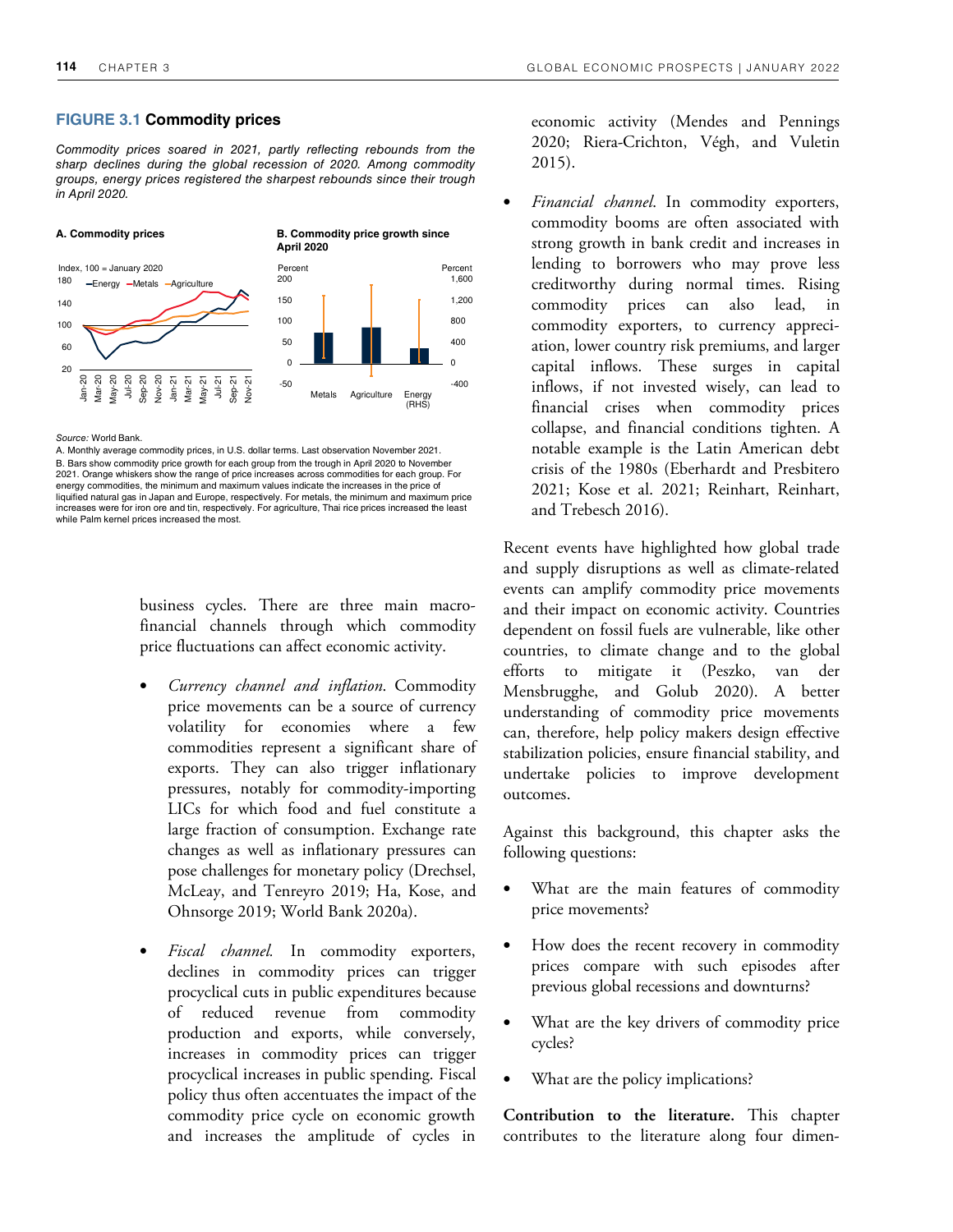sions. *First*, it expands on the earlier literature on commodity cycles by using a much larger set of commodities and a period that includes the COVID-19 pandemic.<sup>3</sup> *Second,* it is the first study to compare the rebound in commodity prices after the COVID-19-induced global recession in 2020 with the price recoveries after past recessions and slowdowns. *Third,* using a cutting-edge econometric approach, the chapter examines both global and commodity-specific cycles for a large number of commodities as well as their underlying drivers. This contrasts with earlier literature that either focuses only on a small set of commodities, or examines commodity demand and supply rather than aggregate demand and supply, or simply documents the existence of comovement without identifying the underlying drivers.<sup>4</sup> *Fourth*, the chapter presents a rich menu of policy options available to commodity-exporting EMDEs for dealing with commodity price volatility.

**Main findings.** This chapter offers the following main findings.

*First*, over the past five decades, commodity prices have undergone repeated cycles. On average, from peak to peak, cycles lasted almost six years. Prices rose and fell by 1-4 percent per month over the course of the average cycle. Price slumps lasted somewhat longer (39 months) than booms (30 months). Booms, on average, were steeper (4 percent per month) than price slumps (1 percent per month).

Commodity price cycles have been highly synchronized across commodities. On average, all commodity prices were in the same cyclical phase 60 percent of the time. For commodities intensively employed in industry, such as copper and aluminum, prices were in the same phase about 80 percent of the time. This synchronization was reflected statistically in a common

### **FIGURE 3.2 Importance of commodities**

*Many EMDEs are heavily reliant on commodity exports. The average energy exporter is more reliant on energy exports than the average agriculture- and metal-reliant EMDE. Resource revenues are also an important source of fiscal receipts, particularly for energy exporters.* 

> > Natural gas

Percent of GDP

**A. Number of EMDE commodity exporters** 





**B. Resource rents in EMDE commodity exporters** 



**[C. Share of EMDE exports for energy,](https://thedocs.worldbank.org/en/doc/cb15f6d7442eadedf75bb95c4fdec1b3-0350012022/related/GEP-January-2022-Chapter3-Fig3-2.xlsx)** 

**metals, and agriculture** 



*Sources:* Comtrade (database); International Monetary Fund; UNU-Wider (database); WITS (database); World Bank.

*Note:* EMDEs = emerging market and developing economies.

A. Figure lists the number of EMDEs that primarily export a specific commodity. An EMDE is defined as a commodity exporter if, on average in 2017-20, the value of exports of an individual commodity accounted for 20 percent or more of total exports.

B. Unweighted average of resource rents as percent of GDP for EMDE commodity exporters of natural gas (13 countries), oil (44 countries), copper (14 countries), and coffee (13 countries). Total natural resource rents of exporters of each commodity included in the figure are the sum of oil rents, natural gas rents, coal rents (hard and soft), mineral rents, and forest rents. Countries relying on the export of multiple commodities are included in the averages for each commodity. As an example, a country identified as a natural gas exporter may be deriving resource rents from exports of both natural gas and oil; its share of resource rents is included in the averages for both oil and natural gas since the breakdown of resource rents by individual commodity is not available.

C. Figure shows the median share of exports accounted for by oil, natural gas, copper, and coffee for EMDE exporters of that commodity. Oil includes 20 EMDEs, copper 6, natural gas 5, and coffee 4. Blue bars show medians and orange whiskers show interquartile ranges.

D. Unweighted average of resource revenues as a share of fiscal revenues for EMDE commodity exporters of natural gas (5 countries), oil (25 countries), copper (4 countries), and coffee (5 countries). Countries relying on the export of multiple commodities are included in the averages for each commodity. Orange whiskers indicate the range between the minimum and maximum values.

factor that accounted, on average, for roughly 15- 25 percent of price variability for energy and metals, but only 2-10 percent of price variability for agricultural commodities and fertilizers. For industrial commodities (which here include energy, metals, and rubber), the synchronization has become more pronounced over time. Since the mid-1990s, on average, the common factor accounted for about 30-40 percent of the Coffe

<sup>&</sup>lt;sup>3</sup> For the earlier literature, see, for example, Cashin, McDermott, and Scott (2002); Roberts (2009); and Rossen (2015).

<sup>4</sup>For studies of commodity cycles, see Charnavoki and Dolado (2014) and Ha et al. (2019); for the roles played by demand and supply shocks, see Jacks and Stuermer (2020), Kilian and Murphy (2014), and Stuermer (2017, 2018); and, for the comovement of cycles, see Chiaie, Ferrara, and Giannone (2017).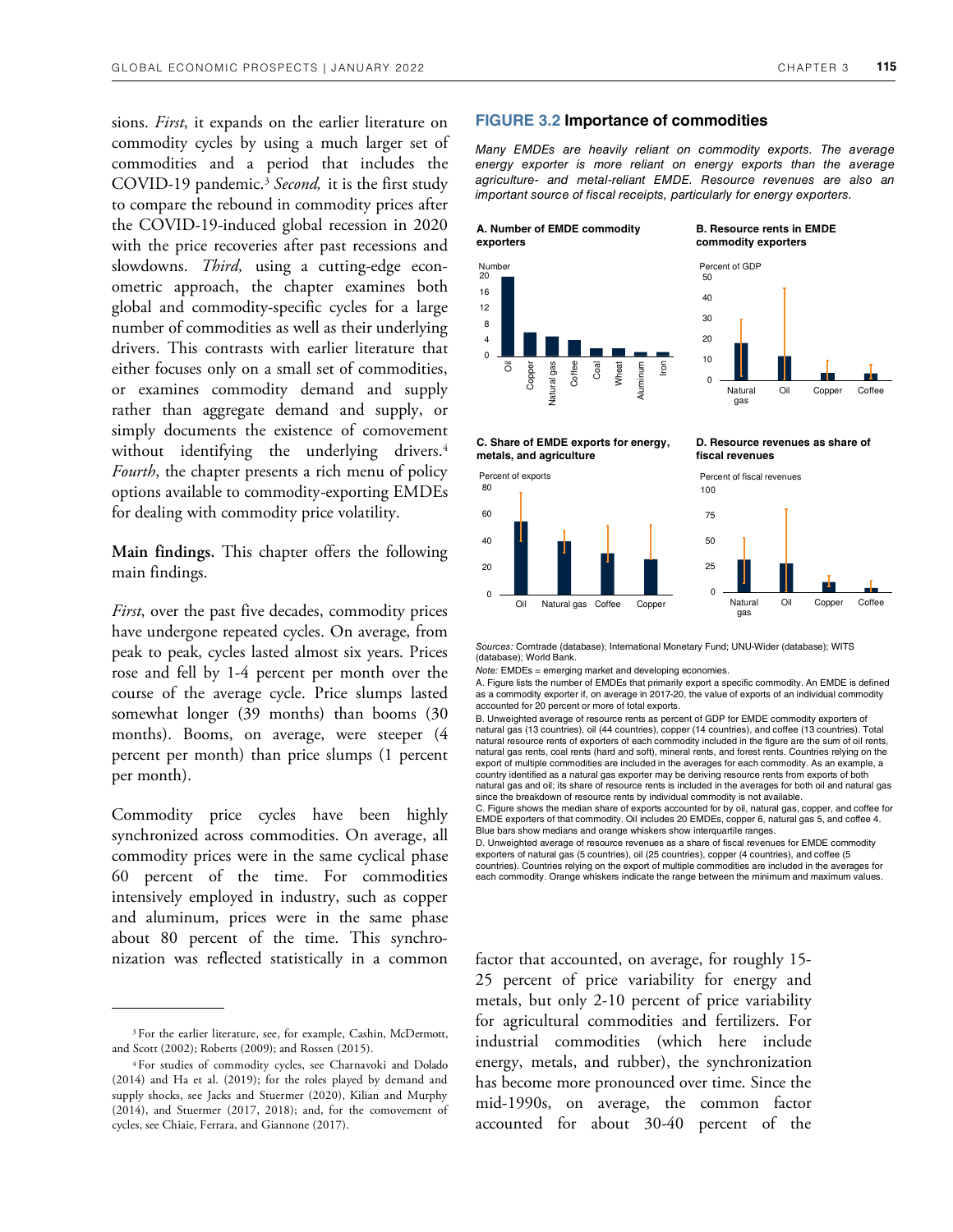variability in industrial commodity prices—twice as much as during the full period since 1970.

*Second*, the rebound in prices from their trough in April 2020 was faster and steeper than that after previous recessions for almost all major commodity groups. The recovery in energy prices was particularly sharp—about 50 percent in the three months after their 2020 trough, with prices surpassing their pre-crisis peak in about a year. In contrast, after previous recessions, the median recovery in energy prices was less than 5 percent over a 13-month period. This reflected the extraordinarily strong economic rebound from the COVID-19-induced global recession, along with difficulties in quickly restoring supply.

*Third*, for metals—the commodity group for which demand is most sensitive to economic activity—the global business cycle has been the main driver of prices. Energy and metal prices were in the same cyclical phase as the global business cycle about 60 percent of the time, compared with about half the time for agricultural commodity prices. About one-third of price troughs coincided with global recessions.

Since 1996, global macroeconomic shocks have been the main source of commodity price volatility—which includes both cyclical and shorter-run movements. Global demand shocks have accounted for 50 percent, and global supply shocks for 20 percent, of the variance of global commodity prices. In contrast, during 1970-96 supply shocks specific to particular commodity markets—such as the 1970s and 1980s oil price shocks—were the main source of variability in global commodity prices. These results suggest that the role played by developments specific to commodity markets in driving commodity price volatility may have diminished over time.

*Fourth,* the gyrations in commodity prices in 2020-21 are a reminder of the need for policies to manage and contain the economic consequences of such volatility, especially in the case of EMDEs. Almost two-thirds of these countries rely heavily on primary commodities for government and export revenues. Real incomes in both commodity exporters and importers have been severely affected by changes in the terms of trade resulting from commodity price movements. In the years ahead, the challenges are likely to be compounded by the effects on commodity prices of the transition away from fossil fuels. Countries relying heavily on commodities face two types of policy challenges, which are related: first, smoothing macroeconomic volatility induced by commodity price swings and, second, reducing their reliance on commodities. The former requires the strengthening of fiscal, monetary, and macroprudential frameworks. The latter, progress with which will help achieve the former, requires structural measures, such as encouraging economic diversification, particularly of exports, building human capital, promoting competition, strengthening institutions, and reducing distorting subsidies.

# **Main features of commodity cycles**

*Over the past five decades, global commodity prices have been characterized by repeated cycles. Energy and metal prices have tended to comove particularly closely with global economic activity. The rebound in prices from their trough in April 2020 has been faster and steeper than that after previous recessions for most major commodity groups.* 

# Empirical approach

**Methodology.** Standard techniques used to study business cycles are applied to 67 global commodity prices (see table A3.4.1 for the list of commodities and their groupings). Specifically, the procedure applied is a widely used algorithm for dating business cycles, and largely follows Harding and Pagan (2002) and Cashin, McDermott, and Scott (2002) (annex 3.1).<sup>5</sup> The algorithm is applied to real commodity price series at the monthly frequency. The sample includes

<sup>5</sup>Other studies that have used this technique for commodity price cycles include IMF (2012), Roberts (2009), and Rossen (2015), with the latter two focusing only on metals. Note that this technique is designed to analyze short-run cycles in commodity prices. For identifying cycles at different frequencies, other techniques may be more appropriate (for example, Baffes and Kabundi 2021).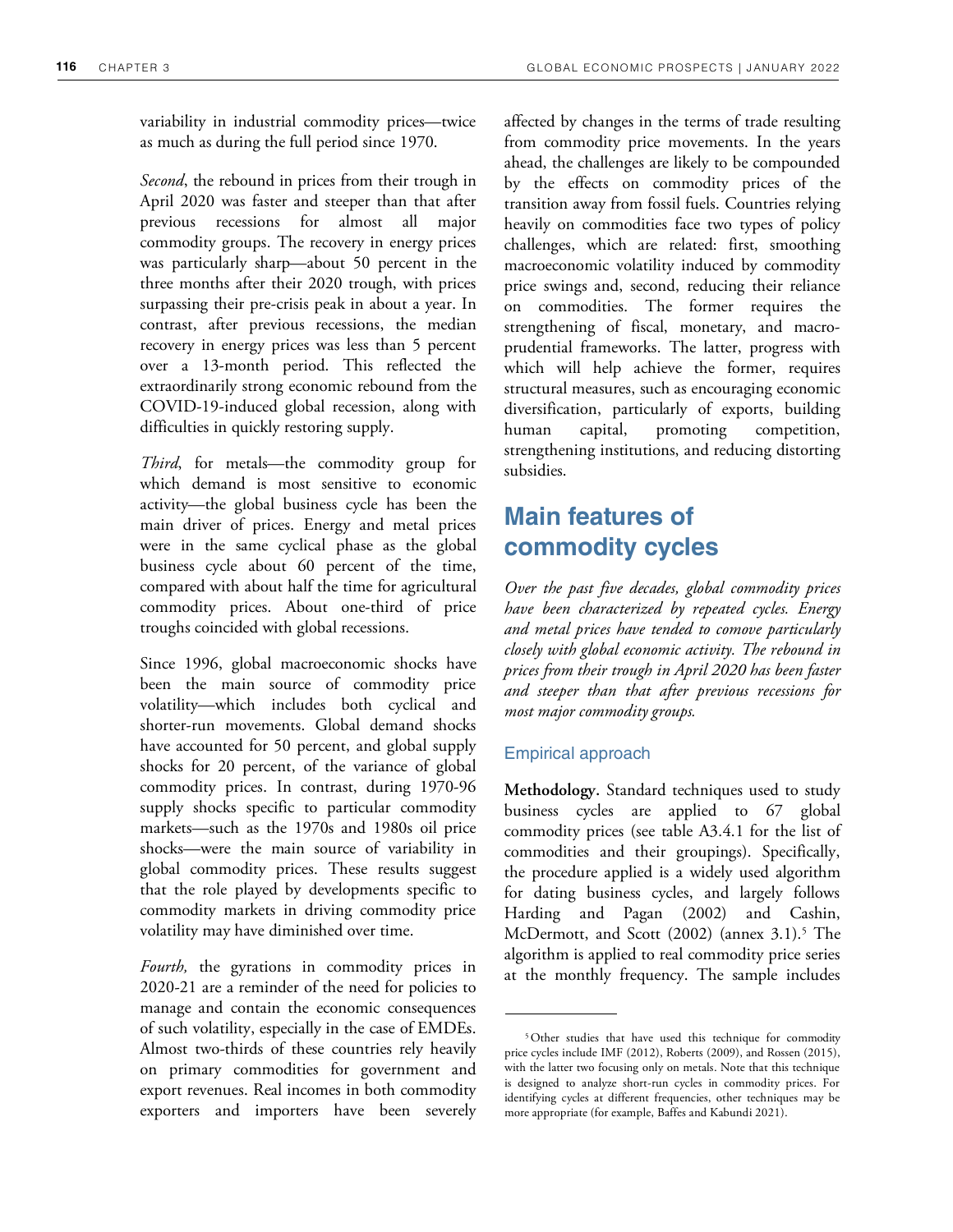commodities spanning energy (10 prices), metals and minerals (7 prices), precious metals (3 prices), agriculture (food, beverages, and oil; 34 prices), fertilizers (5 prices), and raw materials (8 prices). To better capture the behavior of different agricultural commodities, separate indexes were constructed for the prices of annual and perennial agricultural commodities.<sup>6</sup>

**Definitions.** A *boom* in commodity markets is defined as a trough-to-peak rise in commodity prices; a *slump* as a peak-to-trough decline. A *cycle* consists of both a boom and the subsequent slump. The number of months between troughs and peaks, and the magnitude of changes in commodity prices during this period, are the *duration* and *amplitude*, respectively. *Slope* is defined as the average monthly amplitude (that is, amplitude divided by the duration). Synchronization of phases between commodity prices (as well as between commodity prices and economic activity) is assessed by the *concordance* statistic, which measures the proportion of time that two series are concurrently in the same phase (see annex 3.2).

**Data.** Monthly average price data, in U.S. dollar terms, are taken from the World Bank Commodities Price Data (the *Pink Sheet*) for the period January 1970 to October 2021. Real price series are obtained by deflating the nominal series by the U.S. consumer price index (CPI) monthly by the Bureau of Labor Statistics (BLS). The beginning of the sample period is chosen to ensure that the price formation process reflects the post-Bretton Woods exchange rate arrangements (with the transition to generalized floating among the major currencies in 1971-73) while the monthly data enable the measurement of high-frequency fluctuations. As an illustration of commodity price cycles, six major commodities

are examined in detail*—*coal, crude oil, aluminum, copper, maize, and coffee. These commodities are the most traded ones in their respective commodity groups. The exercise yields a total of 538 peaks and 573 troughs since 1970, about 17 on average per commodity—17 per base metals and minerals commodity, and 15 per energy and agricultural commodity. The number of completed peak-to-peak cycles ranges from 2 (rubber) to 12 (logs) for individual commodities (table  $A3.4.1$ ). The average number of cycles ranges from five for precious metals to eight for metals and minerals.

# Features of commodity price cycles

**Duration**. On average in the period January 1970- October 2021, price booms lasted 30 months and slumps lasted 39 months (table A3.4.1 and figure 3.3). The difference between the average duration of booms and slumps is particularly large for some agricultural commodities.<sup>7</sup> The relatively long duration of slumps in agricultural commodities could be driven by the relative persistence of negative shocks, such as those related to weather and/or plant diseases, that do not generally affect the prices of energy and metals (IMF 2012).

**Amplitude and slope.** For all commodity groups, the amplitude and slope of price booms were larger than those for price slumps. The average price increase during commodity price booms was larger than the average price decline during slumps (figure 3.3). On average, the monthly speed of commodity price rises in booms (4 percent a month) was much faster than that for commodity price declines in slumps (1 percent a month). For some commodities the difference in the speed of price increases and decreases was particularly large. For instance, the average rise in real oil prices in booms was about 8 percent a month while the average fall in oil prices in slumps was about 2 percent.

<sup>6</sup>The annual agriculture index comprises cotton, maize, rice, soybean meal, soybean oil, and wheat. These commodities, often termed crop commodities, are produced on an annual basis so that land use (and other factor inputs) can change each crop year, depending on demand and supply conditions. The perennial agriculture index comprises cocoa, coffee Arabica, coffee Robusta, natural rubber, and tea. These commodities are produced by trees, often termed tree crops, and therefore cannot be substituted on an annual basis. Both indexes are constructed using the weights specified in the World Bank's *Pink Sheet*.

<sup>7</sup>The somewhat longer duration of slumps than booms is consistent with findings in the related literature (see Cashin, McDermott, and Scott 2002; IMF 2012; Roberts 2009; and Rossen 2015). It is also in line with earlier literature that found agricultural commodity prices to be characterized by long periods of doldrums interrupted by shorter-lived spikes (Deaton and Laroque 1992).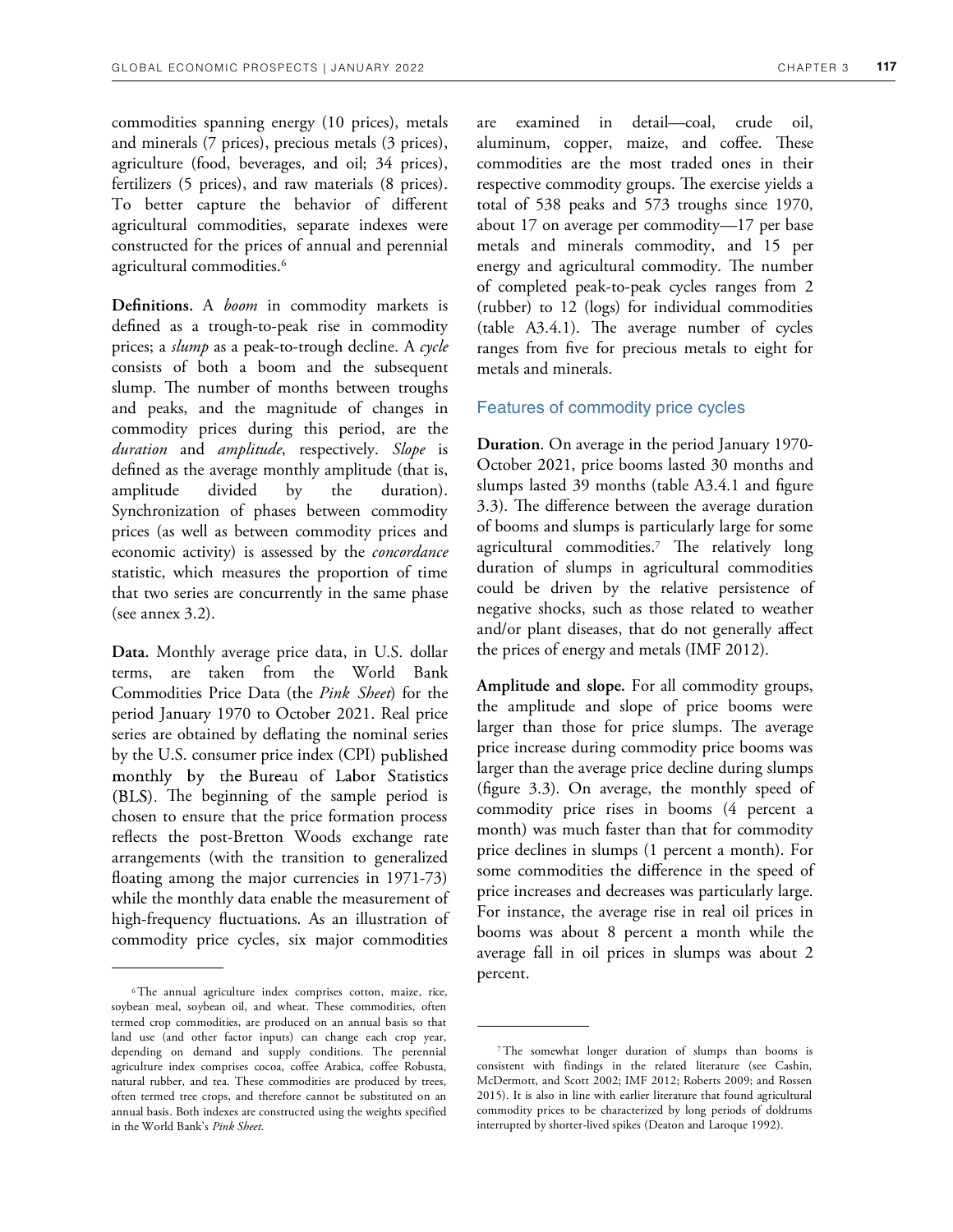# **FIGURE 3.3 Duration, amplitude, and slope**

*On average, price slumps have been longer in duration than price booms for most commodities. The difference is especially pronounced among some agricultural commodities. Price booms have been more pronounced than price slumps, on average. The speed of commodity price rises in booms was also much faster than that for declines in slumps.* 







Coal Crude oil Aluminum **Copper** Maize Coffee

**B. Duration of booms and slumps** 

Months **Booms** Slumps

**(commodities)** 

**D. Amplitude of booms and slumps (commodities)** 



**F. Slope of booms and slumps** 

Copper Maize Coffee

**E. Slope of booms and slumps (indexes)**



*Source*: World Bank.

*Note*: Data from January 1970 to October 2021. Yellow whiskers indicate minimum and maximum range.

A.B. Duration measures the average length (in months) of a phase (booms or slumps).

C.D. Amplitude measures the average real price change (in percentage terms) from trough to peak for booms and from peak to trough for slumps.

E.F. Slope refers to the average monthly amplitude (i.e., amplitude divided by the duration).

**Comovement in commodity cycles.** Commodity prices have been highly synchronized: More than 60 percent of the time, on average, all commodity prices in the sample were in the same cyclical phase. This price synchronization reflects a number of factors. Since several sets of commodities are close substitutes in demand, being used for the same purposes, demand surges or supply disruptions in one commodity market affect the prices of similar commodities. For annual agriculture commodities, prices may be synchronized because of the substitutability of inputs to production, including land, labor, and machinery. Energy is a key input in the production of some metals (such as aluminum) and an important cost component for most grains and oilseed crops. Thus, increases in energy prices will tend to put upward pressure on the costs of production (and hence the prices) of these commodities (Baffes 2007).

The highest degrees of synchronization were between copper and aluminum (81 percent of the time), and between copper and crude oil (73 percent of the time) (table  $A3.2.1$ ). This likely reflects the strong response of these commodities to global economic activity as well as their joint use in a wide range of applications. These results are consistent with earlier findings that, among energy commodities and metals, consumption of aluminum, copper, and crude oil exhibited the strongest responses to per capita income growth (Baffes, Kabundi, and Nagle 2021; World Bank 2018a).

**Comovement with global economic activity.** Commodity prices are positively correlated with the global business cycle. The share of troughs that occurred during global recessions and slowdowns was about 23 percent for both metals and minerals as well as agriculture, followed by energy (10 percent) (figure 3.4).<sup>8</sup> The share of peaks preceding global recessions was the highest for energy (20 percent), followed by agriculture, and metals and minerals. Energy and metal prices comoved more strongly than agricultural commodities with global industrial production. Energy and metal prices, on average, were in the same cyclical phase as global industrial production about 60 percent of the time. This contrasts with the limited synchronization of food commodity prices with global industrial production: Maize,

<sup>&</sup>lt;sup>8</sup>The episodes of past global recessions and slowdowns are taken from Kose, Sugawara, and Terrones (2020).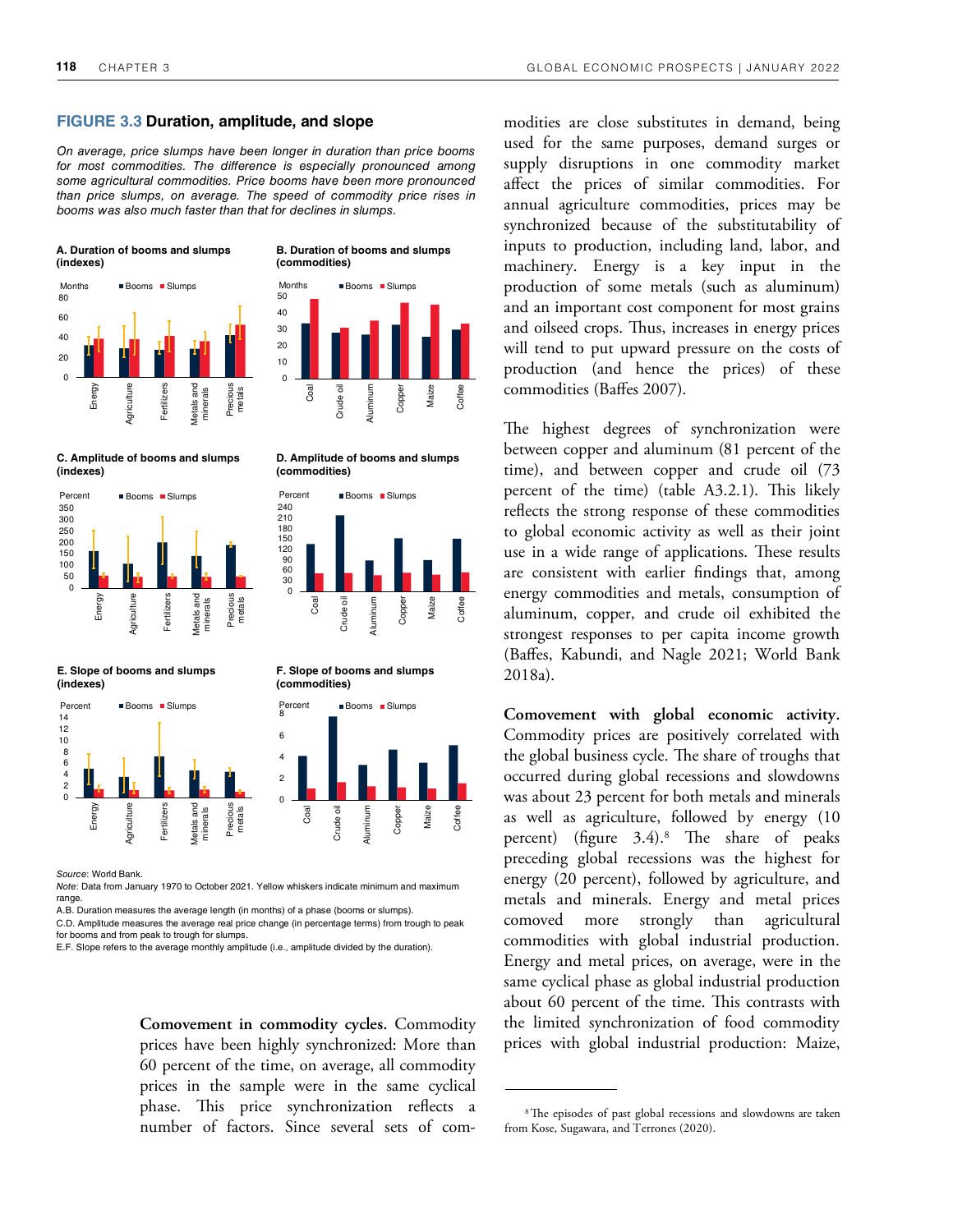for example, was in the same phase roughly 40 percent of the time (figure 3.4).<sup>9</sup>

# Recent commodity price movements compared with historical experience

**Event study.** An event study is used to compare the behavior of commodity prices during the 2020 global recession with price movements around global recessions and slowdowns over the past 50 years. For brevity, the results are presented for the six major commodity indexes. During the 2020 global recession, the troughs in commodity prices generally coincided with those in global economic activity. This is in sharp contrast with previous, more prolonged recessions, where commodity prices continued to decline for several months after the trough in economic activity.

**Energy and metal prices.** The collapse in the energy price index in early 2020 was the steepest of any during global recessions in the past five decades, and the subsequent recovery was likewise the steepest (figure 3.5). Energy prices rebounded by about 50 percent within three months of their early 2020 trough, and surpassed their pre-crisis peak in about a year. In comparison, the median recovery after previous recessions was less than five percent in 13 months. Likewise, for metal and mineral prices, the pandemic-driven decline in 2020 was steeper than that during most of the previous global recessions. The subsequent price recovery was also faster than in previous episodes. This was mostly a reflection of the relatively shortlived nature of the pandemic-related recession, a rebound in demand from China due to strong industrial activity, and supply disruptions in Latin America.

**Agricultural commodity prices.** Prices for annual agricultural commodities declined only slightly during the pandemic but increased sharply in late 2020 and early 2021. This surge in prices was mostly driven by strong demand from China, in part because of the recovery in demand for animal

# **FIGURE 3.4 Synchronization of commodity price cycles**

*Commodity price cycles tend to comove with the global business cycle. Energy and metals comove strongly with global industrial production, while agricultural commodities are less correlated with industrial production.* 



**C. Synchronization of industrial production and key commodities** 





**D. Synchronization of industrial production and commodity groups** 





*Sources*: Haver Analytics; World Bank.

A. Share of peaks in a 6-month window before global recessions and slowdowns. B. Share of troughs in a 6-month centered window around global recessions and slowdowns. C.D. Synchronization is measured by the concordance statistic which is defined as the proportion of time that two price series are in the same phase. It is equal to one if both series are in the same phase at any time. See Annex 3.2 for details. Dashed red line indicates 0.5. The global industrial production series is derived by aggregating country-level industrial production series (from Haver Analytics) with "industry value added" (from the World Bank's World Development Indicators) used as weights. The series is incorporated in level terms.

D. Yellow whiskers denote minimum and maximum range.

feed after the Africa swine flu outbreak in 2019, and higher energy costs (and, hence, fertilizer costs). For the perennial agricultural price index which comprises coffee, rubber, and tea—the price decline in 2020 was broadly in line with historical episodes, while the subsequent recovery was faster.

# **Evolution of commodity cycles**

*Since 1970, slumps in the prices of crude oil, coal, aluminum, and copper have been associated mainly with declines in global economic growth, geopolitical events affecting supply, and the emergence of new producers. In contrast, slumps in the prices of* 

<sup>9</sup>Taken together, these findings are consistent with studies showing that demand for energy and industrial metals is driven primarily by economic growth, whereas demand for agricultural commodities is driven mainly by population growth (Baffes, Kabundi, and Nagle 2021; World Bank 2018a).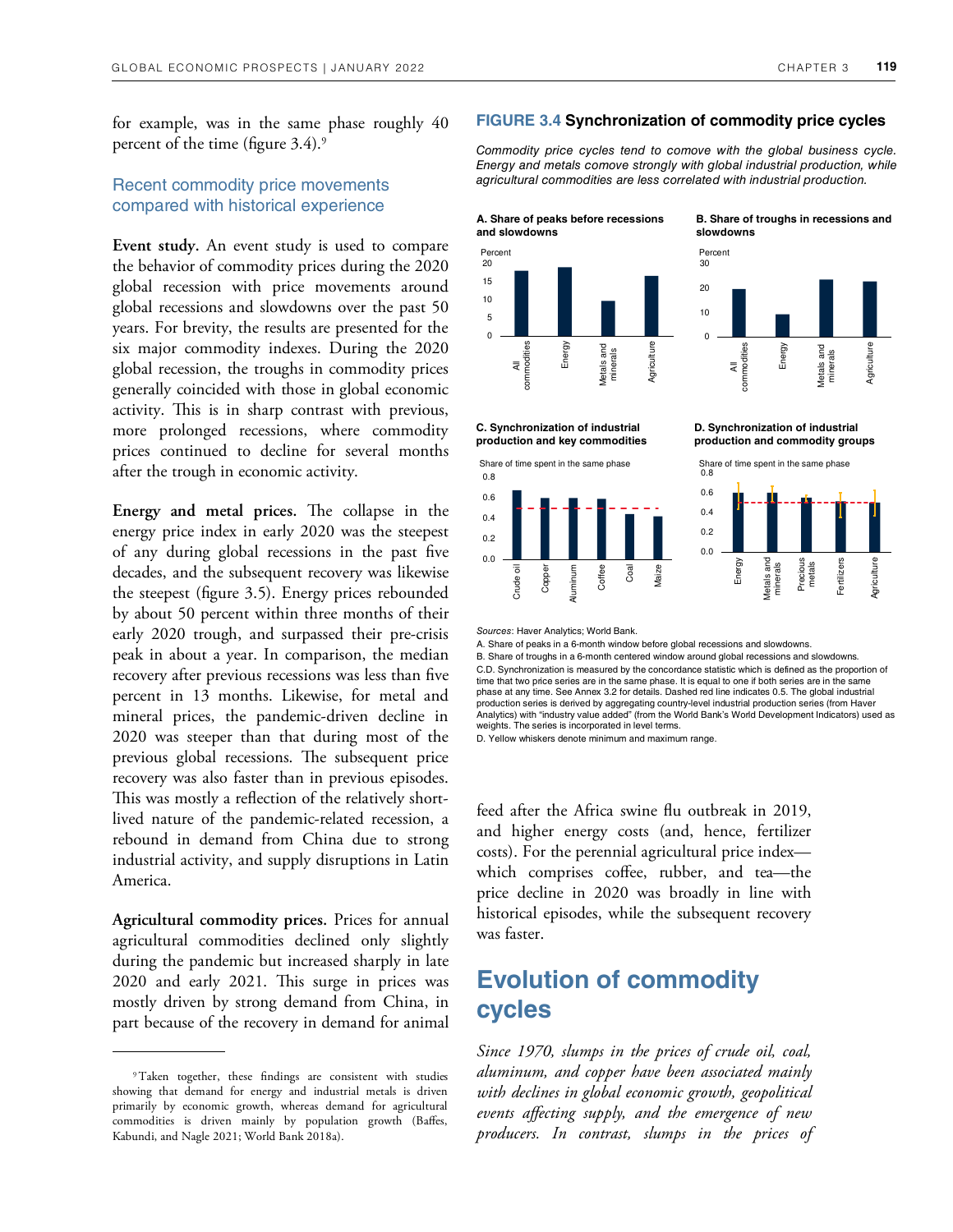# **FIGURE 3.5 Commodity prices around global recessions and downturns**

*The recovery in commodity prices since the COVID-19 recession is in stark contrast to those following previous recessions. The rebound in prices has been exceptionally fast for most major commodity groups.* 



### **C. Perennial agriculture C. Annual agriculture**







### **E. Fertilizers F. Precious metals**



### *Source*: World Bank.

*Note*: The horizontal axis represents the time period in months, where t=0 denotes the peak of global industrial production before global recessions and downturns since 1970, as in Kose, Sugawara, and Terrones 2020. See table A3.4.2 for the specific episodes. The vertical axis measures the percent change in the commodity price series from a year earlier. The blue line shows the trajectory of the current commodity cycle around the COVID-19 recession, while the red line is the median of previous cycles around a global recession or downturn. Gray shaded areas represent the range of observed values in previous cycles. Data from January 1970 to October 2021.

> *agricultural commodities, such as coffee, have been associated mostly with commodity-specific supply and policy shocks and less so with aggregate demand shocks.*

# Crude oil

WTI—prices, in real terms) have experienced eleven troughs since 1970 (table A3.1.1 and figure A3.1.1). The troughs were associated primarily with global recessions and Organization of the Petroleum Exporting Countries' (OPEC) decisions/agreements (figure 3.6).<sup>10</sup>

**Global recessions.** Four of the identified troughs (1975, 1998, 2001, 2020) in oil prices were associated with global recessions or slowdowns. The global recession and oil price slump of 1975 followed the shock to world oil prices from the OPEC price hike and the Arab oil embargo initiated in October 1973. The sharp decline in oil prices in 1998 was associated mostly with weakening global demand stemming partly from the 1997-98 Asian financial crisis, although continued expansion of OPEC production until mid-1998 may have been another contributing factor (Fattouh 2007). The trough in oil prices in 2001 was triggered by weakening global growth following the bursting of the dot.com bubble, exacerbated by the disruptions and uncertainty set off by the September 11 terrorist attacks in the United States (Baffes et al. 2015; World Bank 2015a). The most recent trough, in April 2020, followed the steepest price collapse on record. Global oil demand dropped due to the deepest global recession since the Second World War as well as the widespread restrictions on transport and travel, which account for about two-thirds of global oil demand (Kabundi and Ohnsorge 2020; Wheeler et al. 2020).

**OPEC decisions/agreements.** The oil price slump in 1986 can mostly be attributed to changing supply conditions as OPEC reverted to a production target of 30 million barrels per day after cutting production significantly in the early 1980s (Baffes et al. 2015; World Bank 2015a). Real oil prices dropped by almost 60 percent from

Oil prices (represented by the unweighted average of Brent, Dubai, and West Texas Intermediate—

<sup>&</sup>lt;sup>10</sup> Major spikes in oil prices have been associated with geopolitical events affecting supply. For instance, during the 1973 Yom-Kippur War, OPEC's member countries cut production, and Arab suppliers imposed an oil embargo against Canada, Japan, the Netherlands, the United Kingdom, and the United States. Average real oil prices in 1974 were more than four times their 1973 level. Subsequent disruptions in oil supplies following the war between Iraq and the Islamic Republic of Iran, and the Iranian revolution caused oil prices to more than double in 1979 compared to the previous year.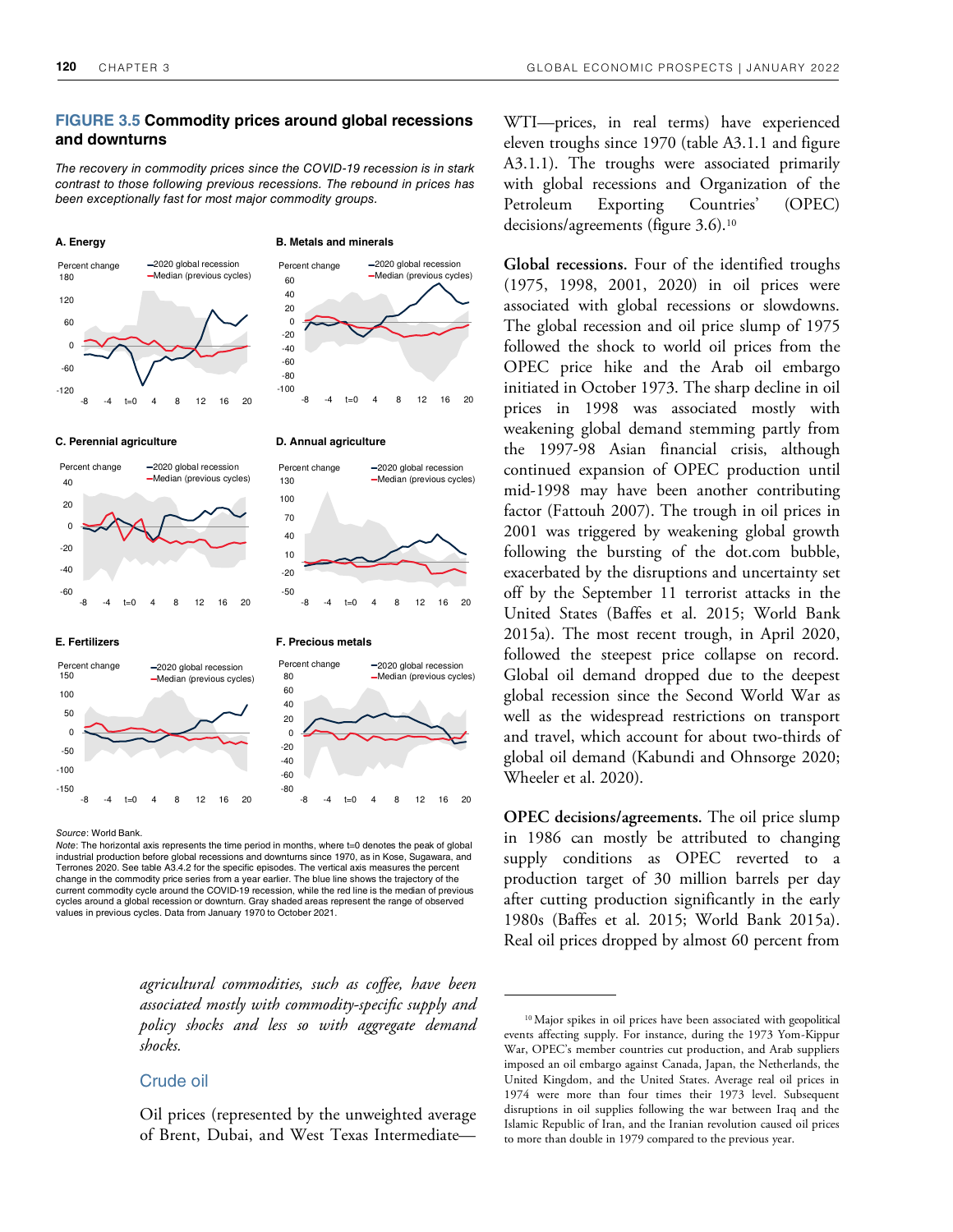January to July 1986, followed by a prolonged period of low oil prices during the next two decades. Likewise, the slide in oil prices after 2014 was triggered by a change in OPEC's policy objective, from price targeting to preserving market share. Muted demand and rising oil supply from non-OPEC producers, including U.S. shale oil, Canadian oil sands, and biofuels also contributed to the decline in prices at this time (figure 3.6).

# **Coal**

Coal prices underwent eight troughs since 1970 (table A3.1.1). The troughs can mainly be attributed to global recessions and slowdowns, policy-driven changes in China's growth model, and the emergence of new producers.

**Global recession**s*.* The global financial crisis of 2007-09 and the subsequent global recession resulted in a sharp fall in coal prices (figure 3.7). Prices bounced back rapidly in 2010-11 as the global economy recovered, with China driving the increase in demand. In 2020, the COVID-19 pandemic and the associated global recession caused a drop in demand for coal, with its price falling by nearly 30 percent between January and August. While demand subsequently rebounded in 2021 alongside the economic recovery, production was slower to recover, with weather events, including flooding in China and Indonesia, causing disruptions (World Bank 2021a).

**Policy-driven changes in China's growth model***.* The coal market changed significantly in the 2000s as rapid economic growth in China led to a surge in demand for coal, both for power generation and for metallurgical uses. To meet the surging demand, China rapidly increased its domestic production as well as its imports of coal. These developments slowed and went into reverse in the 2010s, as China's growth moderated and shifted from investment and manufacturing toward less energy-intensive consumption and services. This contributed to a steady decline in prices from 2011-15, with prices reaching a trough by end-2015.

# **FIGURE 3.6 Crude oil**

*Crude oil prices have experienced 11 troughs since 1970. These troughs have been associated with global recessions and events related to the Organization of the Petroleum Exporting Countries (OPEC). The declines in oil prices in 1985-86 and after 2014 were triggered by changes in OPEC's policy objective, in each case from price targeting to preserving market share. Both episodes followed rapid expansions in non-OPEC oil supplies—Alaska, North Sea, and Mexico (1985-86) and U.S. shale oil, Canadian oil sands, and biofuels (2014-16).* 



*Sources:* BP Statistical Review; World Bank.

A. Real price of crude oil (unweighted average of Brent, Dubai, and WTI oil prices) in logs. Shaded areas indicate global recessions and downturns as in Kose, Sugawara, and Terrones (2020), and the global recession of 2020. Data from January 1970 to October 2021. Red lines indicate OPEC-related episodes in 1973, 1979, 1985, 1990, 1991, 1994, 1998, 1999, 2002, 2003, 2014, and 2016.

### **FIGURE 3.7 Coal**

*Coal prices have experienced eight troughs since 1970. The troughs have mainly been associated with global recessions, the emergence of new producers, and policy-driven changes in China's growth strategy involving a shift toward services and less energy-intensive consumption.* 



0 0.1 0.2 0.3 0.0 0.1 1965 1970 1975 1980 1985 1990 1995 2000 2005 2010 2015 2020 -Coal -Energy (RHS) TOE per \$1,000 GDP TOE per \$1,000 GDP

# **generation**



*Sources*: BP Statistical Review; Our World in Data (database); U.S. Energy Information Administration; World Bank.

A. Real price of coal in logs. Shaded areas indicate global recessions and downturns as in Kose, Sugawara, and Terrones (2020), and the global recession of 2020. Data from Jan. 1970 to Oct. 2021. B. Share of coal production in global production.

C. Energy includes coal, natural gas, and oil. ToE stands for tonnes of oil equivalent. Aggregates calculated using GDP weights at average 2010-19 prices and market exchange rates. D. Share of electricity that comes from coal.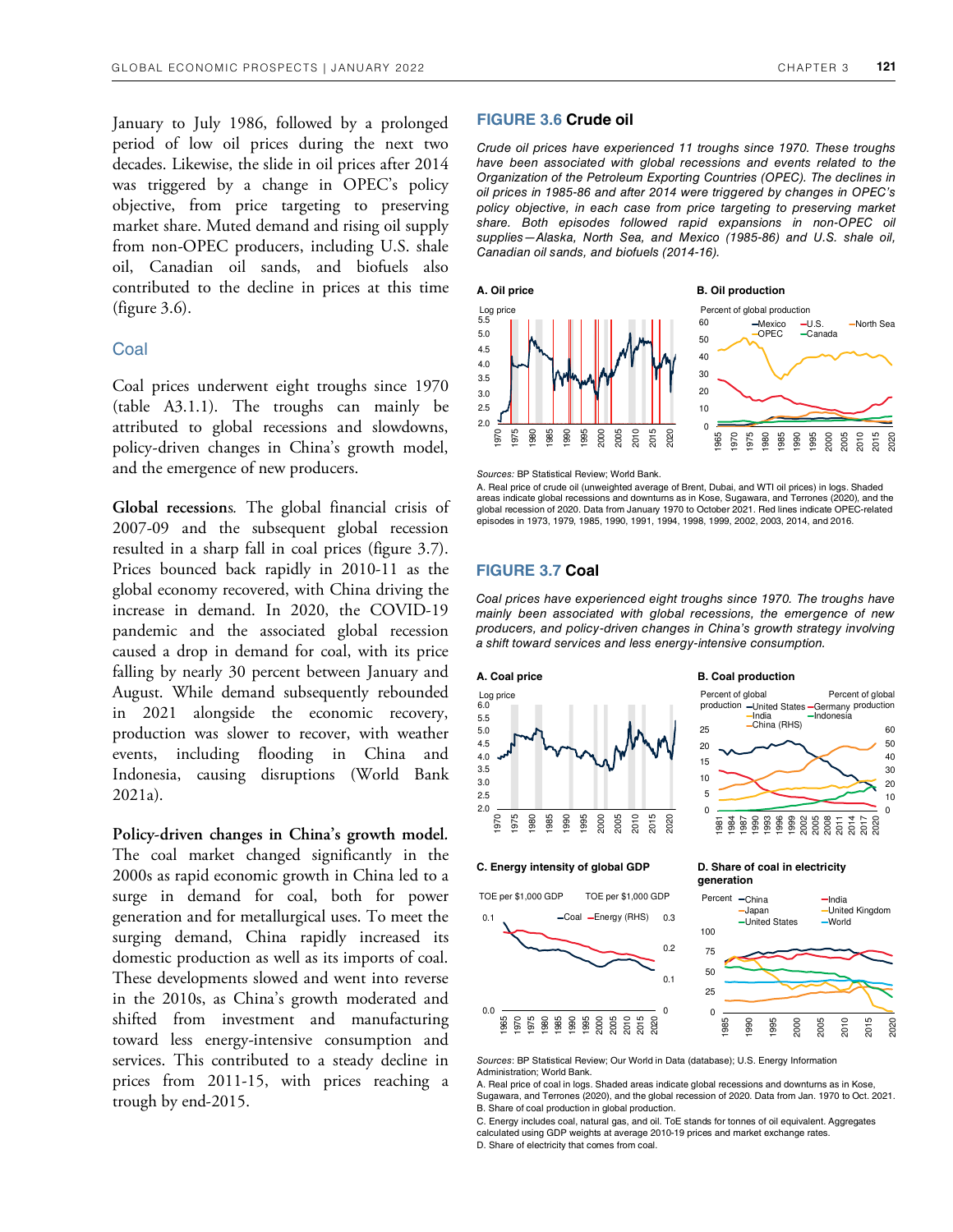**Emergence of new producers.** After increasing steadily through the 1970s, real coal prices declined through much of the 1980s and 1990s. The fall in prices through the 1980s in part reflected the emergence of additional coal producers, particularly China and Indonesia (figure 3.7). By the 1990s, China had overtaken the United States as the world's largest coal producer, although technological improve-ments, such as automated longwall mining systems and draglines, sharply reduced the cost of producing coal in the United States and ensured the country remained a leading producer: the United States remained the world's second largest producer of coal until about 2016, when it was overtaken by India. In 2020, China accounted for about 50 percent of global coal production, while India accounted for less than 10 percent.

# Aluminum

Aluminum prices saw ten troughs since 1970. Price cycles for major industrial metals, such as aluminum, copper, zinc, and lead generally follow global economic cycles since demand for them is closely related to global economic activity, particularly industrial production. These metals are used in a wide range of applications, with changes in usage and related structural changes in demand occurring only slowly over time. The troughs in real aluminum prices have generally been associated with global recessions and slowdowns, and the emergence of new producers and consumers.

**Global recessions.** Three of the identified troughs in aluminum prices (1982, 2009, 2020) were associated with global recessions. In addition, the global slowdown associated with the 1997-98 Asian financial crisis was accompanied by a sharp decline in aluminum prices. The most recent trough, in April 2020, was associated with the pandemic-related recession, with real aluminum prices falling to their lowest level over the past half-century. Prices have since rebounded with the global economic recovery.

**Emergence of new producers***.* In the early 1970s, aluminum production was highly concentrated in a few countries, notably the United States, the Soviet Union, and Japan. Since then, major shifts have occurred in the geographic location of production with the arrival of new private producers and conglomerates of state-owned enterprises. The collapse in prices in the early 1990s was caused by the breakup of the Soviet Union: countries that had been members of the bloc opened up and joined the global aluminum market, which resulted in a large increase in supply, especially from the Russian Federation. In the 2000s, China emerged as the world's largest aluminum producer, accounting for more than half of global production compared to just 1 percent in 1970 (figure 3.8). Despite environmental curbs in China (aluminum production is energy-intensive) and tariffs imposed by the United States, Chinese aluminum production—55 percent of global supply—has continued to rise, even during the COVID-19 pandemic.

**Emergence of new sources of demand***.* Since 2000, the intensity of aluminum use in global GDP has risen, reflecting strong demand from EMDEs, rapidly growing aluminum-intensive industries, and replacement for tin in canning, and for copper in electrical wiring. Between 2000 and 2010, China's consumption of aluminum as a share of global consumption increased threefold. As China's aluminum production expanded, the support to aluminum prices from these factors faded.

# Copper

Copper prices experienced eight troughs since 1970 (table A3.1.1). The troughs have generally been associated with global recessions or slowdowns, technological innovations, shifts in demand away from copper to other materials for some uses, and the emergence of new producers. Additionally, U.S.-China trade tensions contributed to a steep decline in prices in the second half of 2018.

**Global recessions.** The price troughs of 1999 and 2001 stemmed, respectively, from the global recession associated with the Asian financial crisis and the global slowdown of 2001. Similarly, copper prices fell sharply during (and in some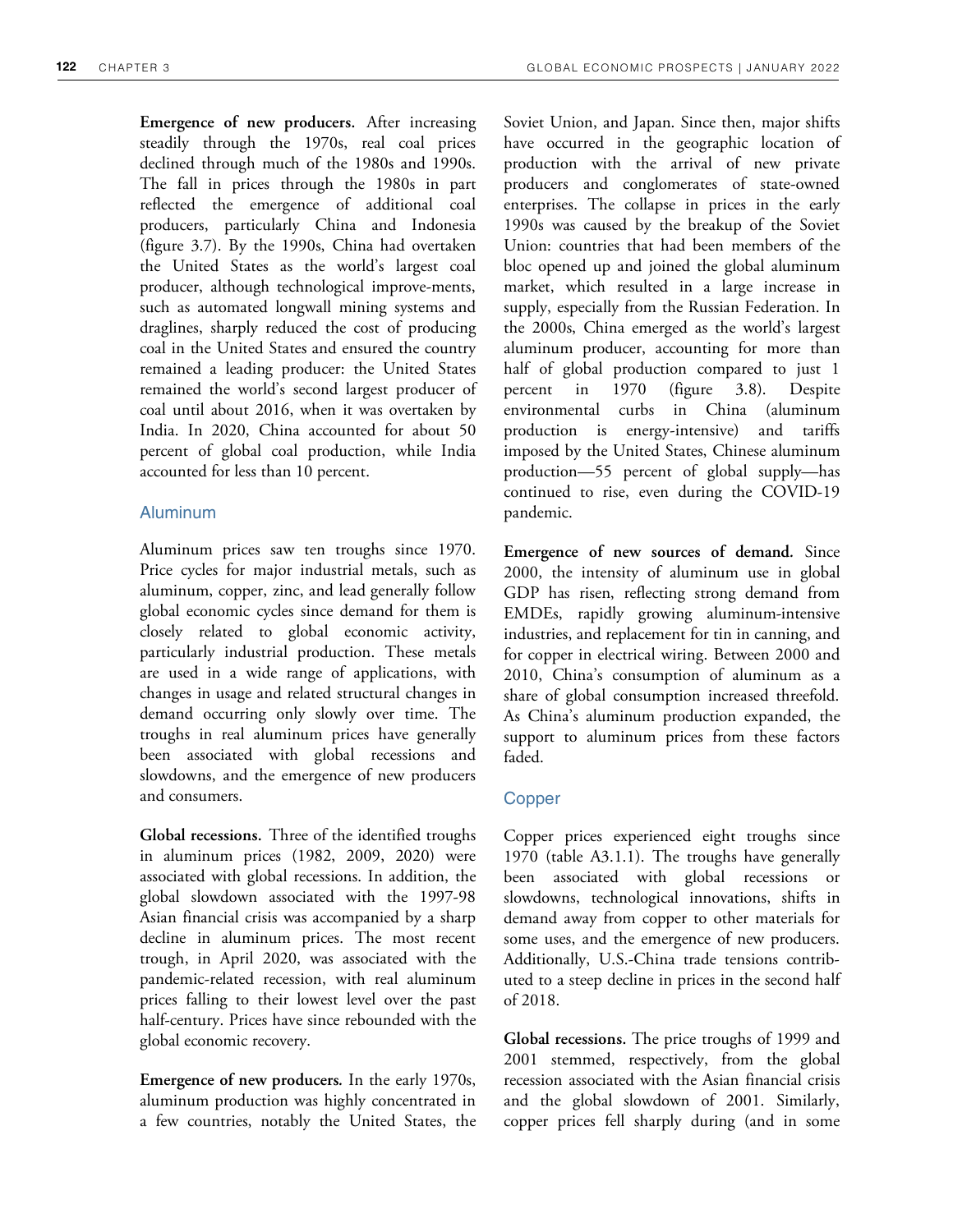cases after) the global recessions of 1982, 1992, and 2020.

**Technological innovations.** During the 1980s and 1990s, technological innovations reduced costs of copper production. An important breakthrough was the development of the solvent extraction and electrowinning technology, which extracted copper through dissolution and subsequent electrolysis instead of mining. By 1995, this process accounted for 27 percent of U.S. primary copper output, up from 6 percent in 1980 (Radetzki 2009).

**Shifting demand.** Over the past half century, copper demand has been dampened by substitutions toward aluminum, plastics, and glass fiber. Aluminum has been the predominant substitute, gaining substantial market share and suppressing copper's relative price (Radetzki 2009).

**Emergence of new producers***.* After a decade of largely stagnant mine production, the discovery of new supply sources and new technologies, that reduced processing costs, played an important role in driving down copper prices from 2011 to 2015. During this period mine supply grew strongly, particularly in the Democratic Republic of Congo, Kazakhstan, Peru, and Zambia (figure 3.8). Between 2010-16, copper mine production increased by 27 percent, almost three times as fast as between 2004-10.

# **Coffee**

The methodology identifies ten troughs for coffee (Arabica) prices since 1970 (table A3.1.1**)**. The troughs were associated mostly with weatherrelated supply shocks and the emergence of new producers. The most recent, pre-pandemic trough in 2019 was driven largely by prior surplus production in Brazil, the world's largest coffee producer.

**Weather.** Following historically low levels in the early 1970s, real coffee (Arabica) prices tripled during 1975-77 and reached a record high in April 1977, following a major frost in Brazil (Akiyama and Varangis 1990). As supplies recovered, and producing countries failed to extend the

## **FIGURE 3.8 Aluminum and copper**

*Aluminum prices have experienced 10 troughs while copper prices have undergone 8 since 1970. The troughs in aluminum and copper prices have generally been associated with global recessions or slowdowns and the emergence of new producers.* 





**C. Copper price C. Copper price C. Copper price C. Copper price C. Copper price C. Copper price C. Copy copper in global GDP** 

2000 2010 2020 2000 2010 2020 Production Consumption

**China** ■ Russian Federation India United States Canada



**E. Copper production F. Copper consumption** 



*Sources*: World Bank; World Bureau of Metal Statistics.

A.C. Real price of aluminum and copper in logs, respectively. Shaded areas indicate global recessions and downturns as in Kose, Sugawara, and Terrones (2020), and the global recession of

2020. Data from January 1970 to October 2021. B. Aluminum production and consumption as shares of global production and consumption,

respectively. D. Aggregates calculated using GDP weights at average 2010-19 prices and market exchange rates.

E.F. Percent of global copper production and consumption, respectively. Figures show yearly averages using monthly data.

International Coffee Agreement, real coffee prices declined, reaching a trough in late 1992.<sup>11</sup> More recently, in 2016, the end of a drought supported

<sup>&</sup>lt;sup>11</sup>The International Coffee Agreement operated an export-quota system, which was first implemented in 1963, and continued intermittently until 1989.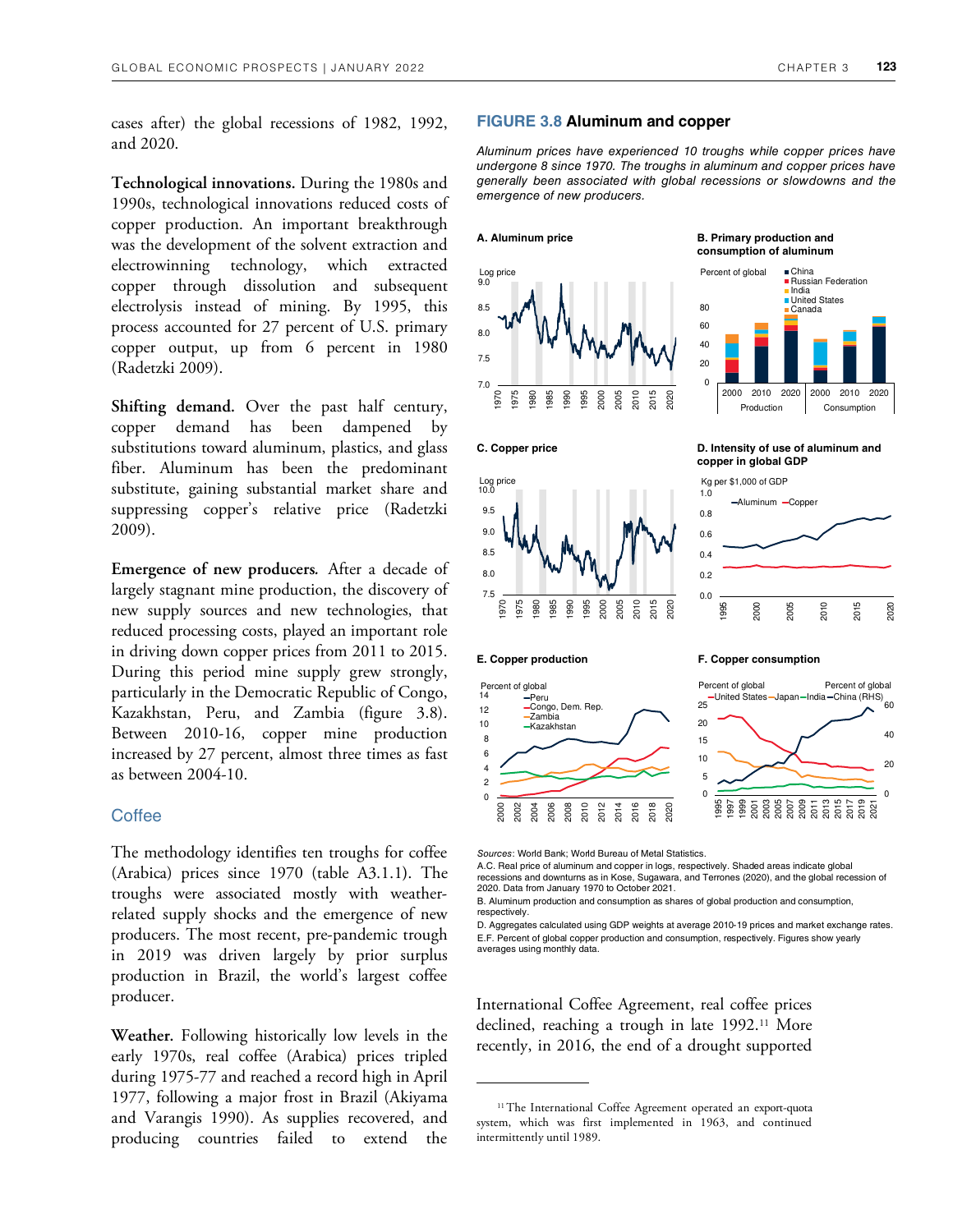# **FIGURE 3.9 Coffee**

*Coffee prices have seen 10 troughs since 1970. The troughs have been associated mostly with commodity-specific supply and policy shocks and less so with variations in global aggregate demand.*



*Sources:* U.S. Department of Agriculture; World Bank.

A. Real prices in logs. Shaded areas indicate global recessions and downturns as in Kose, Sugawara, and Terrones (2020), and the global recession of 2020. Data from January 1970 to October 2021. B. Major coffee producers and their share of global production since 1980.

> the coffee harvest in Brazil and contributed to the trough in coffee prices in that year.

**New producers.** Following a price recovery with peaks in 1994 and 1997, both associated with weather events (frost in Brazil and El Niño in Peru, respectively), prices began declining again in response to supplies from a new entrant— Vietnam. Vietnam's emergence as a major Robusta coffee producer altered the landscape of the global coffee market for the long term: Vietnam now accounts for nearly 20 percent of global coffee supplies, up from less than 0.1 percent in 1980 (figure 3.9). A few smaller coffee producers have increased supplies as well, including Honduras, Nicaragua, and Peru.

# **Drivers of commodity cycles**

*Since the mid-1990s, movements in commodity prices, especially those of industrial commodities, have become more synchronized. A common global factor explains about one-third to two-fifths of the variation in industrial commodity prices, but only one-eighth of the variation in agricultural commodity prices. Both aggregate demand and supply shocks have been important drivers of this common global factor, together accounting for almost two-fifths of its variability.* 

# Global commodity prices

**Methodology.** A dynamic factor model in the spirit of Kose, Otrok, and Whiteman (2003) is adopted to analyze the comovement of commodity prices (box 3.1 and annex 3.3). The common factor derived from 39 commodity price series (in real terms) represents global commodity price growth (henceforth referred to as the global factor).

**Main components of global commodity prices.**  The global factor plays an important role in driving fluctuations in industrial commodity prices. During 1970-2021, it accounted for as much as 22-37 percent of the variation in the prices of base metals, rubber (used in tires and tubes), and platinum (used in catalytic converters), and 18 percent of the variation in energy prices, on average. In contrast, only 2-14 percent of the variation in the prices of agricultural commodities (excluding rubber), precious metals, and fertilizers, on average, is accounted for by the global factor. The relatively larger contribution of the global factor in explaining the variation in the prices of industrial commodities reflects the strong response of metal and energy consumption to industrial activity (Baffes, Kabundi, and Nagle 2021). This is in contrast to agricultural commodities (food and beverages) where supply shocks, resulting mainly from weather conditions and policies, typically play a larger role than demand-side factors.

**Components of global commodity prices over time.** The contributions of the global factor to industrial commodity prices increased considerably over time. For energy, base metals, and platinum prices, its estimated contribution was roughly twice as large for the 1996-2021 period as for the whole sample period, 1970-2021. This increased comovement in global commodity prices from the mid-1990s accompanied a broader trend toward greater comovement macroeconomic variables, such as inflation and output (Eickmeier and Kühnlenz 2018; Ha, Kose, and Ohnsorge 2019). The increased synchronization of commodity prices can partly be attributed to trade liberalization and the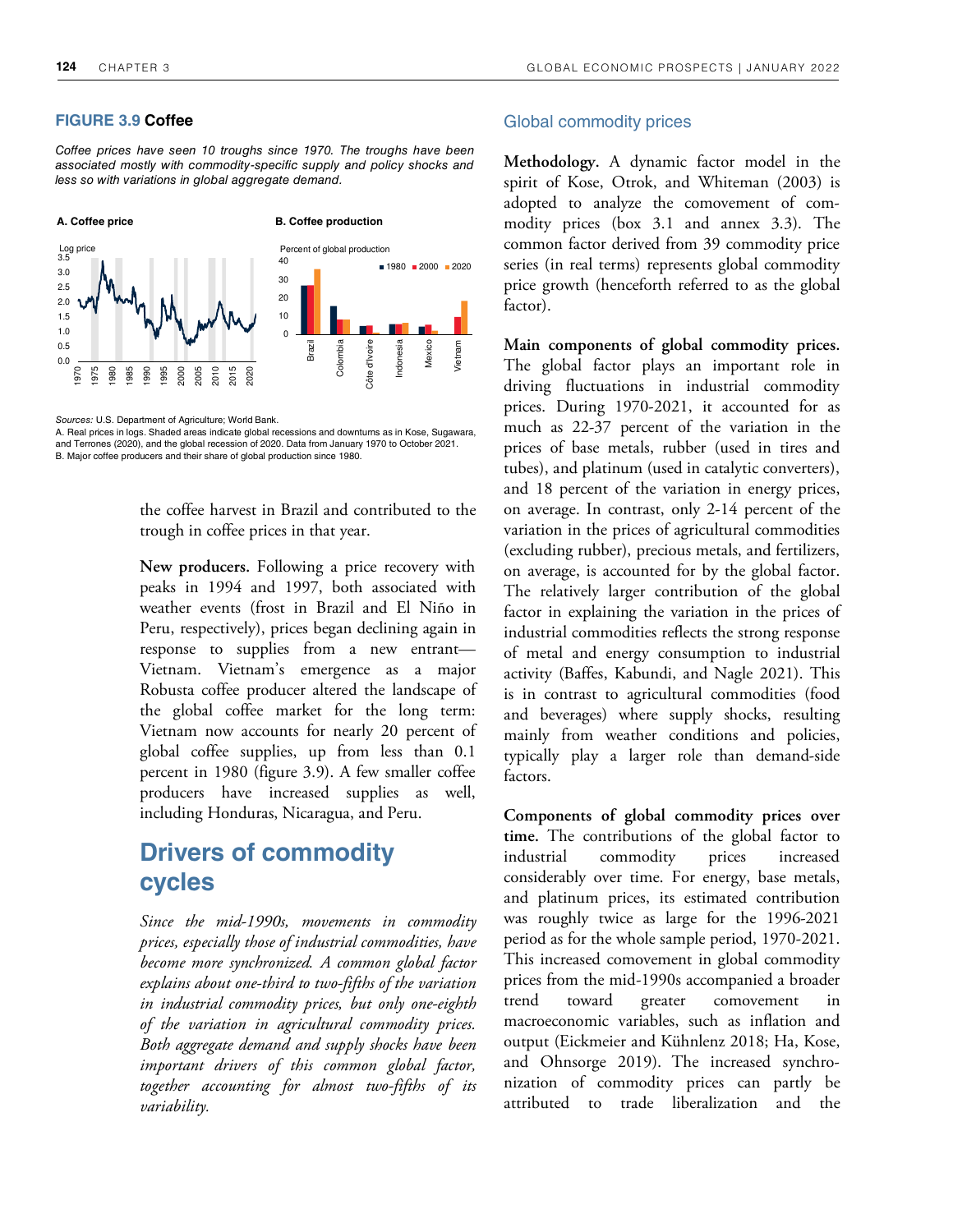## **BOX 3.1 Drivers of commodity cycles**

*Commodity prices have exhibited increasingly synchronized booms and busts in the past five decades. Macroeconomic shocks have become the main source of the greater comovement in a broad set of industrial commodity prices (energy, base metals, platinum, and natural rubber).* 

# **Introduction**

The widespread collapse in commodity prices in early 2020, triggered by the pandemic-induced global recession, was followed by a synchronized sharp rebound, with several prices reaching all-time highs. Synchronized booms and busts in commodity prices have been common in recent decades: the most recent preceding boom was the prolonged, broad-based rise in prices in the early 2000s resulting from the increase in the global demand for commodities that was triggered by strong growth in EMDEs, especially China (Alquist, Bhattarai, and Coibion 2020; Baffes and Haniotis 2010; World Bank 2015b). This upswing in prices was disrupted by the global financial crisis of 2007-09, with prices declining in unison to early-2006 levels by the end of 2008.

Several studies have examined common cycles in commodity prices and their underlying causes. A popular view in the literature that attempts to provide a macroeconomic explanation for this phenomenon is that there is a common component of commodity price fluctuations that may be captured by measures of the ebbs and flows in global economic activity (Alquist, Bhattarai, and Coibion 2020; Byrne, Sakemoto, and Xu 2020; Chiaie, Ferrara, and Giannone 2017; and Marañon and Kumral 2019). However, fluctuations in global economic activity alone do not explain the evolution of commodity prices. Other factors, particularly supply conditions within and across commodity markets, are likely to be key determinants of commodity price cycles (Borensztein and Reinhart 1994; Cashin, McDermott, and Scott 2002). For example, the 2006-08 spike and the 2014-16 collapse in commodity prices were caused by factors other than global demand.

Fluctuations in factor input costs, for example the prices of oil and other energy products, could affect a wide range of commodity markets simultaneously. Energy is both a key input in the production of metals and an

important cost component for most grain and oilseed crops, through both direct (fuel prices) and indirect channels (chemical and fertilizer prices). Thus, when energy prices increase, the costs of these commodities go up concurrently (Baffes 2007). Similarly, for annual crops, prices could be synchronized because of input substitutability. Often weather patterns (for example, the El Niño or La Niña phenomena) increase or reduce production across a number of commodities (World Bank 2015b). Yet another strand of the literature has argued that the comovement in commodity prices is partly a response to the financialization of commodities, especially following the price boom of the late 2000s (Le Pen and Sévi 2018; Ohashia and Okimoto 2016).

Against this background, this box asks the following questions:

- How has commodity price comovement evolved over the past five decades?
- What have been the main drivers of common cycles in commodity prices?
- How have the main drivers of common commodity price fluctuations differed during historical episodes of commodity booms and slumps?

# Global commodity prices

**Data and methodology.** Global commodity prices are defined as the common factor among 39 monthly commodity prices, derived from a dynamic factor model as in Kose, Otrok, and Whiteman (2003).ª The commodity price data are obtained from the World Bank Commodities Price Data (the *Pink Sheet*), which covers more than 70 commodity prices and indices. All price series are expressed in real terms by deflating the nominal series, in U.S. dollar terms, by the U.S. Consumer Price Index CPI). Series that

*Note*: This box was prepared by Alain Kabundi, and is based on Kabundi and Zahid (forthcoming).

a. A number of other studies use a similar framework to examine determinants of commonalities in commodity prices; see, for instance, Byrne, Fazio, and Fiess (2013); Lombardi, Osbat, and Schnatz (2010); Poncela, Senra, and Sierra (2014); and Vansteenkiste (2009). However, they focus on a subset of commodities.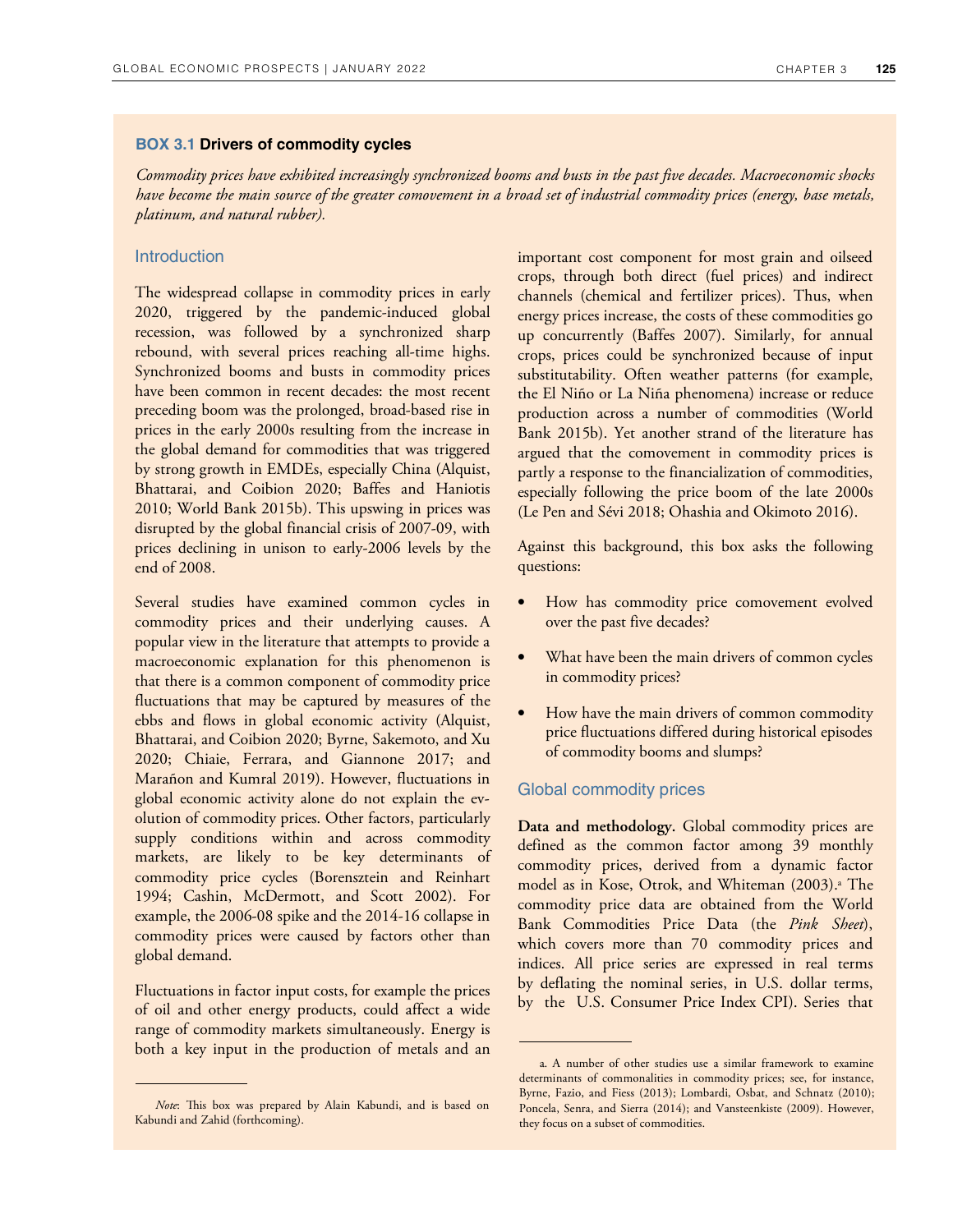### **FIGURE B3.1.1 Global commodity prices**

*Movements in global commodity prices have often been associated with global cyclical developments as well as developments specific to commodity markets. Industrial commodity prices, such as those of energy and metals and minerals, have been largely driven by global commodity price movements. Industrial commodity prices have become more synchronized since the mid-1990s.* 



**[A. Global commodity price growth B. Commodity price variation due to the](https://thedocs.worldbank.org/en/doc/cb15f6d7442eadedf75bb95c4fdec1b3-0350012022/related/GEP-January-2022-Chapter3-Box1.xlsx)  global factor, 1970-2021 and 1996-2021 (indexes)** 



**C. Commodity price variation due to the global factor, 1970-2021 and 1996-2021 (commodities)** 



*Sources*: Baumeister and Hamilton (2019); Ha, Kose, and Ohnsorge (2021); World Bank.

A. Year-on-year increase in global commodity prices (in U.S. dollars), defined as the common factor of 39 commodity prices in a one-factor dynamic factor model as in Kose, Otrok, and Whiteman (2003). Gray bars indicate global recessions as identified in Kose, Sugawara, and Terrones (2020). Red lines indicate events specific to commodity markets, including the first oil price shock of October 1973; the Iranian revolution in January 1979; the beginning of the Gulf War in August 1990; the memorandum of understanding between Australia, Canada, the European Union, Norway, the Russian Federation, and the United States to cut aluminum production; OPEC meetings to ease production quotas (December 1985 and November 2014); and selected OPEC meetings to reestablish production quotas (December 2016, 1998-1999).

B.C. Share of variation in month-on-month growth of 39 commodity prices—3 energy commodities, 7 metal and mineral commodities, 3 precious metals, 5 fertilizers, and 21 agricultural commodities—accounted for by the global factor and derived from a one-factor dynamic factor model as in Kose, Otrok, and Whiteman (2003). Bars show consumption-weighted averages. Whiskers indicate range from minimum to maximum during 1996-2021 (B).

are either averages or close substitutes of other series are excluded to avoid introducing price comovement by construction. This leaves 39 commodity prices. The resulting common factor is a standardized (demeaned with unit standard deviation) representation of global commodity price growth.

**Evolution of global commodity prices.** Global commodity prices often increased and declined with the global business cycle but also with specific events, in particular those related to commodity markets (figure B3.1.1). For example, prices peaked just before the global recessions of 1975, 1982, 1991, 2009, and 2020, dropped during those recessions, and subsequently rebounded. In addition, global commodity prices underwent large swings around specific commodity market events, such as the oil price jumps of 1973-74, 1978-79, and 1990-91.

**Main components of global commodity prices.** The global factor has played an important role in driving fluctuations in industrial commodity prices. During 1970-2021, it accounted for 18 percent of the variation

in energy prices, on average, and 22-37 percent of the variation in the prices of base metals, rubber (used in tires and tubes), and platinum (used in catalytic converters). It accounted for only 2-14 percent of the variation in agricultural commodity prices (excluding natural rubber), precious metal, and fertilizer prices. The larger contribution of the global factor in explaining the variation in industrial commodity prices reflects the strong response of metal and energy consumption to industrial activity, a relationship that has been established by several studies.<sup>b</sup> Indeed, metal prices, especially copper, are often considered barometers and leading indicators of global economic activity (Bernanke 2016; Hamilton 2015). This is in sharp contrast to agriculture where supply shocks (primarily driven by weather conditions and policies) dwarf demand shocks. These results are consistent with other studies which find that the dynamics in industrial commodity prices are mainly explained by transitory

b. See, for example, Davutyan and Roberts (1994); Labys, Achouch, and Terraza (1999); Marañon and Kumral (2019); Roberts (2009); and Stuermer (2018).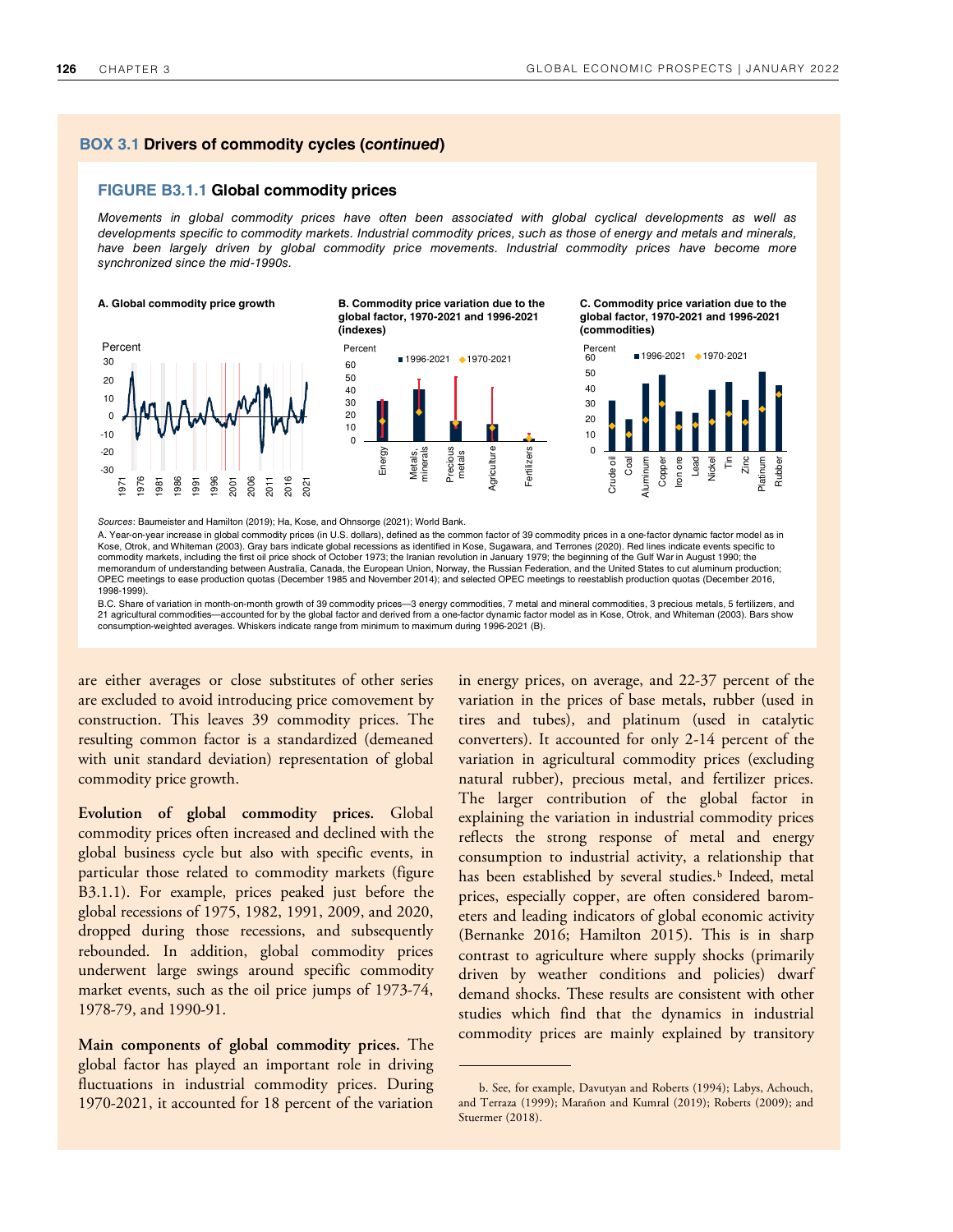shocks, whereas agricultural commodities respond more to long-term shocks (for example, Baffes and Kabundi 2021).

**Main components of commodity prices over time.** In recent decades, the contribution of the global factor to industrial commodity prices has increased considerably: it doubled for energy prices and nearly doubled for base metal and platinum prices during 1996-2021 compared with 1970-2021. This increased comovement in global commodity prices from the mid-1990s was part of a broader trend toward greater comovement in macroeconomic variables such as inflation and output (Ha, Kose, and Ohnsorge 2019; Eickmeier and Kühnlenz 2018). Trade liberalization and expanding use of financial instruments for commodity market trading have also contributed to the increased synchronization of commodity prices.

# Drivers of commodity prices

**Data and methodology.** A factor-augmented vector autoregression (FAVAR) model is estimated with three global variables—global consumer price inflation, global industrial production growth, and global commodity price growth—all expressed in month-on-month log changes over 1970-2021, in seasonally adjusted terms, with twelve lags (annex 3.3). By construction, the methodology is designed to analyze the links between short-term fluctuations in the global economy and global commodity markets, not long-term trends. Global commodity prices are defined as the common factor among 39 commodity prices. Global industrial production is defined as the global economic activity index of Baumeister and Hamilton (2019).<sup>c</sup> Global consumer price inflation is defined as the median headline CPI inflation in up to 143 economies from Ha, Kose, and Ohnsorge (2021).<sup>d</sup>

**Identification of shocks**. While the specific nature of shocks changes over time, they can be grouped into

three categories: Global demand shocks, global supply shocks, and commodity price shocks. The shocks are identified using a set of sign restrictions on interactions between the three variables in the FAVAR on impact (annex 3.3). The restrictions to identify the structural shocks are consistent with theoretical predictions (Fry and Pagan 2011) and follow other empirical studies in the literature (Charnavoki and Dolado 2014; Peersman 2005; Peersman and Straub 2006).

- A positive global demand shock is assumed to increase global industrial production, inflation, and commodity prices.
- A positive global supply shock is assumed to raise global industrial production and reduce global inflation; in commodity markets, it lifts global consumption of commodities and, hence, raises commodity prices.
- A positive commodity price shock is defined as raising commodity prices and global inflation but depressing global industrial production. Such shocks could reflect a wide range of commodity market developments that are unrelated to global demand or supply, including geopolitical risks, financialization of commodity markets, and expectations of future demand or supply pressures.

Note that these global demand and supply shocks differ materially from the commodity demand and supply shocks modelled in Kilian and Murphy (2014) and others (Baumeister and Hamilton 2019; Jacks and Stuermer 2020). Here, an increase in both economic activity and commodity prices can reflect either a global demand or global supply shock—depending on movements in global inflation. Either of these two global shocks drives up commodity demand, consistent with the definition of a commodity demand shock in Kilian and Murphy (2014). But, in the latter an increase in both economic activity and commodity prices reflects a commodity demand shock, in contrast to a commodity supply shock which is associated with an increase in commodity prices but a decline in economic activity.

**Evolution of global demand, supply, and commodity shocks.** The model identifies a series of global demand, global supply, and commodity price shocks from 1970

c. While the baseline regression relies on industrial activity as a measure of economic activity, a robustness test is conducted using the global composite purchasing managers' index. The index is available at monthly frequency and includes services activity. The results are qualitatively robust to the use of this indicator.

d. The results remain qualitatively similar when CPI inflation for the Organisation for Economic Co-operation and Development (OECD) countries or the common factor of headline CPI inflation for 143 countries is used as a measure of global inflation.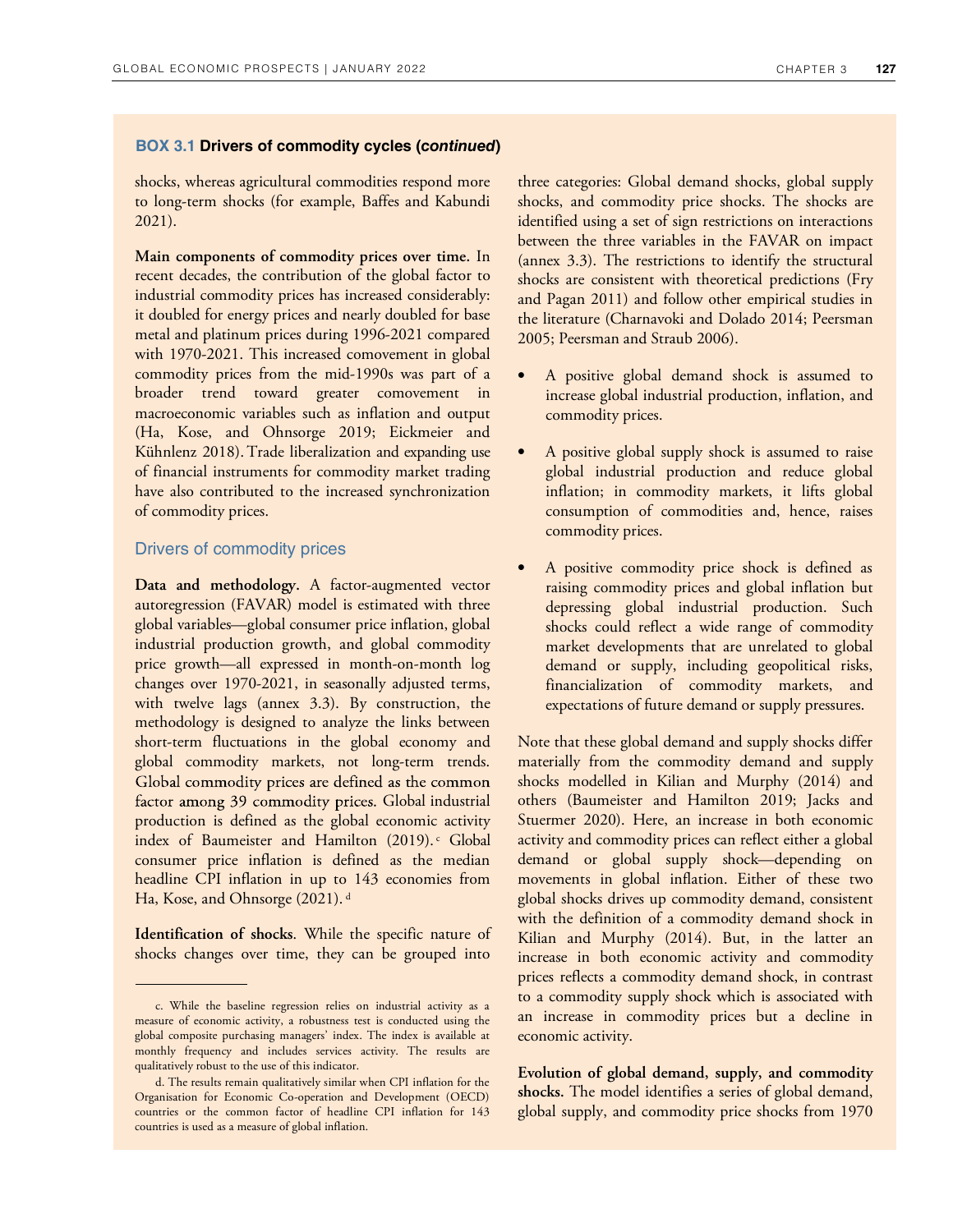### **FIGURE B3.1.2 Contributions of global shocks to commodity prices**

*Global supply shocks have had larger and more persistent effects than global demand shocks on global commodity prices. Since the mid-1990s, global demand and supply shocks have accounted for the lion's share of global commodity price volatility. In the global recession of 2020, both global demand and commodity market shocks depressed commodity prices, while supply shocks supported commodity prices.* 



### -20 -15 -10 -5 0 5 10 15 1972 1976 1980 1984 1988 1992 1996 2000 2004 2008 2012 2017 2021 Percent

**D. Response of global commodity prices to 1 percent increase in global supply** 

### **E. Contributions of global shocks to variation in global commodity prices**



**[A. Global demand shocks B. Global commodity market shocks C. Response of global commodity prices](https://thedocs.worldbank.org/en/doc/cb15f6d7442eadedf75bb95c4fdec1b3-0350012022/related/GEP-January-2022-Chapter3-Box1.xlsx)  to 1 percent increase in global demand** 

Percentage point



**F. Contributions of global shocks to variation in global commodity prices around recessions and slowdowns** 



Percentage points



*Sources:* Baumeister and Hamilton (2019); Ha, Kose, and Ohnsorge (2021); World Bank.

*Note*: Global demand, supply, and commodity shocks identified using sign restrictions in a FAVAR of month-on-month, seasonally adjusted changes in global inflation, global commodity prices, and global industrial production. All in year-on-year growth rates.

A. Gray shades indicate quarters with global recessions (1975, 1982, 1991, 2009, 2020) and global slowdowns (1998, 2001, 2012) as defined in Kose, Sugawara, and Terrones (2020).

B. Red lines indicate events specific to commodity markets, including the first oil price crisis in October 1973; the Iranian revolution in January 1979; the beginning of the Gulf War in August 1990; the memorandum of understanding between Australia, Canada, the European Union, Norway, the Russian Federation, and the United States<br>to cut aluminum production; OPEC meetings to ease production quo quotas (December 2016, 1998-1999).

C. D. Solid line indicates cumulative median response of global commodity price growth to a 1 standard deviation (about 1 percent) increase in global demand (C), or global supply (D). Dotted lines indicate 16-84<sup>th</sup> credible intervals.

E. Contribution of global demand, supply, and commodity market shocks to variance of month-on-month growth in commodity prices, based on sample covering 1970- 2021 and sample covering 1996-2021.

F. Cumulative historical decomposition of global commodity price growth into global demand, supply, and commodity market shocks between the last month before global recessions and the last month of global recessions ("During") as well as between the last month of the global recession and 12 months later ("After"). Global recessions are defined as in Kose, Sugawara, and Terrones (2020).

onward. These shocks have often been associated with turning points in the global business cycle and sharp movements in oil prices (figure B3.1.2).

• *Global demand shocks.* Negative global demand shocks were associated with global recessions (1975, 1982, 1991, and 2009) and slowdowns (1998, 2001, and 2012). Large positive global demand shocks often occurred in the year before the global economy began to slide into a global recession or slowdown.

• *Global supply shocks.* The widespread rise in inflation amid slow growth during the 1970s and early 1980s has been partly attributed to negative global supply shocks—such as the 1973-74 and 1978-79 oil price shocks and productivity growth slowdowns that reflected expanding government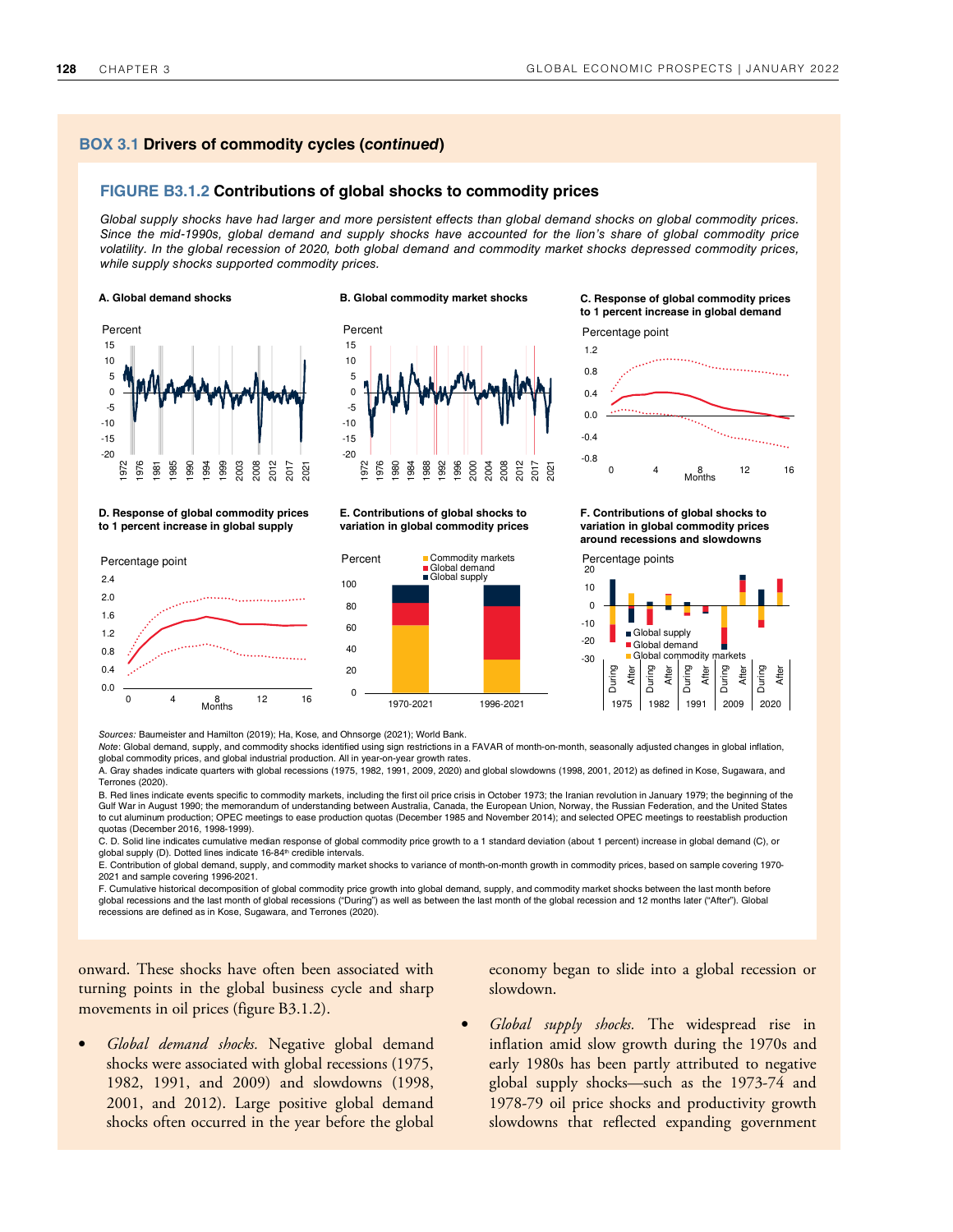sectors, macroeconomic volatility, and regulatory uncertainty (Bjork 1999; Charnavoki and Dolado 2014; CBO 1981). The global economic recovery starting in the late 1990s, however, has been attributed to positive global supply shocks associated with rising productivity growth linked to advances in information technology, rapidly rising investment, as well as widespread trade liberalization and global value chain integration in EMDEs, especially China.<sup>e</sup>

• *Commodity price shocks.* Positive commodity price shocks were associated with the oil price crises in 1974 and 1979, the beginning of the Gulf war in 1990, a memorandum of understanding among major producers to cut aluminum production in 1994, and a general strike in República Bolivariana de Venezuela in 2002-03 that disrupted oil production. Organization of the Petroleum Exporting Countries (OPEC) agreements to ease production cuts in December 1985 and November 2014, both in response to the emergence of new producers, were associated with negative commodity price shocks. In addition, new producers entered global markets for several commodities in the 1980s (for example, coal and palm oil), the 1990s (for example, aluminum, coffee, and grains), and in the 2010s (for example, copper, soybeans, and shale oil), reflected declining or negative commodity price shocks.

# Drivers of global commodity prices

**Responses of global commodity prices to global shocks.** Since 1970, on average, a 1 percent increase in global demand has raised global commodity price growth by up to 0.4 percent over the subsequent six months but the impact has dissipated thereafter. In contrast, global supply and commodity market shocks had longer-lasting impacts (figure B3.1.2). The persistence of the response of commodity prices to commodity market shocks can partly be attributed to a low elasticity of supply because of considerable lead times between resource discovery and production

(World Bank 2016). A 1 percent increase in global supply raised global commodity price by 1.6 percentage points over the following 7 months and the effect remained statistically significant for a year and a half. Similarly, a 1 percent global commodity market shock that raises commodity prices was followed by more than 1.1 percent higher commodity prices within 12 months of the shock that persisted for at least a year and a half.<sup>f</sup>

**Contributions of global shocks to global commodity prices.** In the full data period since 1970, shocks specific to commodity markets have been the main source of variability in global commodity prices, accounting for more than 60 percent of the variance of global commodity prices. g These shocks have included major disruptions to oil markets, the collapse of the Soviet Union in the case of agricultural and metals markets, and the emergence of new producers of metals and agricultural commodities in the 1970s, 1980s, and 1990s. Since 1996, however, global macroeconomic shocks have been the main source of commodity price volatility: global demand shocks account for 50 percent and global supply shocks for 20 percent of the variance of global commodity prices.<sup>h</sup>

**Evolution of the contributions of global shocks to commodity prices.** Global recessions have typically been associated with demand weakness and supply disruptions (outside commodity markets) that depressed commodity prices—although sometimes offset by commodity-specific market developments; these unwound in the rebounds of activity that followed global recessions. Outside global recessions, in the 1970s and 1980s, positive global supply shocks have often depressed global commodity prices; this reversed temporarily between 2000 and the global financial crisis when rapid global value chain integration and productivity growth—positive supply shocks—lifted commodity prices. During global recessions, demand

e. The important role played by supply shocks in the late 1990s is consistent with other studies; see Charnavoki and Dolado (2014); Dieppe (2020); Kabundi and Zahid (forthcoming); Kotwal, Ramaswami, and Wadhwa (2011); Topalova and Khandelwal (2011); World Bank (2020c); and Zhu (2012).

f. The magnitude of these estimates appears to be somewhat larger than in Charnavoki and Dolado (2014), possibly because they restrict the elasticities of commodity demand to economic activity.

g. The predominant role of commodity-specific shocks in the variability of commodity prices is in line with Charnavoki and Dolado (2014), Ha et al. (2019), and Jacks and Stuermer (2020).

h. These numbers refer to the variance decompositions for one-yearahead forecast errors of global commodity price growth. Over a mediumto long-term (5-10 years) forecasting horizon, the variance contribution of the global commodity shocks (57 percent) is greater than that of global demand shocks (28 percent) since global commodity shocks are more persistent than demand shocks.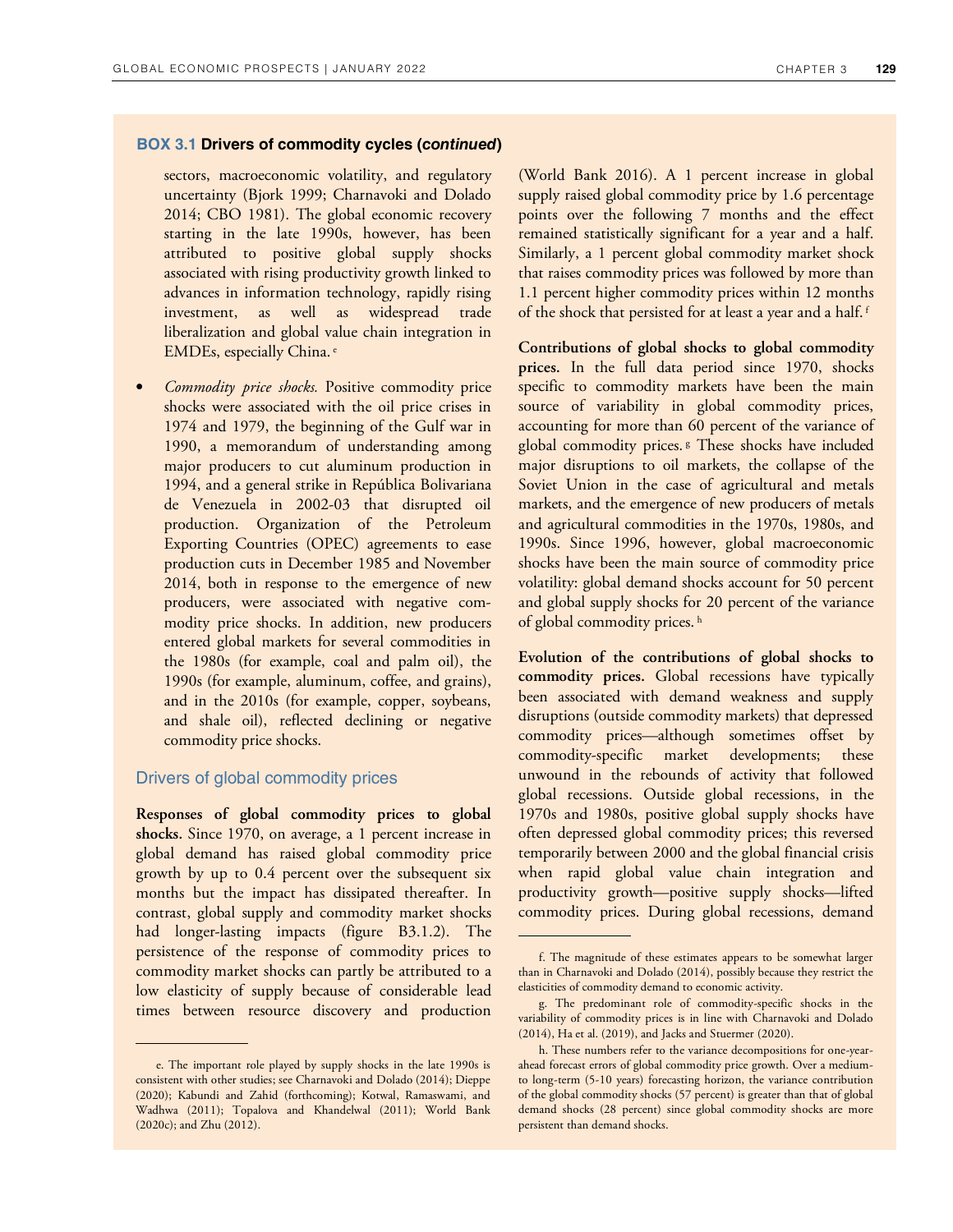pressures on commodity prices were compounded by supply pressures specific to commodity markets (1975, 1991, 2020); in 1975 and 2020, these were offset by supply pressures resulting from large-scale trade embargoes (1975; Jacks and Stuermer 2020) or widespread supply chain disruptions (2020; Mahajan and Tomar 2020). Commodity price increases in recoveries from global recessions were driven by an unwinding of supply or commodity market shocks and, since 2000, also by rebounds in demand. The most recent surge in commodity prices can be explained by the growth of demand, combined with supply bottlenecks.

# **Conclusion**

The results provide evidence of a global cycle in commodity prices whose global determinants have become more important over time: the global commodity factor has accounted for an increasing fraction of commodity price volatility over the past two decades. The role of the global factor in capturing price

> expanding use of financial instruments for commodity market trading.<sup>12</sup>

# Drivers of commodity prices

**Methodology.** To analyze the links between shortterm fluctuations in global economic activity and global commodity prices, a factor-augmented vector autoregression (FAVAR) model is estimated with three global variables—global consumer price inflation, global industrial production growth, and global commodity price growth—over 1970-2021 (annex 3.3 and box 3.1). Global demand shocks, global supply shocks, and commodity price shocks are identified using a set of sign restrictions on the interactions between these three variables on impact.

**Responses of global commodity prices to global shocks.** Since 1970, global supply and commodity

movements is largest, and has increased the most, for industrial commodities, consistent with the close link between demand for these commodities and global economic activity. In contrast, it explains a smaller fraction of fluctuations in agricultural crops and fertilizers, since demand for these commodities is less closely linked to global economic activity. These results suggest that a synchronized surge in industrial commodity prices will likely have widespread effects on a large set of EMDEs that are heavily dependent on commodities for revenues.

Global macroeconomic shocks have become the main source of fluctuations in commodity prices, accounting for more than two-thirds of the variance of global commodity price growth. Collapses in commodity prices during global recessions have been driven by weaknesses in demand and supply disruptions outside commodity markets. The recent rebound in prices following the COVID-19 recession is attributed to the growth of demand, combined with supply disruptions.

> market shocks have had longer-lasting impacts on global commodity price growth than global demand shocks. The persistent response of commodity prices to commodity market shocks can partly be attributed to a low elasticity of supply resulting from the considerable lead times between resource discovery and production (World Bank 2016). It can take anywhere from a few years to several decades to develop resources, depending on the type of resource, the size and grade of the deposit, financing conditions, and country-specific factors (UNECA 2011).

> **Contributions of global shocks to global commodity prices.** Since 1996, global macroeconomic (demand and supply) shocks have been the main source of commodity price volatility. Global demand shocks have accounted for 50 percent and global supply shocks for 20 percent of the variance of global commodity price growth.<sup>13</sup>

<sup>12</sup>See, for example, Alquist, Bhattarai, and Coibion (2020); Fernández, Schmitt-Grohé, and Uribe (2020); Stuermer (2017 and 2018); and Tang and Xiong (2012).

<sup>&</sup>lt;sup>13</sup> These numbers refer to the variance decompositions for oneyear-ahead forecast errors of global commodity price growth.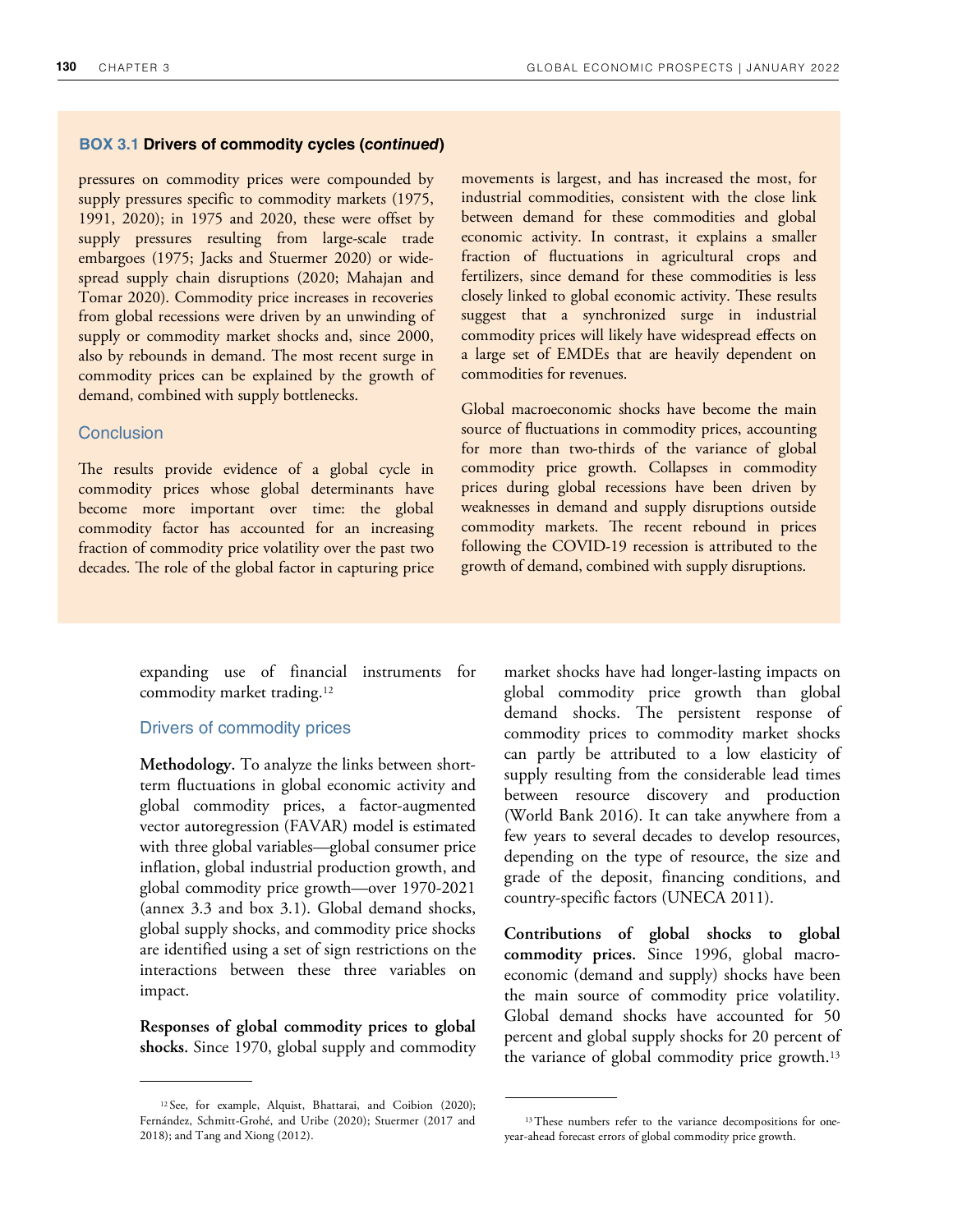This is in contrast to the 1970-96 period when shocks specific to commodity markets—such as the 1970s and 1980s oil price shocks—were the main source of variability in global commodity markets, accounting for more than 60 percent of the variance of global commodity price growth. The responsiveness of commodity prices to demand shocks may have increased over time on account of the rapid global trade and financial integration that occurred during the late 1990s and the 2000s.

**Evolution of the contributions of global shocks to commodity price movements.** Global recessions were associated with demand weakness and supply disruptions that depressed commodity prices although sometimes offset by commodity-specific market developments. During global recessions, global demand pressures on commodity prices were compounded by pressures specific to commodity markets (1975, 1991, 2020); in 1975 and 2020, these were partly offset by supply pressures resulting from large-scale trade embargoes (1975; Jacks and Stuermer 2020) or widespread supply chain disruptions (2020; Mahajan and Tomar 2020). Commodity price increases in recoveries from global recessions were driven by an unwinding of supply or commodity market shocks and, since early 2000, also by rebounds in demand. Consistent with this, the surge in commodity prices in 2020-21 can be explained by a strong resurgence of demand, and unusually widespread supply bottlenecks.

# **Policy options**

*EMDEs generally need to take policy steps to place them on a firmer footing to manage future commodity price shocks, including those stemming from the energy transition and the effects of climate change on weather patterns. Countries can adjust their fiscal, monetary, and macroprudential policy frameworks to cushion the impacts of commodity price movements. They can also take structural policy measures to reduce reliance on commodities by encouraging diversification of exports and national asset portfolios, and reducing distortions arising from subsidies.* 

# Need for policy action

The preceding analysis finds evidence of substantial comovement between different commodity prices and between commodity prices and global economic activity, and these comovements appear to have intensified over time. With commodity dependence—in relation to fiscal and export revenues, and economic activity- —being a persistent characteristic of many EMDEs, these findings again bring to the fore the complex challenges faced by these countries in maintaining economic resilience in the face of commodity price fluctuations. In LICs, these challenges are compounded by severely constrained fiscal space and weak institutions. The wide commodity price swings of the past two years have further underscored the vulnerabilities of the many EMDEs highly dependent on commoditybased exports.

Countries whose exports are heavily concentrated in one or a few commodities tend to experience high volatility in their terms of trade and output growth (Baxter and Kouparitsas 2005; Blattman, Hwang, and Williamson 2007; Lederman and Xu 2007). Such macroeconomic volatility increases uncertainty about prospects for growth, relative prices, and the real exchange rate, which in turn is detrimental to private investment. Governments have had difficulties in establishing macroeconomic policy frameworks that are effective in helping maintain steady growth in the face of commodity price swings (IMF 2015b; UNCTAD 2021). This chapter provides evidence that price booms, on average, have been more pronounced than price slumps for all major commodity groups. One of the policy lessons is that countries can take steps before a crisis caused by a price slump to reduce their exposure and create policy space to prepare for future shocks, including by saving windfall revenues and building fiscal buffers during good times, such as the recent surge in commodity prices.

Further, the rise in inflationary pressures during 2020-21 has pushed up near-term inflation expectations in many EMDEs, prompting several central banks—in both commodity-exporting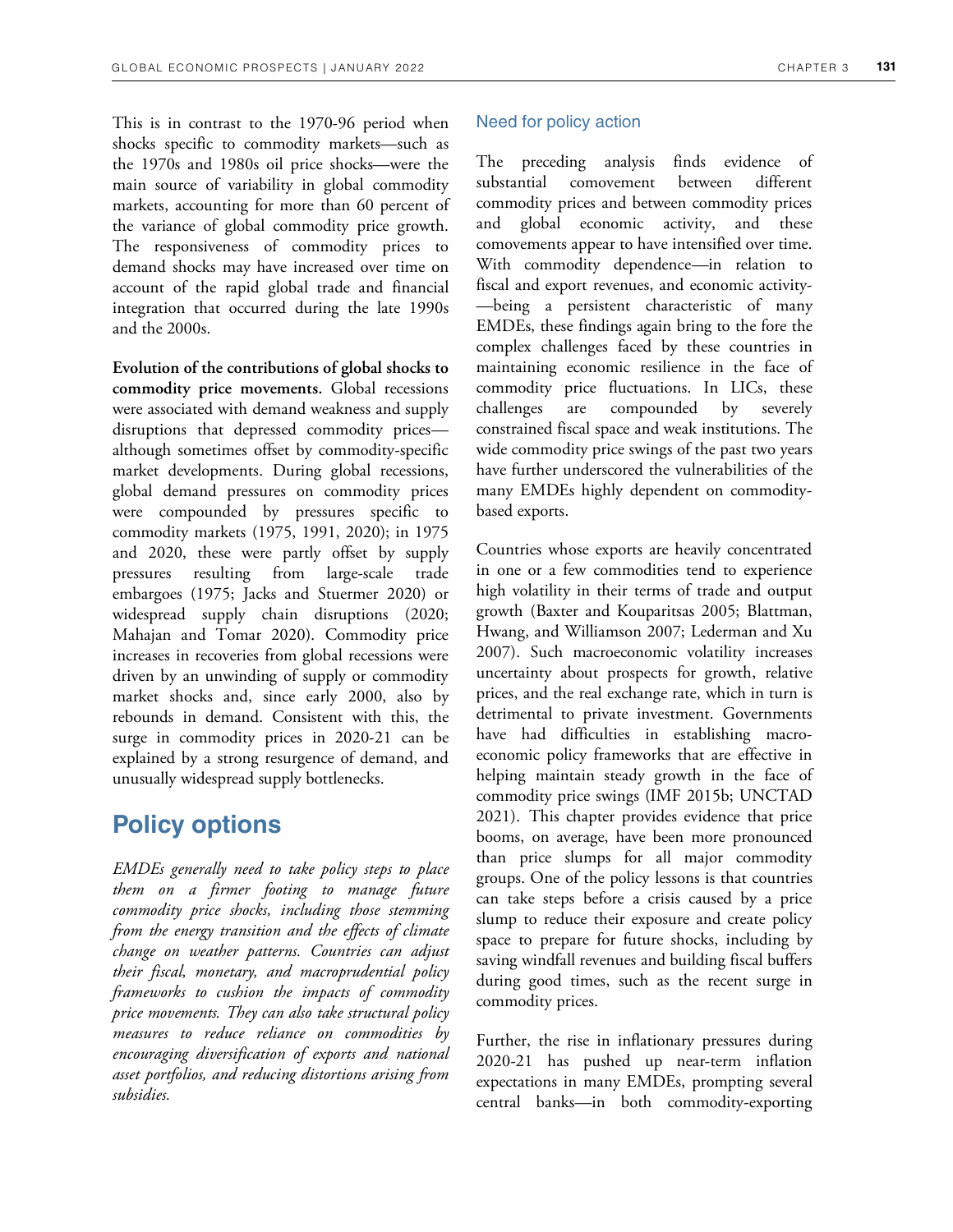and -importing countries—to raise policy interest rates. Remaining vigilant about incoming economic data and being prepared to act quickly, as needed, will be paramount if inflation expectations become de-anchored.

Commodity cycles have often created financial market booms and busts in EMDEs. These involve international capital flows and the supply of domestic credit. Commodity booms have frequently encouraged a surge in capital inflows, and a build-up of debt by domestic borrowers that proved excessive when the bust arrived. Strong growth in domestic credit has usually exacerbated the resulting financial stability issue. Such capital inflows have also caused real appreciations of the domestic currency—whether through nominal currency appreciation or domestic inflation—that damaged the competitiveness of the noncommodity sector, and hence held back economic diversification. Surges in capital inflows and greater risk tolerance by lenders, stemming from commodity price booms, can thus lead to financial crises when commodity prices collapse and financial conditions tighten.

The insights from this study, together with the recent impacts on commodity-dependent EMDEs of the commodity price fluctuations and global trade and supply disruptions triggered by the pandemic, present an opportunity to consider policy options for coping with commodity price cycles, including the one currently underway. Recent events have also highlighted how climate change is a growing risk, including to energy markets, affecting both demand and supply (World Bank 2021a). Countries have multiple policy options to smooth the near- and long-term effects of commodity price swings and, more broadly, to reduce their reliance on commodities. These options naturally depend on countryspecific circumstances, but they can be grouped into macroeconomic and regulatory policies, and structural policies to encourage diversification of national assets (human and physical capital, and institutions) and exports.

# Macroeconomic and regulatory policies

Fiscal, monetary, and regulatory frameworks can be constructed to moderate business cycles

associated with commodity price booms and slumps. Fiscal rules, appropriate exchange rate regimes, prudential and regulatory policies, and capital flow management measures are among the policy options.

# *Fiscal frameworks*

**Challenge: Procyclical fiscal policy.** Swings in commodity-based fiscal revenues in EMDEs tend to result in procyclical fiscal policy: spending typically rises when commodity prices are high and falls when commodity prices decrease.<sup>14</sup> This leads to instability in public investment—one of the few sources of discretionary spending in many countries. This spending procyclicality has been attributed to governments' inability to resist the temptation to increase spending in response to a (possibly temporary) rise in government receipts from taxes or royalties in booms (Frankel 2017). In addition, this procyclicality tends to be asymmetric between booms and slumps: spending typically rises more than proportionately during a resource boom but falls less than proportionately during a slump, reducing net public savings (Gill et al. 2014). For EMDEs, limited financial depth during crises constrains government borrowing and limits the use of fiscal policy as a countercyclical policy instrument (Caballero and Krishnamurthy 2004).

**Fiscal rules and stabilization funds.** A number of commodity-exporting EMDEs have enacted fiscal rules that work in conjunction with stabilization funds. These signal the intent of the government to dampen, if not eliminate, the procyclicality of government spending and safeguard long-term fiscal plans. In practice, the effectiveness of stabilization funds in moderating fluctuations in government spending, and hence output, has varied across countries (Gill et al. 2014). While stabilization funds in many EMDEs have not been deployed successfully, in part on account of poor fiscal governance, the experience has been positive,

<sup>&</sup>lt;sup>14</sup>This historical procyclicality is well-documented. See, for example, Arezki, Hamilton, and Kazimov (2011); Cuddington (1989); Frankel, Végh, and Vuletin (2013); Gavin and Perotti (1997); Ilzetzki and Végh (2008); Talvi and Végh (2005); and Tornell and Lane (1999).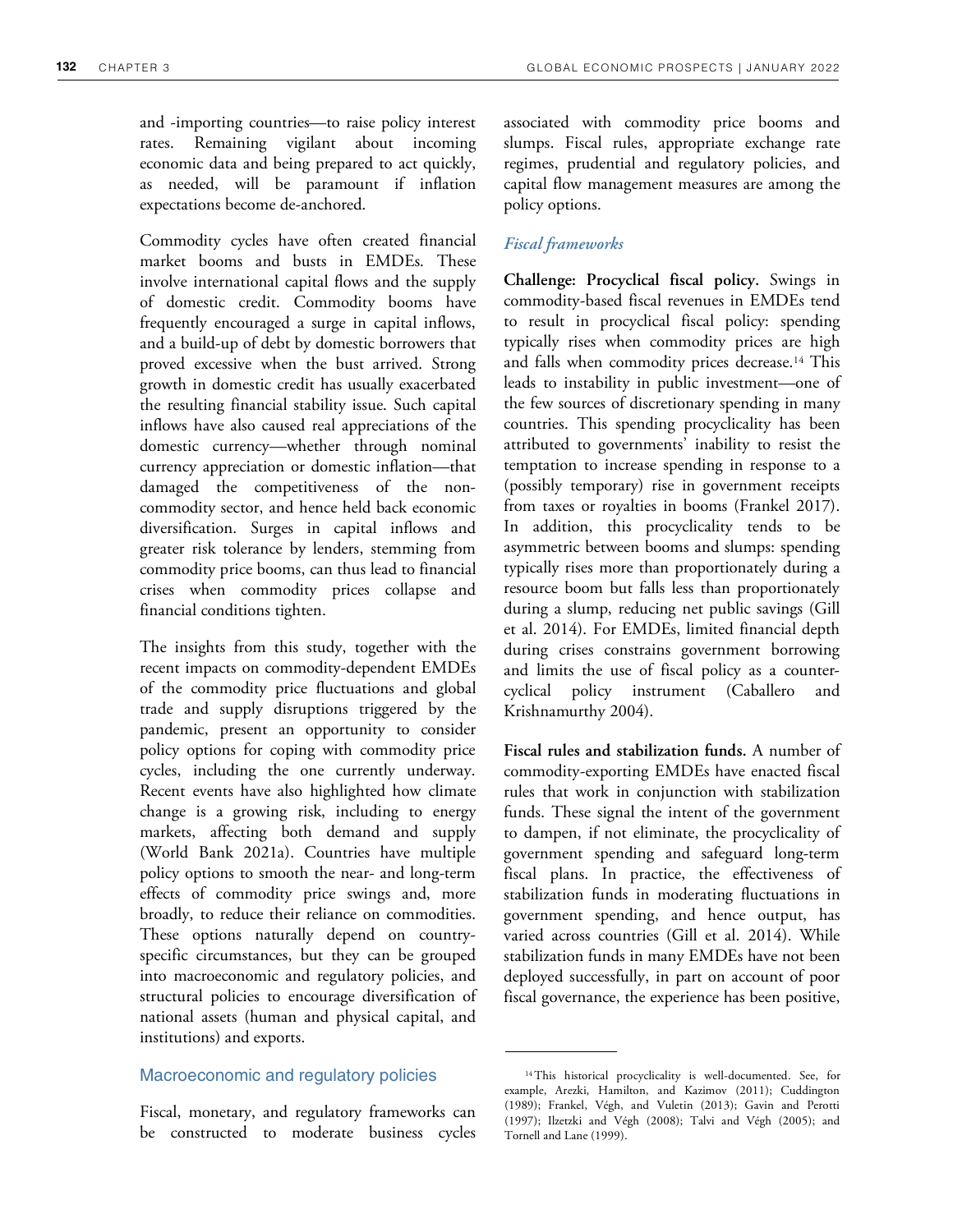on the whole, for smoothing the path of government spending (Sugawara 2014).15 Among oil-exporting countries, stabilization funds have been associated with reduced macroeconomic variability and lower inflation (Shabsigh and Ilahi 2007). A firm long-term political commitment, and an appropriate institutional framework, provide the key to their effectiveness (Asik 2017; Bagattini 2011; Ossowski et al. 2008).16 The latter includes transparent governance of the stabilization fund itself, and prudent constraints on the discretion of fund managers. Cross-country evidence shows a strong causal link running from better institutions to less procyclical or more counter-cyclical fiscal policy in EMDEs (Frankel, Végh, and Vuletin 2013).

In sum, stabilization funds provide a tool that can be used to help implement a fiscal policy that promotes macroeconomic stability and that is sustainable over time. But their mere existence does not guarantee that governments will use them in this way. Long-term political commitment to a steady and sustainable fiscal policy, a sound debt management framework, debt transparency, and good governance are essential to the effective use of stabilization funds.

In addition to fiscal rules and stabilization funds, the risk to fiscal revenues from commodity price fluctuations can be mitigated through financial hedging instruments. State-contingent debt instruments can, in principle, also be used to help better manage public debt in the face of macroeconomic uncertainty. In practice, however, these novel instruments face obstacles from high premiums demanded by investors in the early stages of market development, costly state verification, and the possibility of moral hazard (Benford, Best, and Joy 2016).

**Country examples.** The experiences of Chile and Norway underscore the importance of the good governance of institutions and sound macroeconomic management for the functioning of stabilization funds. Both countries have managed relatively successfully their dependence on natural resources by virtue of their institutional capital and good fiscal frameworks, offering useful lessons for other resource-rich countries (Gill et al. 2014). Chile's economic performance in recent decades is an example of sound macroeconomic management, underpinned by a combination of inflation targeting, a fiscal rule, a free-floating exchange rate, an open capital account, and sovereign wealth funds (SWFs). Chile's Fiscal Responsibility Law is supported by the fiscal rule and two formal SWFs (to manage budget surpluses arising from copper price booms). While there is broad consensus that these mechanisms have helped limit the impact of external shocks on fiscal spending and the business cycle, trade-offs have been apparent in the operation of these funds: rules leave substantial space for discretion and their implementation requires judgements (Addison and Roe 2018).

Norway is another example where fiscal rules have helped discipline policies, while providing the necessary flexibility to respond to shocks. An example of financial hedging instruments is provided by Mexico's oil hedging program. Mexico's government has been hedging oil-related risks to public finances for at least two decades through this program.<sup>17</sup>

# *Monetary policy frameworks*

**Challenge: Constraints on monetary policy.** A challenge facing central banks of commodityexporting countries relates to the effects of booms in the prices of their export commodities on incomes and, hence, domestic demand. Tightening monetary policy in the face of a commodity price boom can stem the demand for credit and lead to an appreciation of the exchange rate. These responses will, if well calibrated, appropriately dampen the build-up of inflationary pressures. However, in the case of temporary

<sup>&</sup>lt;sup>15</sup> Political instability has been found to be detrimental to the success of stabilization funds. Changes in government can lead to modifications to the rules and operations of the stabilization fund, or its discontinuation (for example, post-2002 Républica Bolivariana de Venezuela or post-2003 Ecuador).

<sup>&</sup>lt;sup>16</sup>This is in line with the "voracity effect," where countries with the weakest institutions tend to spend more during revenue windfalls (Tornell and Lane 1999).

<sup>17</sup>Ecuador, Ghana, and Uruguay have also relied on hedging instruments to guard against oil price volatility.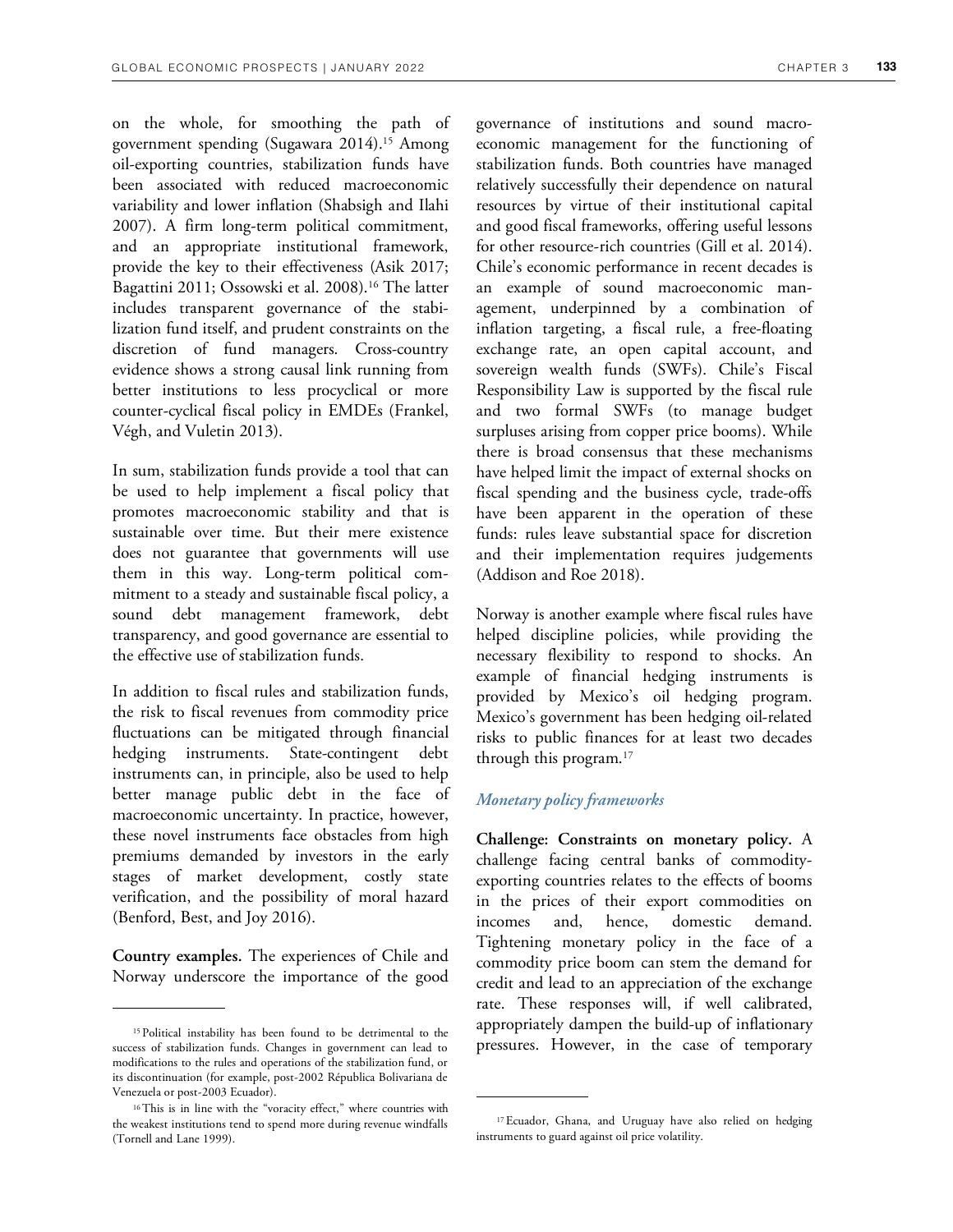# **FIGURE 3.10 Structural policies and capital flow volatility in EMDEs**

*Commodity-exporting EMDEs have undertaken significant reforms of monetary, fiscal, and financial sector policy frameworks over the last two decades, particularly since the 2007-09 global financial crisis. Capital flow volatility tends to be somewhat higher for commodity exporters than importers, highlighting the need to further develop macroprudential tools.* 

0

20

40

60





### **[C. Macroprudential policy in EMDEs D. Volatility of capital inflows to](https://thedocs.worldbank.org/en/doc/cb15f6d7442eadedf75bb95c4fdec1b3-0350012022/related/GEP-January-2022-Chapter3-Fig3-10.xlsx)**



**EMDEs, 1970 to 2020** 

Inflation targeting Fiscal rules

Flexible exchange rates

**B. Commodity-exporting EMDEs governed by fiscal rules, inflation** 

Percent of GDP 1999 2019



*Sources*: Ceruti, Claessens, and Laeven (2017); Dincer, Eichengreen, and Geraats (2019); Ha, Kose, and Ohnsorge (2019); International Monetary Fund; World Bank. *Note*: EMDEs = emerging market and developing economies.

A. B. An economy is considered to be implementing a fiscal rule if it has one or more fiscal rules on expenditure, revenue, budget balance, or debt. Inflation targeting as classified in the International Monetary Fund's Annual Report of Exchange Arrangements and Exchange Restrictions. Index of central bank transparency is the sum of the scores for answers to the fifteen questions (min = 0, max = 15) as specified in Dincer, Eichengreen, and Geraats (2019).

B. Flexible exchange rate regimes are defined as "floating" or "freely floating" exchange rate regimes. GDP aggregation at 2010 prices and exchange rates. Gray line indicates 50 percent. C. Sample includes 123 emerging market and developing economies (EMDEs). Unweighted average of the Macroprudential Policy Index of Cerutti, Claessens, and Laeven (2017). The Macroprudential Policy Index measures the number of tools used by authorities and is based on a simple sum of up to 12 including, but not limited to, the countercyclical capital buffer and loan-to-value ratios. D. Bars indicate the standard deviation of net equity, debt, and foreign direct investment (FDI) inflows as percent of GDP. Net inflows are defined as net acquisition of financial assets minus net incurrence of liabilities. Yellow whiskers indicate the range of minimum and maximum net inflows in percent of GDP.

> shocks, there is a risk that a hike in interest rates, with the associated increase in short-term capital inflows and appreciation of the domestic currency, may negatively affect demand and activity in the nonresource sector and add to economic volatility. If the shock is permanent, policy measures to boost investment and productivity in the nonresource sector may be called for (Masson 2014).

**Exchange rate flexibility, inflation targeting.**  Terms-of-trade volatility makes a country less suited to a fixed exchange rate and more suited to a flexible exchange rate regime, since it allows accommodation of such shocks and, hence, a countercyclical monetary policy.18 For example, during a commodity price collapse, an inflationtargeting central bank under a floating exchange rate regime can continue to focus squarely on keeping domestic inflation on target over the medium term. In contrast, a central bank in a fixed rate regime would be forced to tighten policy in response to a negative terms of trade shock, exacerbating its negative domestic macroeconomic impact. For such reasons, many EMDEs have adopted an inflation-targeting, floating exchange rate regime (figure 3.10). While inflation targets are typically based on the CPI, some studies have argued for other forms of inflation targeting pegging the export price, pegging an export price index, and product price targeting—where prices of export commodities are given greater weight (Frankel 2011).

In contrast, for very small, very open economies or for LICs with less developed financial and foreign exchange markets, a fixed exchange rate can offer some advantages (Frankel 2017). In particular, if the central bank is not able to commit credibly to an inflation target, an exchange rate pegged to the currency of a country whose central bank has such credibility may provide an alternative, highly visible, nominal anchor for the economy. However, persistently high inflation, which remains a key challenge in many EMDEs, is incompatible with both credible inflation-targeting and a fixed exchange rate. In such cases, the adoption of a coherent, consistent, and clearly communicated set of policies, including sustainable fiscal policies, will be required to establish credibility and reduce inflation inertia (Drechsel, McLeay, and Tenreyro 2019).

**Country examples.** Several commodity-exporting EMDEs, including Indonesia, Thailand, South Africa, and many Latin American economies, have

<sup>18</sup>See, for example, Berg, Goncalves and Portillo (2016); Broda (2004); Céspedes and Velasco (2012); Edwards and Levy-Yeyati (2005); and Rafiq (2011).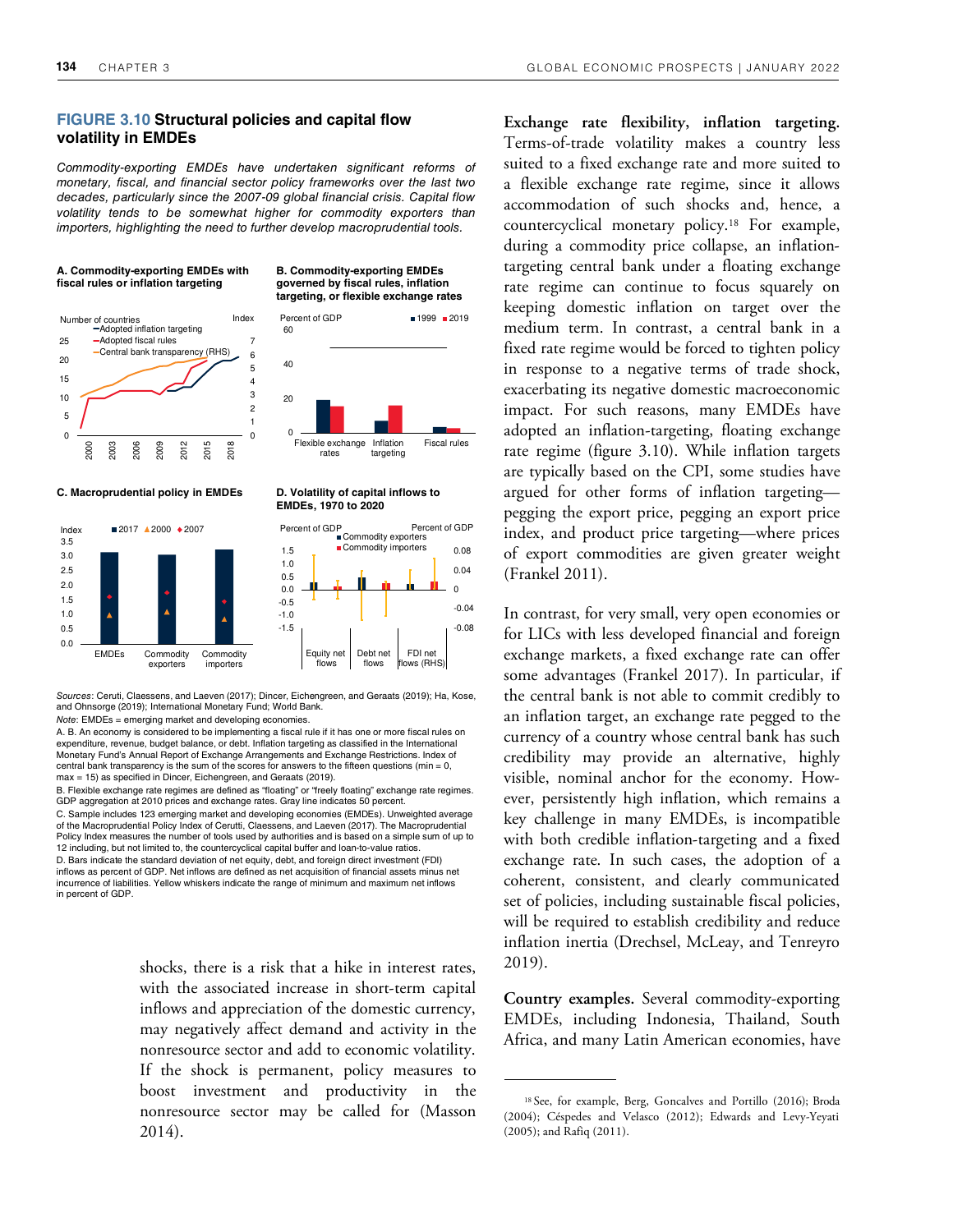made progress toward enhancing their monetary policy frameworks by adopting inflation targeting. The Central Bank of Chile was an early adopter of inflation targeting in 1990, when inflation stood at about 25 percent. Under the regime, which for several years included capital controls to restrain exchange rate appreciation, inflation fell gradually, reaching 5 percent by 1998 (Drechsel, McLeay, and Tenreyro 2019). Judicious management of the flexible exchange rate enabled Chile to avoid the real exchange rate misalignments that plagued Latin American countries with fixed rate regimes. The policy framework acquired substantial credibility such that from 1999 the government was able to remove capital controls and allow the currency to float freely.

# *Prudential and financial regulatory policies*

**Challenge: Procyclical capital flows.** Commodity price fluctuations often lead to sharp movements in asset and credit markets, and in international capital flows, that amplify business cycles in commodity-exporting countries (IMF 2012). Capital flows to developing countries tend to be pro- rather than countercyclical (for example, Kaminsky, Reinhart, and Végh 2004). The concentration of wealth in one sector in many commodity exporters can exacerbate systemic risk, highlighting the need for prudential tools to promote financial stability (Arezki et al. 2018).

**Micro- and macroprudential policies, capital flow management measures.** Since 2008, there has been a significant push toward the enhancement of microprudential policies to strengthen the resilience of individual institutions as well as macroprudential tools to limit systemic risk. Macroprudential policies include capital and liquidity requirements for banks and other financial institutions, countercyclical capital buffers, restrictions on foreign currency borrowing, limits on loan-to-value ratios in housing finance, and limits on the accumulation of shortterm debt. These policies might be more important for resource-dependent countries than others, given the higher volatility in resourcerelated revenues and capital flows (Beck 2018; figure 3.10). At the same time, microprudential regulation and supervision can be strengthened to protect the safety and soundness of individual financial institutions.

Another type of measure to manage volatility in capital flows in certain circumstances is capital controls which, unlike macroprudential measures, are explicitly designed to limit capital flows and the financial risks arising from these flows. However, like other tools aimed at addressing risks associated with capital flows, capital controls have limitations and may have unintended side effects. For instance, macroprudential policy measures aimed at banks may encourage the provision of credit by entities not covered by the regulations and operating under less transparent or effective regulatory frameworks, such as foreign and nonbank institutions.

**Country examples.** Chile has implemented a number of macroprudential policies that have helped foster financial stability since the 1980s. Chile's General Banking Act and its supervisory approach to banking have strong macroprudential components. Additionally, Chile's monetary policy framework, underpinned by a credible inflation-targeting regime and a flexible exchange rate, helps to prevent the accumulation of financial vulnerabilities. Peru—another commodity exporter—raised reserve requirements on bank's short-term foreign exchange liabilities in 2007. This resulted in a lengthening of the maturity of foreign exchange liabilities, in turn reducing the country's vulnerability to swings in capital flows (Armas, Castillo, and Vega 2014).

With regard to the use of capital controls, Brazil is the most cited example, because of its size among EMDEs, its active experimentation with many different forms of controls on capital inflows, and its integration with global financial markets. Evidence suggests that the controls on capital inflows implemented between late-2009 and 2014 had some success in segmenting the Brazilian financial market from global financial markets (Chamon and Garcia 2016).

# Structural policies

In addition to implementing policy frameworks to mitigate the macroeconomic consequences of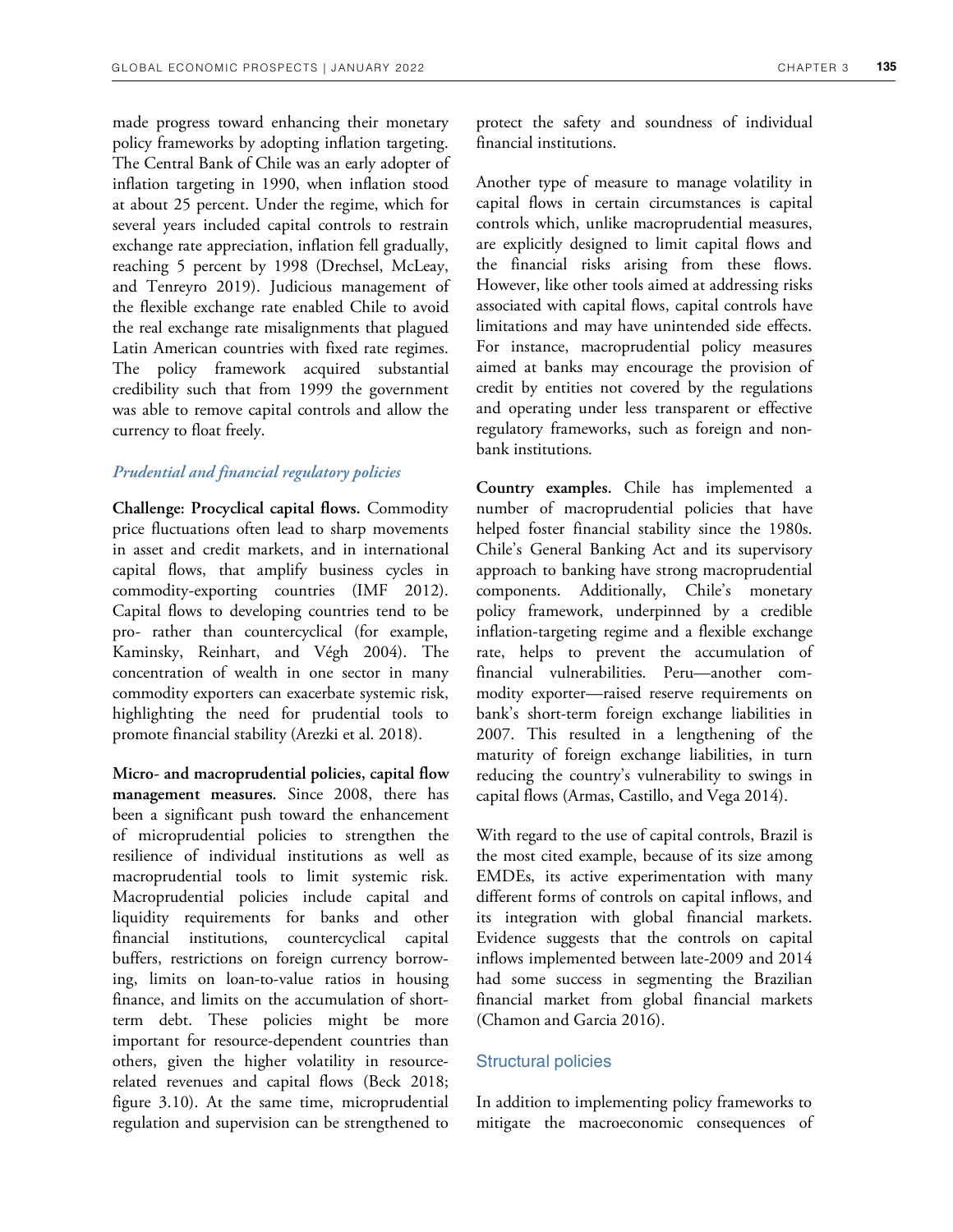commodity reliance, commodity exporters can reduce their commodity reliance itself. Policies to encourage export diversification as well as reduce distortions arising from subsidies can help achieve this objective. Beyond diversifying exports and economic structures, which is difficult in practice and many not be feasible in the short-run, governments could also focus more on diversifying their "national asset portfolios"—the mix of natural resources, human and physical capital, and economic institutions (Gill et al. 2014; World Bank 2021b).

For oil and gas exporters, the prospect of a longterm decline in demand for fossil fuels arising from the energy transition presents an opportunity to increase diversification. At the same time, it brings new structural challenges not least in the form of risks to their narrow revenue and employment base in carbon-intensive activities. The need for diversification is particularly pressing for higher-cost producers of fossil fuels as they will be the first to be affected by stagnant or declining demand. For agricultural exporters, the energy transition and expected increase in biofuels may provide an opportunity to increase production of related crops. It may also lead to higher food prices if rising biofuel production increases competition for land and other inputs.

# *Encouraging export diversification*

**Challenge: Investment discouraged by export volatility.** Commodity price volatility leads to instability in export earnings for countries that are reliant on production of these commodities. This creates macroeconomic risks that discourage investment by risk-averse firms, and thus hinder long-term growth. Export diversification could, thus, help to stabilize export earnings and promote growth in the long run (Bleaney and Greenaway 2001; Ghosh and Ostry 1994; Hesse 2008).

However, resource-rich countries face significant challenges in achieving diversification (see for example, Harding and Venables 2016). For instance, in oil exporters that are members of the Gulf Cooperation Council (GCC), several factors have impeded diversification, including the effect of oil revenues on governance and institutions, and a tendency for oil revenues to lead to

overvalued real exchange rates, which damage the competitiveness of domestic non-oil activities (Callen et al. 2014). Oil exporters have faced challenges in successfully diversifying exports without facing either depletion, secular decline in prices or externally imposed sanctions (for example, Ross 2019).

**Domestic investment, vertical and horizontal diversification, business climate reforms.** A holistic approach toward reducing commodity reliance might involve the gradual scaling up of domestic fixed investments in real assets while diversifying the tradable sectors (Chang and Lebdioui 2020). A prudent approach to resource rent management can ensure the efficient investment of resource rents towards productive capacity-building and long-term economic development. With regard to the tradable sectors, policies can support export diversification and sophistication by encouraging firms to take on several stages of production (vertical diversification). Governments could also encourage firms to diversify their output mix (horizontal diversification) with an emphasis on innovation and technological upgrading (Cherif and Hasanov 2014).

Successful diversification experiences in three often-cited country cases, Malaysia, Mexico, and Indonesia, have also involved reforms to improve the business environment, develop infrastructure, and support workers in acquiring skills and education to boost productivity (Callen et al. 2014). Cross-country studies find evidence that diversification of exports and government revenues away from commodities strengthens long-term growth prospects and resilience to external shocks.<sup>19</sup>

**Country examples.** Indonesia, Mexico, and Malaysia have been offered as examples of successful diversification away from oil while Chile has had some success in diversification away from copper (Callen et al. 2014; Cherif and Hasanov 2014; and Salinas 2021). While each country followed its own trajectory, a few common lessons can be drawn. First, diversification took a long

<sup>19</sup>For example, Hesse (2008); Papageorgiou and Spatafora (2012); and World Bank (2018a).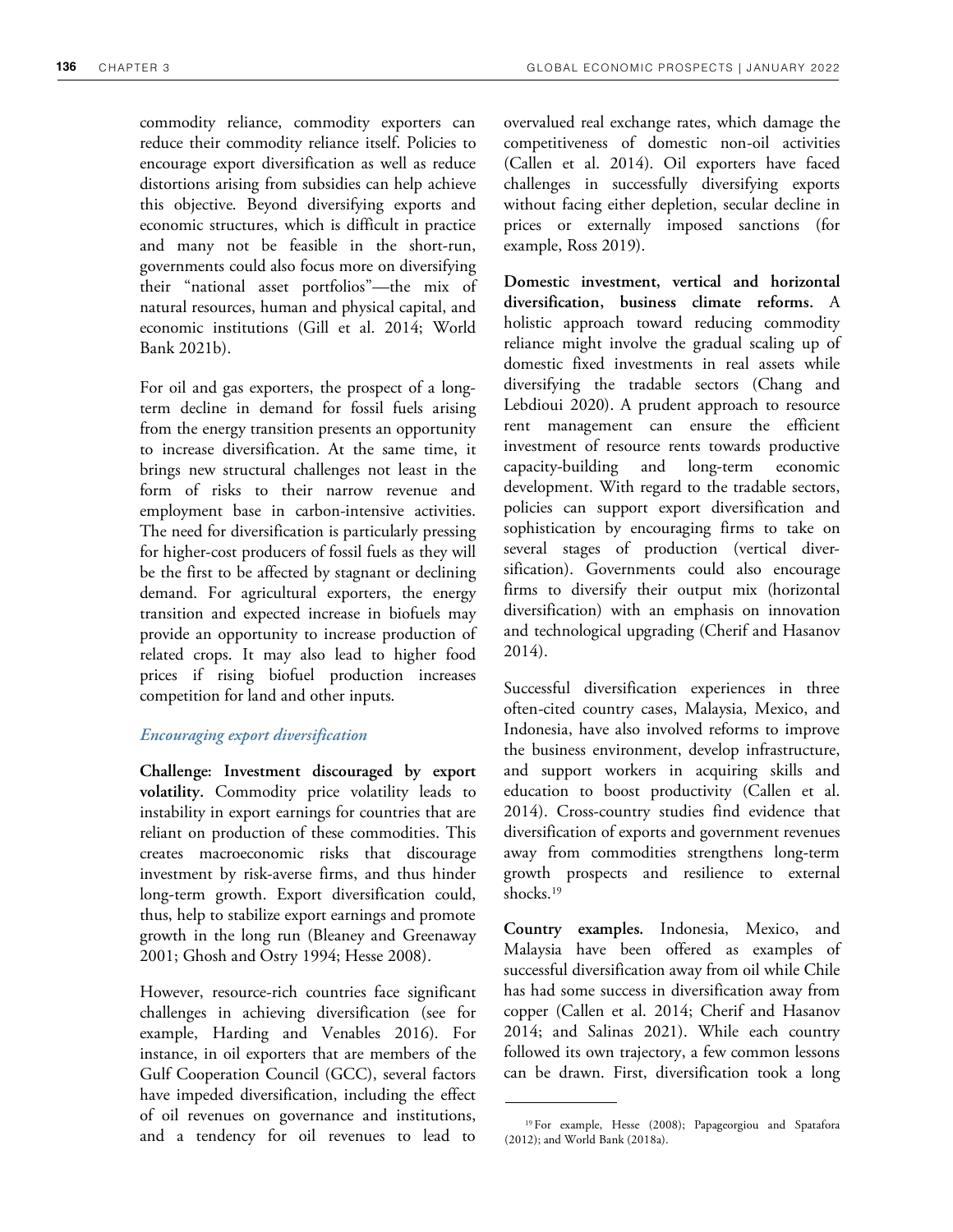time and took off only when oil revenues began to diminish (for example, in Mexico).<sup>20</sup> Second, these countries created incentives for firms to develop export markets and supported workers seeking to acquire skills and education to help find employment in new areas. Such incentives for firms included the development of highproductivity industrial clusters, and horizontal and vertical linkages within these clusters; attracting foreign capital, including by creating free trade zones, to promote technological transfer; using export subsidies, tax incentives, and easier access to finance to facilitate risk-taking by entrepreneurs; and investment in training (Callen et al. 2014).

# *Encouraging asset diversification: Building human capital*

**Challenge: Disincentives for investment in human capital.** In several oil exporters, nationals are predominantly employed in the public sector, which typically offers relatively high salaries and benefits. The structure of the labor market does not provide much incentive to invest in human capital and work in the private sector (Callen et al. 2014). The resulting lack of skills hinders the private sector's ability to create high paying jobs to attract workers.

**Investment in training and education.** Diversification can be facilitated by government investment in training to increase the availability of highly skilled workers. Efforts could include investment in higher education, especially in science and technology and vocational education. Human capital accumulation can promote export diversification partly by promoting innovation, including the development of new products (Giri, Quayyum, and Yin 2019). More generally, education is a key driver of long-term economic growth and poverty reduction, not only through the promotion of innovation, but also through the strengthening of institutions, including through the development of well-informed electorates

<sup>20</sup>For example, Malaysia embarked on its export-oriented strategy in the early 1970s and achieved rapid increases in export sophistication in the next two decades. Nevertheless, it took more than 20 years to reach a level of sophistication comparable to advanced economies.

(World Bank 2018b). Research shows that, in EMDEs, social returns to education are potentially higher than returns to physical capital investment (OECD 2012; Psacharopoulos and Patrinos 2004).

**Country examples.** The successful diversification experiences of oil exporters are few. They point to the importance of changing the incentive structure for workers and firms, as well as social attitudes toward investment in human capital, entrepreneurship, and private sector employment (Cherif and Hasanov 2014). Malaysia and Mexico—two frequently cited examples of successful diversification-—invested in training workers, upgrading their skills, and sponsoring certain workers for specialized foreign training. Malaysia used public agencies to incentivize the continual retraining and skills upgrading of employees. In addition, several agencies were tasked with helping firms, particularly small and medium-sized enterprises, through consulting services in technological upgrading and exporting to international markets. Over time, these efforts contributed to building a more highly skilled workforce (Callen et al. 2014).

# *Encouraging asset diversification: Reducing barriers to competition*

**Challenge: Dominance of state-owned enterprises, barriers to entry.** In many natural resourcerich countries, state-owned enterprises play an important role in exploiting the resources and managing the extractive sector. For example, in several oil-exporting countries, national companies dominate oil and gas exploration and generate significant revenue for the state while leaving governments with the costs and risks of exploration. Although these companies are among the biggest oil companies in the world, and control more than half of global oil and gas production, some of them are significantly less efficient and profitable than their private counterparts (IMF 2020). More broadly, state-owned enterprises accounted for more than half of all infrastructure project commitments in EMDEs in 2017 (World Bank 2017). The dominance of large state-owned enterprises in major sectors in some EMDEs may prevent private firms from competing on a level playing field. The heavy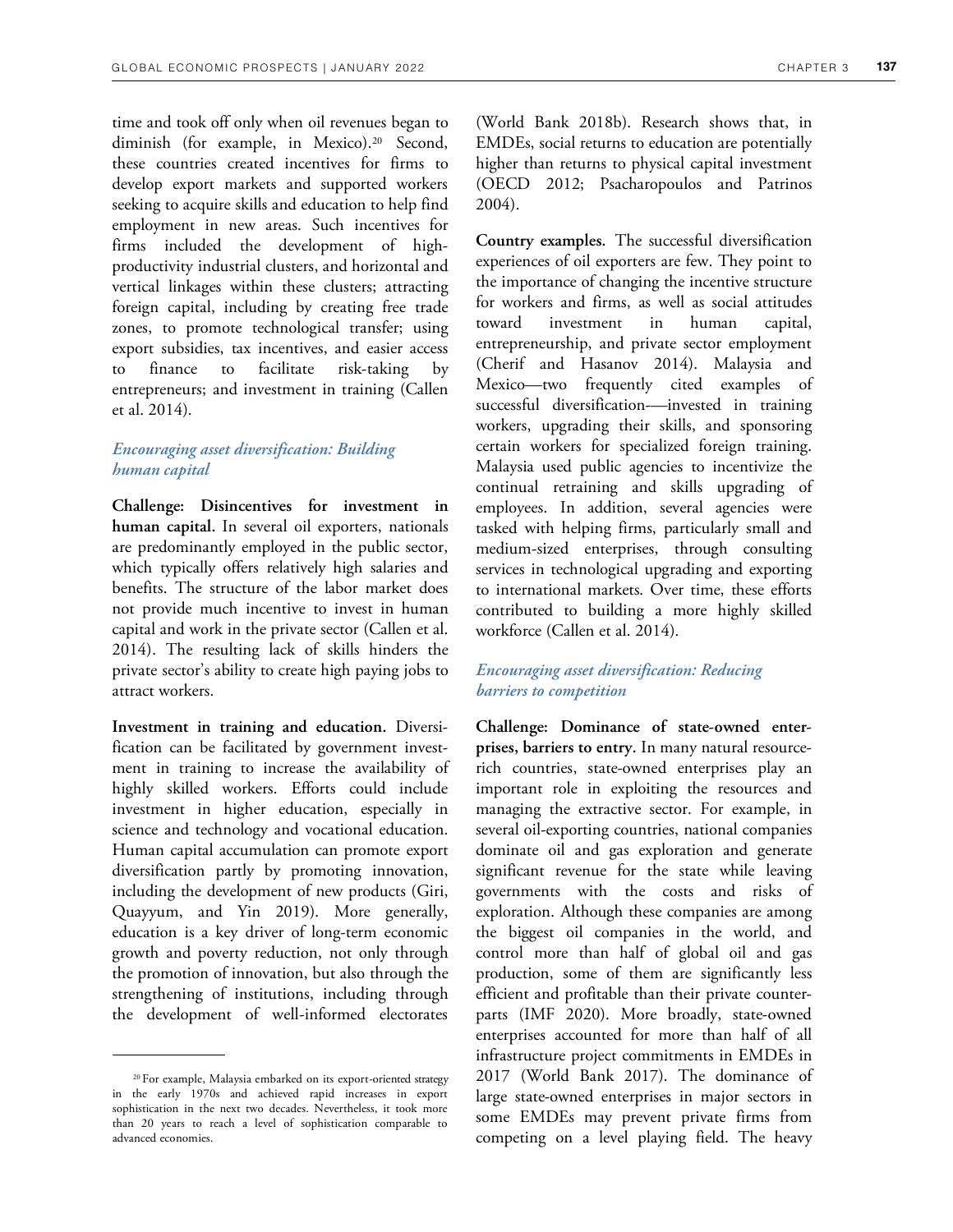debts incurred by underperforming state-owned enterprises have also led to some serious fiscal risks.

**Integrating the private sector.** Diversification could benefit from reducing barriers to entry of private sector firms, including through the breakup or exit of some state enterprises. Establishing a level playing field, facilitating entry of more efficient firms, and encouraging orderly exit of less-efficient firms, can contribute to increased productivity and a more diversified export base.

**Country examples.** In some examples of technological progress in partnership with the private sector, in commodity-dependent EMDEs (such as, Thailand, Indonesia, and Botswana), the government played a critical role by putting in place mechanisms that enabled the private sector to thrive (UNCTAD 2021). Chile offers examples of public-private partnerships, such as the establishment of the Competitiveness and Innovation Fund in 2005, financed through a levy on mining, which focuses on developing sector clusters with private sector participation and partial funding. In Botswana, the close partnership between the government and the private sector in diamond mining is another example of public-private partnerships. In Malaysia, efforts to promote exports and foreign direct investment were facilitated by a transparent legal framework and business-friendly regulations, which discour-aged rent-seeking and provided a relatively level playing field for domestic and foreign enterprises (Gill et al. 2014).

# *Undertaking subsidy reforms*

**Challenge: Costly and poorly targeted subsidies.**  Subsidies—explicit or implicit—can erode fiscal space and detract from potentially more productive spending, including investment in infrastructure, health, and education, as well as poverty alleviation. Energy subsidies and overconsumption may also lead to a deterioration in the balance of payments due to lower exports (for energy-exporting countries) or higher energy imports (for energy-importing countries). Such subsidies can also crowd out public investment and encourage more intensive use of fossil fuels (Arze del Granado, Coady, and Gillingham 2012).

**Cut poorly targeted subsidies.** Reforms to poorly targeted subsidies in many EMDEs can help make their economies and public finances more resilient to commodity price fluctuations. Following the 2014-16 oil price plunge, many energy-exporting EMDEs undertook energy subsidy reforms to discourage wasteful energy consumption, reallocate spending to programs better targeted to the poor, and restore fiscal space (IMF 2017; World Bank 2020b; World Bank 2020c). Likewise, energy-importing EMDEs took advantage of lower oil prices during this period to begin dismantling energy subsidies, which tend to disproportionately benefit higher-income groups. Other reforms undertaken by some countries included raising taxes on energy or energydependent sectors, such as transportation, alongside measures to prevent energy subsidies from re-emerging if oil prices rebounded. Despite such progress on subsidy reforms, there remains significant further room in both energy exporters and importers to address long-standing inefficiencies and reduce fiscal costs in the long run. To protect the more vulnerable groups, subsidy cuts can be accompanied by strengthened social assistance programs.

**Country examples.** Morocco embarked on a fixed price fuel subsidy program in late 2000 in response to the then-large increases in oil prices. The government absorbed the cost of administering lower retail prices while trying to limit the regressivity of the scheme. As oil prices continued to rise through the 2000s, the fiscal costs of the subsidies also increased. In early 2012, the government took several measures to reform the price structure of fuels together with other steps to increase funding for public transportation and subsidize medical expenses for the poor. Over the next year and a half, subsidies continued to be reduced, with most cuts occurring before the large fall in oil prices starting in mid-2014. Fuel prices were fully liberalized in 2015.

# **Conclusion**

**Commodity price cycles.** The preceding analysis finds evidence of substantial comovement between commodity prices, and between commodity prices and global economic activity. These comovements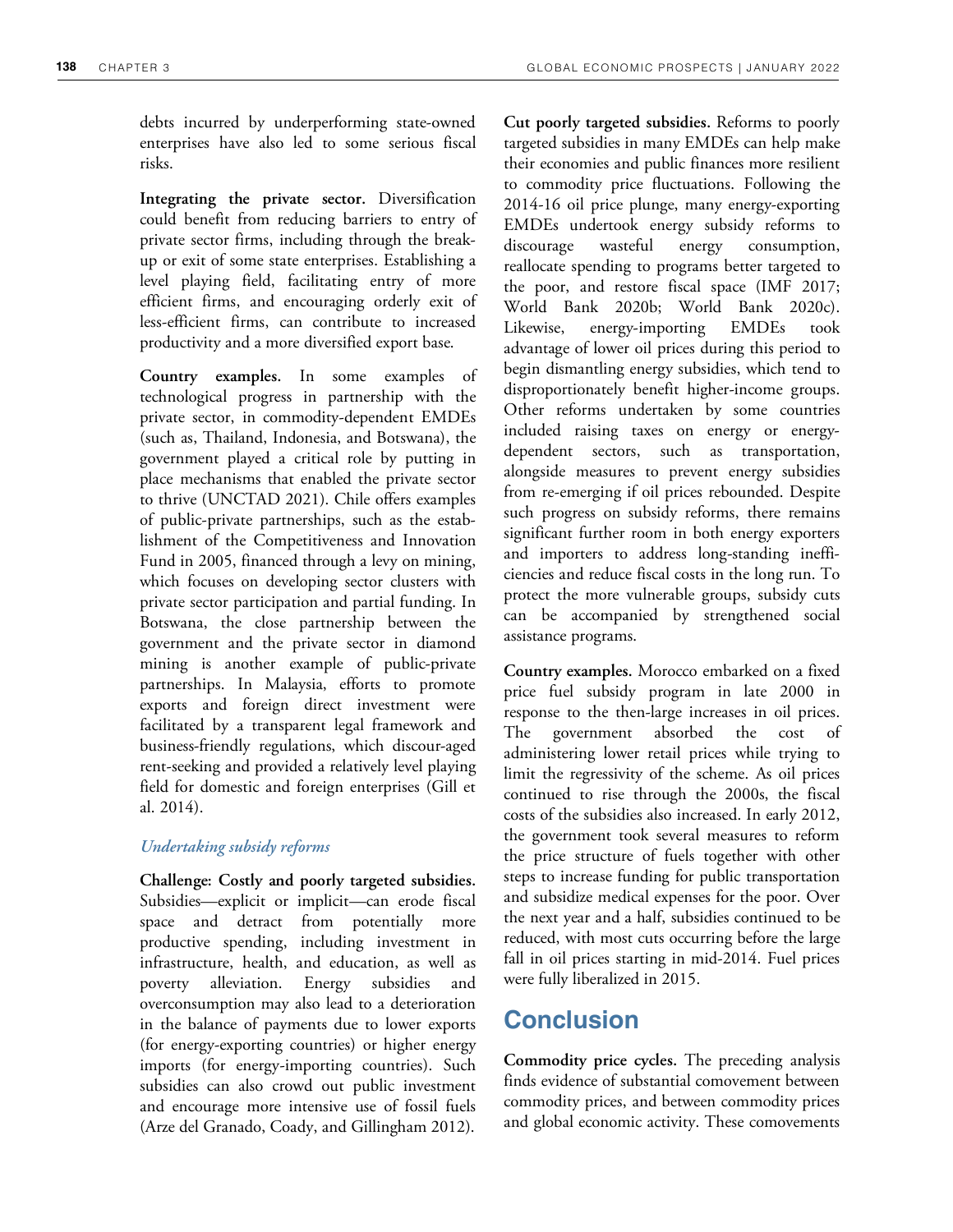appear to have intensified over time. The role of the common global factor in capturing price movements is largest, and has increased the most, for industrial commodities, consistent with the close link between demand for these commodities and global economic activity. Global demand shocks, such as recessions, have accounted for half of the variability of global commodity prices since the mid-1990s. Commodity price shocks, such as those arising from adjustment to long-term trends in supply and demand have accounted for just under a third of the variability in global commodity prices since the mid-1990s.

Since many EMDEs, and especially LICs, remain heavily reliant on commodities, these findings underscore some complex, shared policy challenges faced by these countries. In the years ahead, the transition away from fossil fuels to lowcarbon technologies will cause profound, farreaching shifts in the pattern of demand and supply for commodities, which can have major macroeconomic consequences, including income effects. For example, demand for metals and minerals required as inputs in renewable energy generation will go up, while increased demand for biofuels might put pressure on food prices. If a synchronized surge in industrial commodity prices were to happen, it will likely have widespread effects on many EMDEs that are reliant on commodities for revenues. In LICs, especially, this would test the strength of institutions and policy frameworks, which tend to be weaker than in other EMDEs. In any event, the energy transition will undoubtedly cause further swings in commodity prices, of a magnitude no less than that of the cycles observed in recent decades.

**Macroeconomic policy options.** To manage the macroeconomic volatility that often accompanies heavy resource reliance, EMDEs are well advised to adopt fiscal, monetary, and regulatory policy frameworks that safeguard macroeconomic and financial stability. These include a forwardlooking fiscal policy framework that smooths government spending during the ups and downs of resource-based revenues. For example, oil exporters could use the current opportunity afforded by higher oil revenues to rebuild policy space and direct spending toward addressing

| Commodity       | <b>Peaks</b> | <b>Troughs</b> | <b>Commodity</b> | <b>Peaks</b> | <b>Troughs</b> |
|-----------------|--------------|----------------|------------------|--------------|----------------|
| Crude oil       | 1974M1       | 1970M12        | Aluminum (cont.) |              |                |
|                 | 1977M1       | 1975M12        |                  | 2006M5       | 2002M8         |
|                 | 1979M11      | 1978M10        |                  | 2011M4       | 2009M2         |
|                 | 1987M7       | 1986M7         |                  | 2018M5       | 2015M11        |
|                 | 1990M10      | 1988M10        |                  |              | 2020M4         |
|                 | 1996M10      | 1994M3         | <b>Copper</b>    | 1974M4       | 1972M10        |
|                 | 2000M11      | 1998M12        |                  | 1980M2       | 1977M8         |
|                 | 2008M7       | 2001M12        |                  | 1988M12      | 1986M11        |
|                 | 2012M3       | 2010M7         |                  | 1995M7       | 1993M11        |
|                 | 2018M10      | 2016M1         |                  | 2000M9       | 1999M3         |
|                 |              | 2020M4         |                  | 2011M2       | 2001M10        |
| Coal            | 1981M4       | 1970M12        |                  | 2018M1       | 2016M1         |
|                 | 1988M12      | 1987M6         |                  |              | 2020M4         |
|                 | 1995M7       | 1994M4         |                  |              |                |
|                 | 2001M7       | 2000M3         | Coffee (Arabica) |              |                |
|                 | 2004M7       | 2002M8         |                  | 1974M2       | 1971M10        |
|                 | 2008M7       | 2005M11        |                  | 1977M4       | 1975M4         |
|                 | 2018M7       | 2016M1         |                  | 1984M4       | 1981M6         |
|                 |              | 2020M8         |                  | 1991M3       | 1989M10        |
| <b>Aluminum</b> | 1975M3       | 1973M1         |                  | 1994M9       | 1992M8         |
|                 | 1980M2       | 1976M6         |                  | 1997M5       | 1995M12        |
|                 | 1983M9       | 1982M6         |                  | 2005M3       | 2002M8         |
|                 | 1988M6       | 1985M11        |                  | 2011M4       | 2006M6         |
|                 | 1995M1       | 1993M11        |                  | 2016M11      | 2013M11        |
|                 | 2000M9       | 1999M3         |                  |              | 2019M5         |

# **TABLE A3.1.1 Peaks and troughs in price cycles for selected commodities since 1970**

*Source:* World Bank.

*Note:* Data from January 1970 to October 2021. The analysis is based on real commodity prices.

longer-term challenges. With respect to monetary policy, countries practicing credible, flexible, inflation targeting, with a floating exchange rate, have performed relatively well. In addition, a welldesigned regulatory framework for the financial sector that fosters financial stability helps moderate the procyclical tendency of capital inflows. Special measures may sometimes be warranted to prevent the excessive build-up of foreign debt.

**Structural policy options.** To tackle the macroeconomic volatility induced by commodity price cycles at its source, EMDEs can encourage greater diversity of their economic base. Measures include efforts to diversify exports, build human capital, promote competition, and cut distorting subsidies. The appropriate responses are, however, inherently country-specific, and need to be tailored to country characteristics, such as the degree of commodity reliance, fiscal space, the flexibility of markets, and the quality of domestic institutions.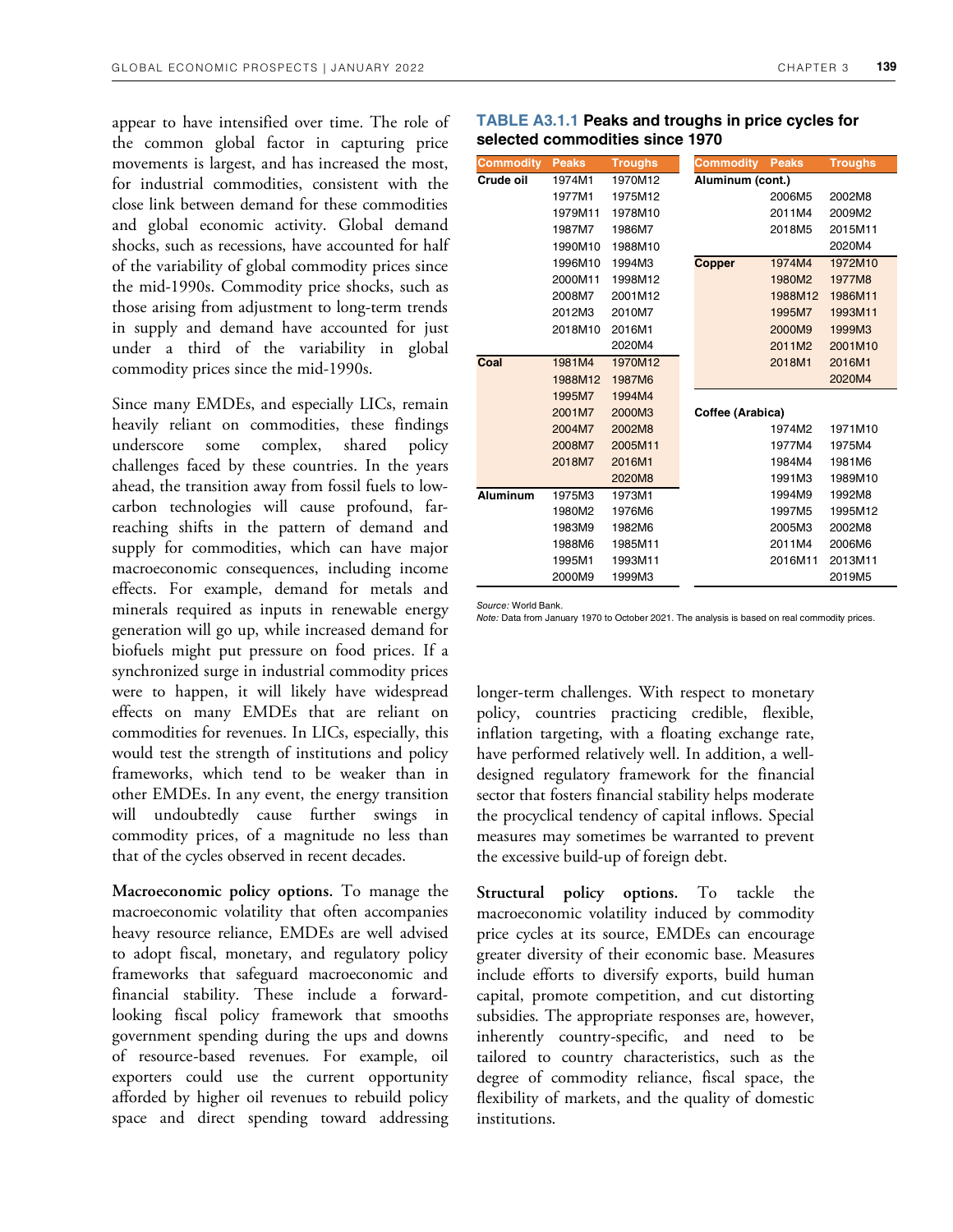### **FIGURE A3.1.1 Commodity prices**



*Source*: World Bank.

*Note*: Log real prices of commodities. Shaded areas denote slump phases (contractions). Turning points are identified using the business cycle algorithm of Harding and Pagan (2002) with a phase of<br>at least 12 months long and a cycle of at least 24 months long. Data from January 1970 to October 2021.

A. The oil price shown is the unweighted average of Brent, Dubai, and WTI oil prices.

# **ANNEX 3.1 Methodology for dating turning points**

Turning points are identified using the algorithm proposed by Harding and Pagan (2002), which is itself based on Bry and Boschan (1971) that was initially set out to identify business cycle consistent with the NBER dating. Peaks (troughs) in series  $y_t$  are identified whenever  $\{y_t > (\leq) y_{t+k}\}\$ where  $k = 1, \ldots, K$ , and  $K = 12$  in line with Cashin, McDermott, and Scott (2002). The minimum cycle is 24 months. From these turning points, a binary variable can be generated such that  $S_t = 1$ , when the commodity cycle is in contraction, while  $S_t = 0$  in expansion.

The original Bry-Boschan algorithm is modified to take into account peculiarities of commodity prices, following Harding and Pagan (2002) and Cashin, McDermott, and Scott (2002). Specifically, (1) a phase (from peak to trough or from trough to peak) must be at least 12 months long owing to the dominance of the annual production process in many agricultural commodities; (2) a cycle (peak-to-peak or troughto-trough) must be at least 24 months, which is the minimum time needed to encompass at least two harvests for annual crops;  $21$  (3) smoothing is not applied to the original price series; and (4) the algorithm is applied to the actual level of prices (deflated by the CPI), rather than trend-adjusted price series. After dating the turning points, the price series can be separated into boom and slump phases.

# **ANNEX 3.2 Methodology for estimating concordance**

Comovement is measured by the proportion of time that two time series  $Y_{i,t}$  and  $Y_{j,t}$  spend in the same phase (Harding and Pagan 2002). Let *Si,t* be a dichotomous variable that takes the value unity when the series  $Y_{i,t}$  is in a boom phase and zero when it is in a slump phase.  $S_{j,t}$  is defined in the same way for  $Y_{j,t}$ . The degree of concordance in the cycles of the two series,  $Y_{i,t}$  and  $Y_{j,t}$ , is

$$
C_{ij} = \frac{1}{T} \left\{ \sum_{t=1}^{T} (S_{i,t} S_{j,t}) + \sum_{t=1}^{T} (1 - S_{i,t}) (1 - S_{j,t}) \right\}
$$

where *T* is the sample size. Concordance is bounded between 0 and 1, and two independent random walks have a concordance of 0.5.

Harding and Pagan (2006) suggest a simple *t*-test based on the correlation coefficient *ρ* between *Si,t* and  $S_{i,t}$ . Under the null hypothesis of no concordance, this coefficient is equal to zero. The following regression can be used to estimate *ρ* and calculate the heteroscedastic and autocorrelation corrected *t*-statistic:

$$
\frac{S_{i,t}}{\hat{\sigma}_{S_i}} = \alpha + \rho \frac{S_{j,t}}{\hat{\sigma}_{S_j}} + \varepsilon_t
$$

<sup>21</sup>While different phase and cycle lengths might be more appropriate for certain commodities, the approach adopted here has the advantage of maintaining a consistent set of parameters enabling a systematic examination of commodity prices. Shorter minimum phase lengths were chosen to examine the sensitivity of the identified turning points to the choice of phase length. Although the exercise yielded more turning points, for most commodity price series, at least 70 percent of the identified peaks and troughs overlapped with those identified when the minimum phase of 12 months was used.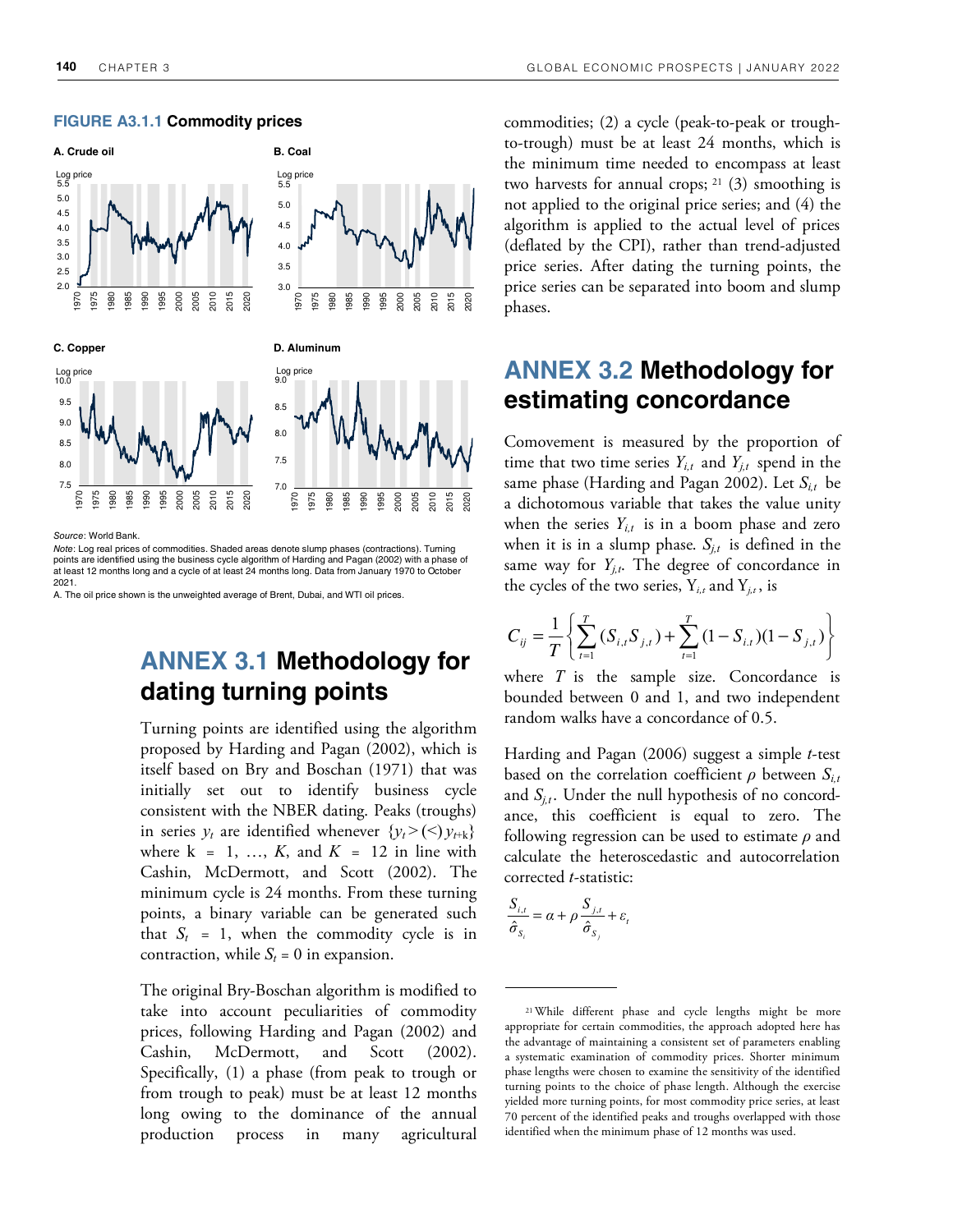|                 | Coal       | Crude oil  | <b>Aluminum</b> | <b>Copper</b> | <b>Maize</b> | <b>Coffee</b> |
|-----------------|------------|------------|-----------------|---------------|--------------|---------------|
| Coal            |            |            |                 |               |              |               |
| Crude oil       | $0.677***$ |            |                 |               |              |               |
| <b>Aluminum</b> | $0.671***$ | $0.634***$ |                 |               |              |               |
| Copper          | $0.713***$ | $0.728***$ | $0.809***$      |               |              |               |
| <b>Maize</b>    | $0.679***$ | $0.635***$ | $0.596*$        | $0.720***$    |              |               |
| Coffee          | 0.493      | 0.546      | 0.520           | 0.543         | 0.506        |               |

**TABLE A3.2.1 Concordance matrix of real commodity prices** 

*Source*: World Bank.

*Note*: Concordance measures the proportion of time that two price series are in the same phase. It is equal to one if both series are in the same phase at any time. \*\*\*, \*\*, and \* indicates statistical significance at the 1%, 5%, and 10% level, respectively, based on the hypothesis test proposed by Harding and Pagan (2006). Data from January 1970 to October 2021.

where  
\n
$$
\rho = \frac{Cov\left(\frac{S_{i,t}}{\sigma_{s_i}}, \frac{S_{j,t}}{\sigma_{s_j}}\right)}{Var\left(\frac{S_{j,t}}{\sigma_{s_j}}\right)} = \frac{Cov(S_{j,t}, S_{i,t})}{\sigma_{s_j}\sigma_{s_i}}
$$
\n
$$
= \frac{Cov(S_{j,t}, S_{i,t})}{\sqrt{Var(S_{j,t})Var(S_{i,t})}}
$$
\n
$$
\hat{\sigma}_{s} \text{ and } \hat{\sigma}_{s} \text{ are the estimated stand}
$$

 $\hat{\sigma}_{s_i}$  and  $\hat{\sigma}_{s_j}$  are the estimated standard deviation of  $S_{i,t}$  and  $S_{i,t}$  respectively. The results of the concordance in the cycles of commodity prices are shown in table A3.2.1.

# **ANNEX 3.3 Methodology: Factor-augmented vector autoregression**

# Econometric model

Consider a panel of *N* commodity price series, each of length *T*. To ensure stationarity, the model is expressed in growth rates. Suppose  $y_{i,t}$  represents the growth rate of the price of commodity *i* at time period  $t$ .  $y_{i,t}$  is assumed to be decomposed into two components: a common global factor,  $f_t$ , that affects all commodity price series, and an idiosyncratic disturbance,  $ε$ <sub>*i,t*</sub>, that only affects an individual commodity price series *i*.

The growth rate of commodity price series *i* at time period *t* can, thus, be written as

$$
y_{i,t} = b_{o,i} + b_{l,i}f_t + \varepsilon_{i,t}
$$
 (A3.3.1)

where  $i = 1, \ldots, N$  and  $t = 1, \ldots, T$ , and  $b_{1,i}$  are factor loadings that reflect the degree to which fluctuations in  $y_{i,t}$  can be accounted for by the common global factor. The idiosyncratic disturbance,  $\varepsilon_{i,t}$ , follows an  $AR(q)$  process.

$$
\varepsilon_{i,t} = \rho_i(L)\varepsilon_{i,t-1} + \zeta_{i,t} \tag{A3.3.2}
$$

where  $\rho_i$  (*L*) is a lag polynomial operator,  $\zeta_{i,t} \sim N(0, \sigma_{\zeta}^2)$  and  $E(\zeta_{i,t} \zeta_{j,t}) = 0$  for all  $I \neq j$ .

The global factor follows an *AR*(*p*) process such that

$$
f_t = \phi(L)f_{t-1} + v_t \tag{A3.3.3}
$$

where  $\phi(L)$  is a lag polynomial operator,  $v_t \sim N(0, \sigma_v^2)$  with  $\sigma_v^2$  normalized to 1 and  $E(\zeta_{i,t}v_t)=0$ , innovations  $\zeta_{i,t}$  and  $v_t$  are contemporaneously uncorrelated, all comovement is accounted by the common factor. Thus, the growth rate of each commodity price is driven by a global factor that affects all commodity prices and an idiosyncratic disturbance. *v*

To find the contribution of the global commodity factor to the fluctuations in different commodity prices, the variance of each observed variable can be decomposed as follows:

$$
var(y_{i,t}) = (b_{1,i})^2 var(f_t)
$$
 (A3.3.4)

The drivers underlying the dynamics of the common factor, *f<sup>t</sup>* , are identified using a factoraugmented vector autoregressive (FAVAR) model. The model comprises, in addition to the common factor estimated by the dynamic factor model described by equations (A3.3.1)-(A3.3.3), a monthly index of world industrial production,  $q_t$ , developed by Baumeister and Hamilton (2019),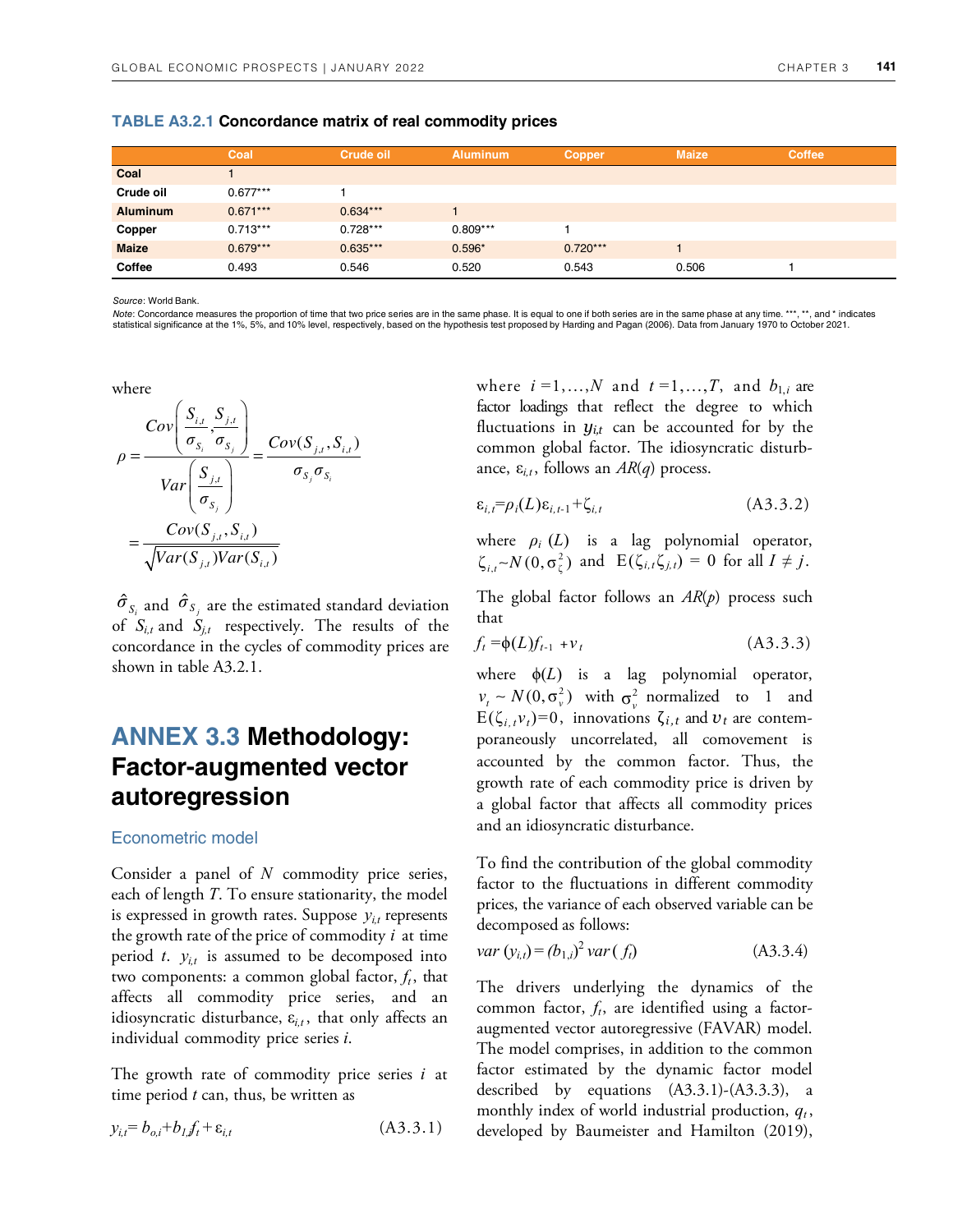and a measure of global inflation,  $\pi_t$ , proxied by a median inflation rate constructed from the seasonally adjusted consumer price indexes of 143 countries developed by Ha et al. (2019). The data covers the period from January 1970 to September 2021.

We employ the following general form of a structural FAVAR model:

$$
B_0 y_t = \sum_{i=1}^p B_i y_{t-i} + w_t
$$
 (A3.3.5)

where  $y_t$  is  $K \times 1$  vector that contains the endogenous model variables,  $w_t$  is the K  $\times$  1 vector of mutually uncorrelated structural shocks, *B<sup>0</sup>* is the structural impact multiplier matrix that describes the contemporaneous relationships among the model variables,  $B_i$  is the matrix of coefficients, and  $p$  is the lag length. The reduced form errors can be written as  $u_t = B_0^{-1} w_t$ , where  $u_t = B_0^{-1} w_t$ 

$$
u_{t} = y_{t} - \sum_{i=1}^{p} A_{i} y_{t-i}
$$
 (A3.3.6)

 $A_i = B_0^{-1}B_i$  and  $E(u_t u_t') = \sum_u$  is a  $K \times K$  reduced form variance-covariance matrix. Thus, given the structural impact multiplier matrix, *B0*, the reduced-form innovations can be represented as weighted averages of the mutually uncorrelated structural shocks, *w<sup>t</sup>* . However, since the model parameters are not uniquely identified, further identifying restrictions are required to estimate *B0*.

The analysis identifies three shocks: a global demand shock, a global supply shock, and a commodity-specific shock as underlying drivers of the common global factor of commodity prices. The identification scheme is based on sign restrictions applied to the matrix *B0*. Specifically, the following sign restrictions are used

$$
u_{t} = \begin{bmatrix} + & + & - \\ + & + & \cdots \\ + & + & \cdots \\ + & + & + \end{bmatrix} \begin{pmatrix} u_{t}^{Global\ Demand} \\ u_{t}^{Global\ Supply} \\ u_{t}^{Commodity-specific} \end{pmatrix} = B_{0}^{-1} w_{t}
$$

where signs are imposed on the elements of the inverse of the structural impact multiplier matrix,  $B_0^{-1}$ , and all shocks are normalized to increase the commodity price factor.

The impact sign restrictions on  $B_0$  are in line with theoretical predictions and other empirical studies.22 For example, positive global demand shocks are characterized by positive comovement in the global industrial production index, global inflation, and the common commodity price factor. Examples of positive global demand shocks include an unexpected fiscal stimulus focusing on commodity-intensive investment that increases overall demand for commodities. A positive global supply shock, on the other hand, increases global output, decreases global inflation, and increases commodity prices. Examples of global supply shocks include technological innovation that raises total factor productivity. This would also include productivity-boosting economic reforms such as trade liberalization and privatization measures (Charnavoki and Dolado 2014). An increase in productivity would raise the marginal product of all commodities and increase their overall demand and prices.

A positive commodity-specific shock decreases output, increases global inflation, and increases commodity prices. Commodity-specific shocks are designed to account for innovations to commodity prices that are orthogonal to global demand and global supply shocks, such as unexpected shifts in speculative or precautionary demand for commodities (see Charnavoki and Dolado 2014; and Kilian and Murphy 2014). These can be due to financialization of commodity markets or geopolitical tensions (see Kilian 2009; Tang and Xiong 2012).

A closer look at the above examples of each positive structural shock indicates that all three shocks (i.e., global demand, global supply, and commodity market-specific) increase demand for commodities. This is consistent with the view that a synchronized increase in commodity prices should, typically, be a result of shifts in commodity demand rather than commodity supply (Bilgin and Ellwanger 2017). Commodity supply shifts are generally more idiosyncratic and only affect individual commodities. For example, a labor disruption that curtails steel production may

<sup>22</sup>Charnavoki and Dolado (2014) identify global demand, global supply, and commodity market shocks to examine their effects on macroeconomic aggregates for a small commodity-exporting economy. Ha, Kose, and Ohnsorge (2019) employ a similar identification scheme to investigate the drivers of global inflation.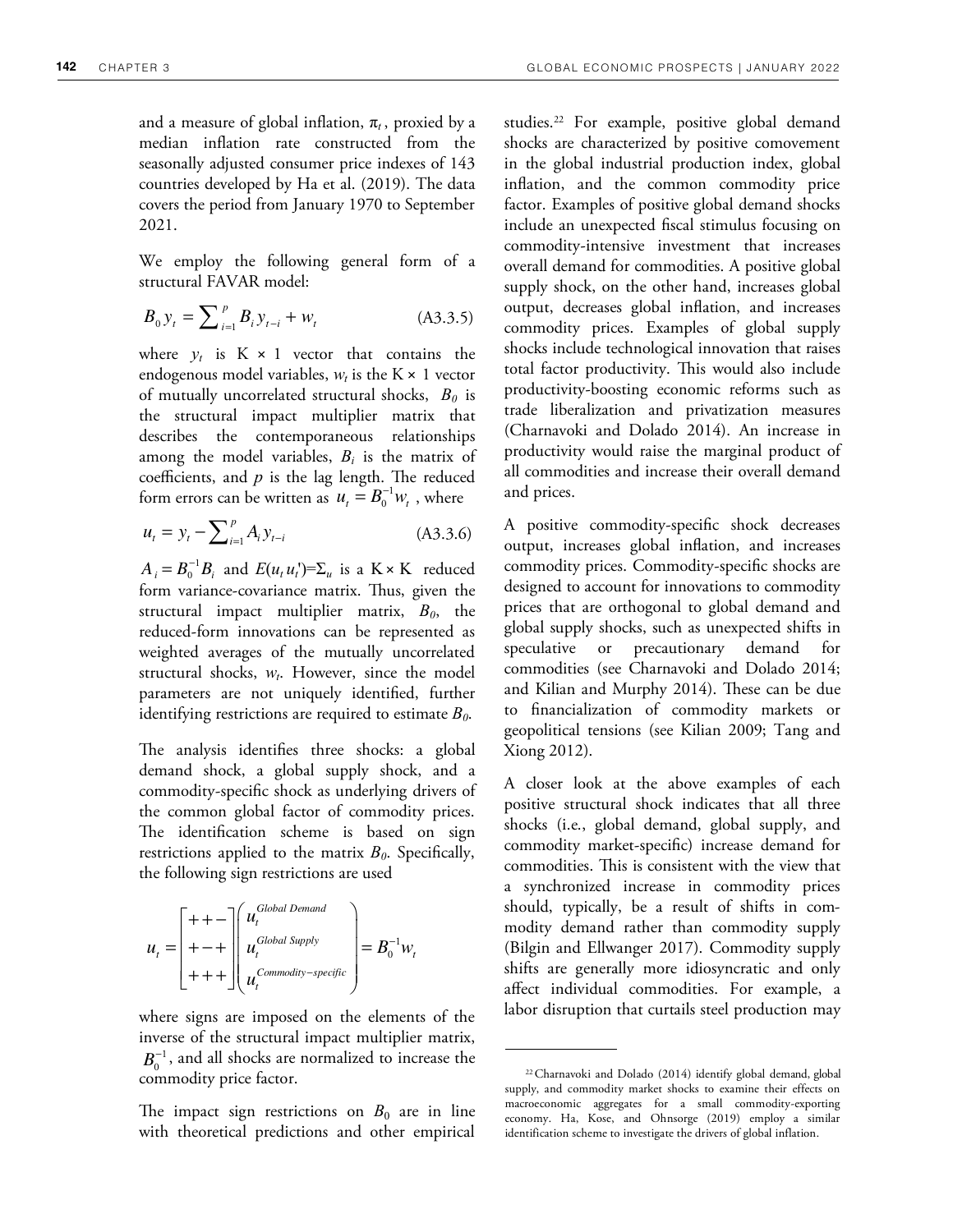not impact mine output for aluminum. An exception is disruptions in supply of crude oil. Since crude oil is used for producing other commodities, crude oil supply disruptions can increase the cost of production for other commodities. Thus, a commodity market-specific supply disruption through this channel can result in a joint surge in commodity prices. In our framework, this effect would be captured as a commodity market-specific shock.

Similar models employing sign restrictions have been widely used in related studies. Charnavoki and Dolado (2014) use a similar model but with a smaller group of commodities. Ha et al. (2019) replace commodity prices with oil prices. Gambetti, Pappa, and Canova (2005) and Melolinna (2015) replace commodity prices with domestic interest rates. Baumeister and Peersman (2013) and Kilian and Murphy (2014) replace inflation with oil production and commodity prices with oil prices.

# **Estimation**

The global commodity factor is estimated using equations  $(A3.3.1)$ – $(A3.3.3)$  based on a state-space system where equation (A3.3.1) corresponds to an observation equation and equations (A3.3.2) and (A3.3.3) correspond to the transition equation. The estimation of this system follows the Bayesian state-space approach of Kim and Nelson (1998).<sup>23</sup> The estimation objective is to infer from the observed data: (1) the path of common factor,  $f_t$ , and  $(2)$  all unknown parameters of the model. The Bayesian approach views these as two vectors of random variables. Inference in the Bayesian framework is based on obtaining the joint and marginal distribution of these given the historical data on commodity prices, that is, obtaining the

joint and marginal posterior distributions of the common factor and model parameters. However, since the joint posterior distribution of these vectors is not analytically obtainable, Gibbs sampling is used to sample from the posterior.

The observed data series are represented by the vector  $y_t$ . The Gibbs sampling proceeds by taking a drawing from the conditional distribution of the model parameters given the data  $y_t$  and the factor *ft* , and then drawing from the conditional distribution of the factor  $f_t$  given data  $y_t$  and the prior drawing of the model parameters. The estimation of the model parameters given the factor,  $f_t$ , is straightforward. Note that by treating *ft* as a set of data, generating the unknown parameters of the observation and state transition equations is a standard application of Bayesian linear regression. However, sampling from the posterior of the autoregressive (AR) coefficients is not simple since the conditional distributions of *ρ* (L) and  $\phi(L)$  are unknown. Therefore, the AR coefficients are sampled using a Metropolis-Hastings algorithm (see Chib and Greenberg 1994; Otrok and Whiteman 1998). The latter step involving the generation of the vector,  $f_t$ , is based on the multimove Gibbs-sampling (or the forward-backward) algorithm as described by Carter and Kohn (1994). This procedure allows generating  $f_t$  from the joint distribution.<sup>24</sup>

Using the Markov property of the state equation, the joint posterior of  $f_t$  can be factorized into  $p(f_T | y_t)$  and  $p(f_s | f_{s+1}, y_t)$  for all  $s = 1$  …, T–1. Since these two components are normally distributed given that error terms in the observation and state transition equations are normally distributed, we can draw from distributions by computing their mean and variance. The Kalman filter is used to compute the mean and variance of  $p(f_T|y_t)$  and a backward recursion provides the mean and variance of  $p(f_s|f_{s+1}, y_t)$ . Thus, the Carter and Kohn (1994) forward-backward algorithm delivers a draw of *f<sup>t</sup>* . 25

<sup>23</sup>The classical approach to state-space modeling, which is based on maximizing the likelihood function with respect to all the parameters, can be computationally inefficient in large scale models. The Bayesian approach based on Gibbs sampling works with smaller components of the model by drawing from conditional distributions of the parameters (Blake and Mumtaz 2012). Another approach is the nonparametric Principal Component Analysis (PCA), which is computationally faster and commonly used. However, the parametric state-space approach to estimating factor models gives more accurate variance decomposition estimates compared to PCA-based methods. Jackson et al. (2015) provide a comparison of the different estimation methods.

<sup>24</sup>Note that single move Gibbs sampling generates elements of *f<sup>t</sup>* one at a time from the conditional distribution. The multi-move Gibbs sampling procedure is computationally faster and more efficient (Kim and Nelson 1999).

<sup>25</sup>For a detailed exposition, see Blake and Mumtaz (2012), Jackson et al. (2015), and Kim and Nelson (1999).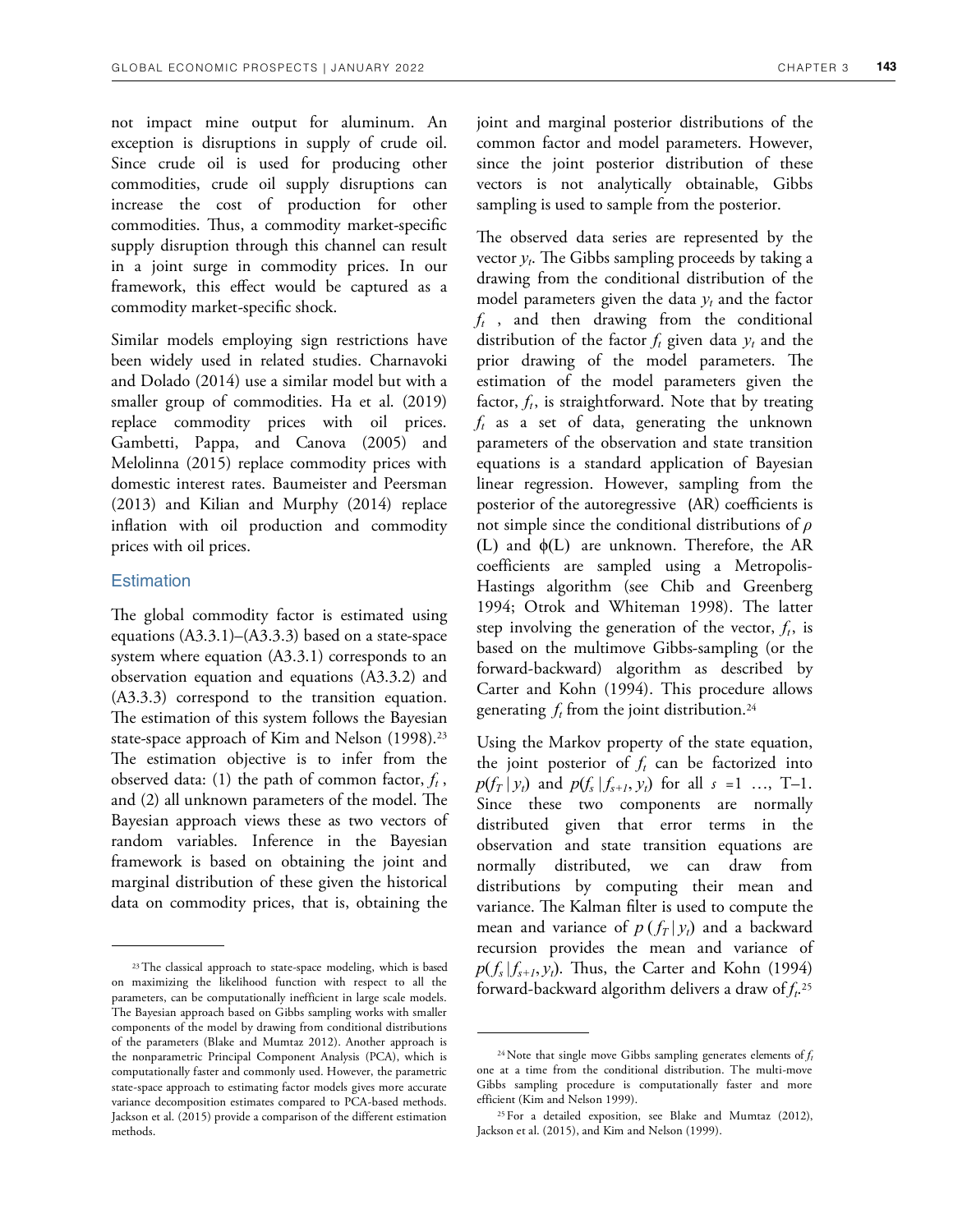The estimation procedure can be summarized in the following four steps:

- 1. Conditional on  $f_t$ , sample *b* and  $\Omega$  from their posterior distributions (where  $E(\zeta_i \zeta'_i) = \Omega$ ).
- 2. Conditional on  $f_t$ , sample  $\phi(L)$  from its posterior distribution.
- 3. Conditional on the parameters of the state space, *b*,  $\Omega$ , and  $\phi(L)$ , sample  $f_t$  from its posterior distribution as described above.
- 4. Repeat steps 1 to 3 until convergence.

The prior distribution for each model parameter is specified by the mean and the standard deviation. However, the priors are weak except that stationarity is imposed on the AR coefficients in equations  $(A3.3.2)$  and  $(A3.3.3)$ . The priors for the AR coefficients in equations (A3.3.2) and  $(A3.3.3)$  are  $N(0, 10)$  and  $N(0, 10)$ . The prior is specified over the roots of the polynomial for the variance terms and then translated into priors for the coefficients. The prior on all factor loading coefficients in equation (A3.3.1) is *N*(0, 1), where the zero restrictions are appropriately applied. For the prior on the innovation variances in equation (A3.3.1), *IG*(8, 0.25 2) is used, where *IG*() denotes the inverse-gamma distribution.<sup>26</sup> The AR parameters for equations (A3.3.2) and (A3.3.3) are constrained to be stationary. The model is estimated for each commodity over 10,000 draws after a burn-in of 5000 draws.

To generate the structural impulse response functions from the FAVAR model, the procedure of Rubio-Ramírez, Waggoner, and Zha (2010) is followed. This is done by first drawing a  $K \times K$ matrix,  $X$ , of independent  $N(0, 1)$  values. Then the *QR* decomposition of *X* is generated such that *X* =  $QR$  and  $QQ' = 1$ . The candidate solution,  $\ddot{B}$ , can be obtained as *PQ*, where *P* is the Cholesky decomposition of the reduced form residuals. The candidate solution is used to construct impulse responses that are checked against the maintained sign restrictions. These steps are repeated many

times (1.5 million times here) and the results are recorded accordingly.<sup>27</sup>

## Data

The commodity price data is obtained from the World Bank Commodities Price Data (*The Pink Sheet*), which contains data on more than 70 commodity prices and indices. Series that either aggregates or close substitutes of other series are excluded to avoid introducing price comovement by construction.

For example, Malaysian logs are included but Malaysian sawn wood is excluded since the latter is produced by cutting the logs longitudinally. Since these two commodities are close substitutes, any changes in the price of sawn wood will closely follow the fluctuations in the price of logs. Similarly, soybeans prices are assumed to also represent soybean oil and meal prices; global sugar prices are assumed to also represent U.S. and European sugar prices. The consumptionweighted average of liquid natural gas prices in the United States, Europe, and Japan represents global LNG prices; the unweighted average of Dubai, West Texas Intermediate, and Brent oil prices represents global oil prices; and the unweighted average of tea at auctions in Colombo, Kolkata, and Mombasa represents global tea prices. Finally, for coffee, rice, rubber, only series with data available from 1970 are used (arabica coffee, Thai 5 percent rice, Singapore/Malaysia rubber).

This leaves 39 commodity prices (all in U.S. dollars): 3 energy (oil, liquid natural gas, coal), 7 metals and minerals (aluminum, copper, iron ore, lead, nickel, tin, zinc), 3 precious metals (gold, silver, platinum), 5 fertilizers (diammonium phosphate, phosphate rock, potassium chloride, triple superphosphate, urea), and 21 agricultural commodities (maize, rice, soybeans, coconut oil, palm oil, bananas, beef, chicken, orange, shrimp, sugar, cocoa, coffee, tea, cotton, logs from Cameroon and Malaysia, rubber, sawn wood, tobacco, wheat). The resulting common factor is a

<sup>&</sup>lt;sup>26</sup>Note that the priors are loose and experimenting with tighter priors suggests that results are not sensitive to these changes.

<sup>27</sup>Since sign identified structural vector autoregressions are set identified, the median target method is followed for reporting the impulse responses (see Fry and Pagan 2011). The standard deviations of all three shocks are about 1 percent.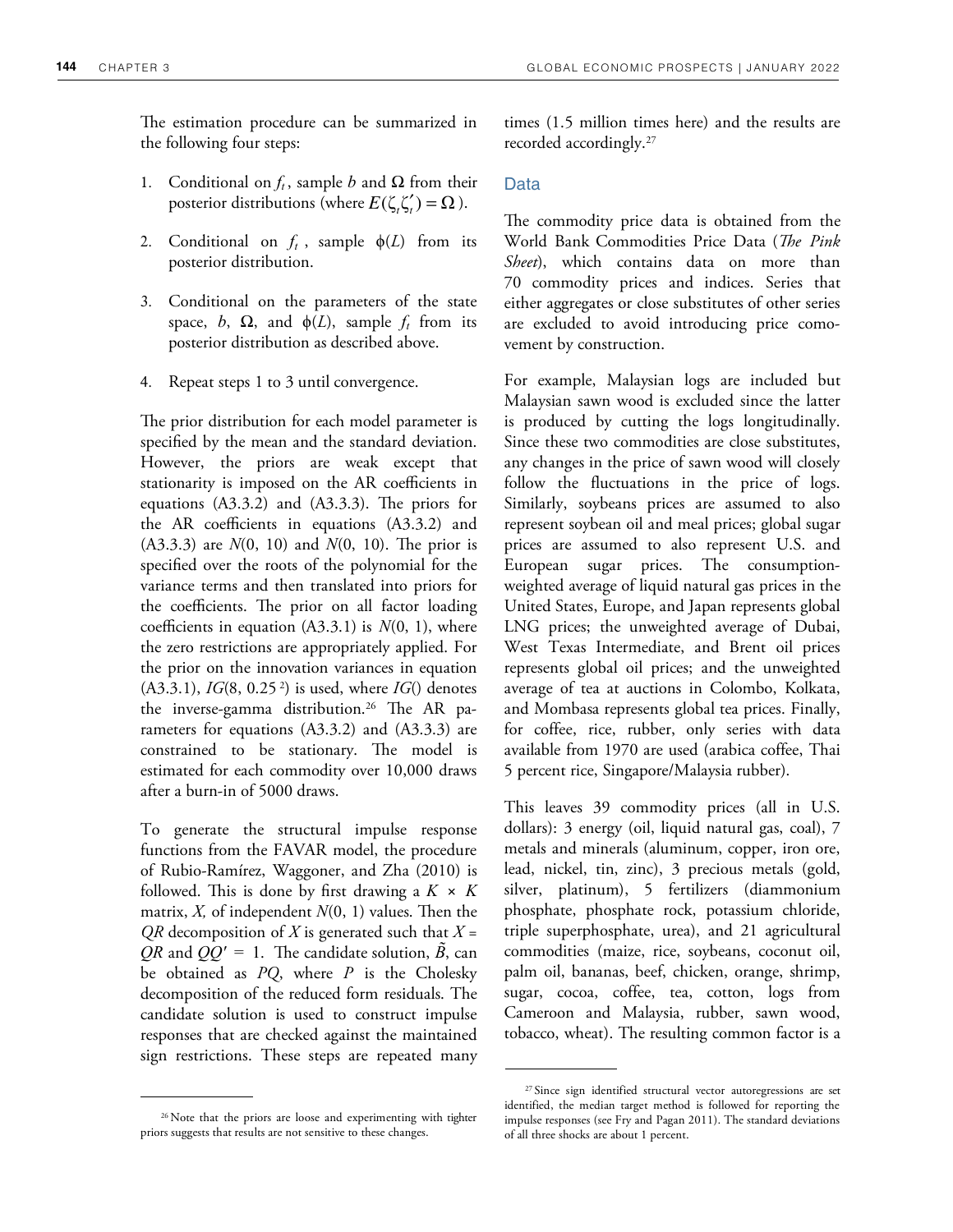standardized (demeaned with unit standard deviation) representation of global commodity price growth.

# Robustness tests

The robustness check consists of using the global composite purchasing managers' index (PMI) as a measure of economic activity in place of the Baumeister and Hamilton's global industrial production index. This is done to capture the increasing importance of the service sector in the global economy, accounting for more than twothirds of global economic activity. The global composite PMI obtained from J.P.Morgan covers the period July 1998 to September 2021, based on data availability. Overall, the results are qualitatively similar. Commodity market shocks remain the underlying driver of dynamics in global commodity prices, followed by supply shocks. The forecast error variance decomposition (FEVD) depicts a slight decline in the contribution of the

commodity price shock, from 63 percent to 55 percent. In contrast, the contribution of demand shocks rises by 7 percentage points, to 28 percent of the variation in commodity prices. Finally, the contribution of supply shocks remains unchanged at 17 percent of the variation of commodity prices.

The results remain unchanged when the Baumeister and Hamilton (2019) global industrial production index and median headline CPI inflation are replaced, respectively, by the common factors of industrial production covering 72 countries, and headline CPI inflation for 143 countries. In the FEVD, the contributions of demand and commodity-market shocks to commodity price variations decrease only marginally, from 21 and 63 percent to 19 and 60 percent of commodity price variations, respectively. The contribution of supply shocks increases from 17 to 21 percent of commodity price variations.

# **ANNEX 3.4 Additional tables**

| <b>Commodity</b>                 | <b>Number of</b><br>cycles | <b>Average duration (months)</b> |               | Average amplitude (percent) |               | <b>Slope</b> |               |
|----------------------------------|----------------------------|----------------------------------|---------------|-----------------------------|---------------|--------------|---------------|
|                                  |                            | <b>Booms</b>                     | <b>Slumps</b> | <b>Booms</b>                | <b>Slumps</b> | <b>Booms</b> | <b>Slumps</b> |
| <b>Energy</b>                    |                            |                                  |               |                             |               |              |               |
| Crude oil, Brent*                | $\overline{7}$             | 29                               | 34            | 169                         | $-59$         | 5.8          | $-1.8$        |
| Crude oil, Dubai                 | 8                          | 33                               | 32            | 253                         | $-58$         | 7.8          | $-1.8$        |
| Crude oil, WTI*                  | 6                          | 30                               | 26            | 154                         | $-57$         | 5.1          | $-2.2$        |
| Crude oil, Average               | 9                          | 28                               | 31            | 219                         | $-52$         | 7.8          | $-1.7$        |
| Coal, Australian                 | 6                          | 34                               | 48            | 136                         | $-51$         | 4.1          | $-1.1$        |
| Coal, South African*             | $6\phantom{1}$             | 23                               | 41            | 118                         | $-46$         | 5.2          | $-1.1$        |
| Natural gas, Europe              | 6                          | 32                               | 51            | 139                         | $-51$         | 4.5          | $-1.0$        |
| Liquefied natural gas,<br>Japan* | 5                          | 38                               | 44            | 87                          | $-46$         | 2.4          | $-1.1$        |
| Natural gas, U.S.                | 6                          | 41                               | 41            | 243                         | $-65$         | 6.0          | $-1.6$        |
| Natural gas index                | $6\phantom{1}$             | 47                               | 34            | 185                         | $-59$         | 4.0          | $-1.7$        |
| <b>Metals and minerals</b>       |                            |                                  |               |                             |               |              |               |
| Aluminum                         | 8                          | 27                               | 35            | 89                          | $-46$         | 3.4          | $-1.3$        |
| Iron ore, cfr spot               | $\overline{7}$             | 27                               | 41            | 112                         | $-35$         | 4.1          | $-0.9$        |
| Lead                             | 11                         | 24                               | 24            | 127                         | $-45$         | 5.5          | $-1.9$        |
| <b>Nickel</b>                    | 6                          | 37                               | 44            | 248                         | $-65$         | 6.9          | $-1.5$        |
| Tin                              | 8                          | 30                               | 34            | 104                         | $-46$         | 3.6          | $-1.4$        |
| Zinc                             | 9                          | 26                               | 32            | 151                         | $-50$         | 5.9          | $-1.6$        |
| Copper                           | 6                          | 33                               | 46            | 153                         | $-54$         | 4.7          | $-1.2$        |

# **TABLE A3.4.1 Characteristics of commodity price cycles**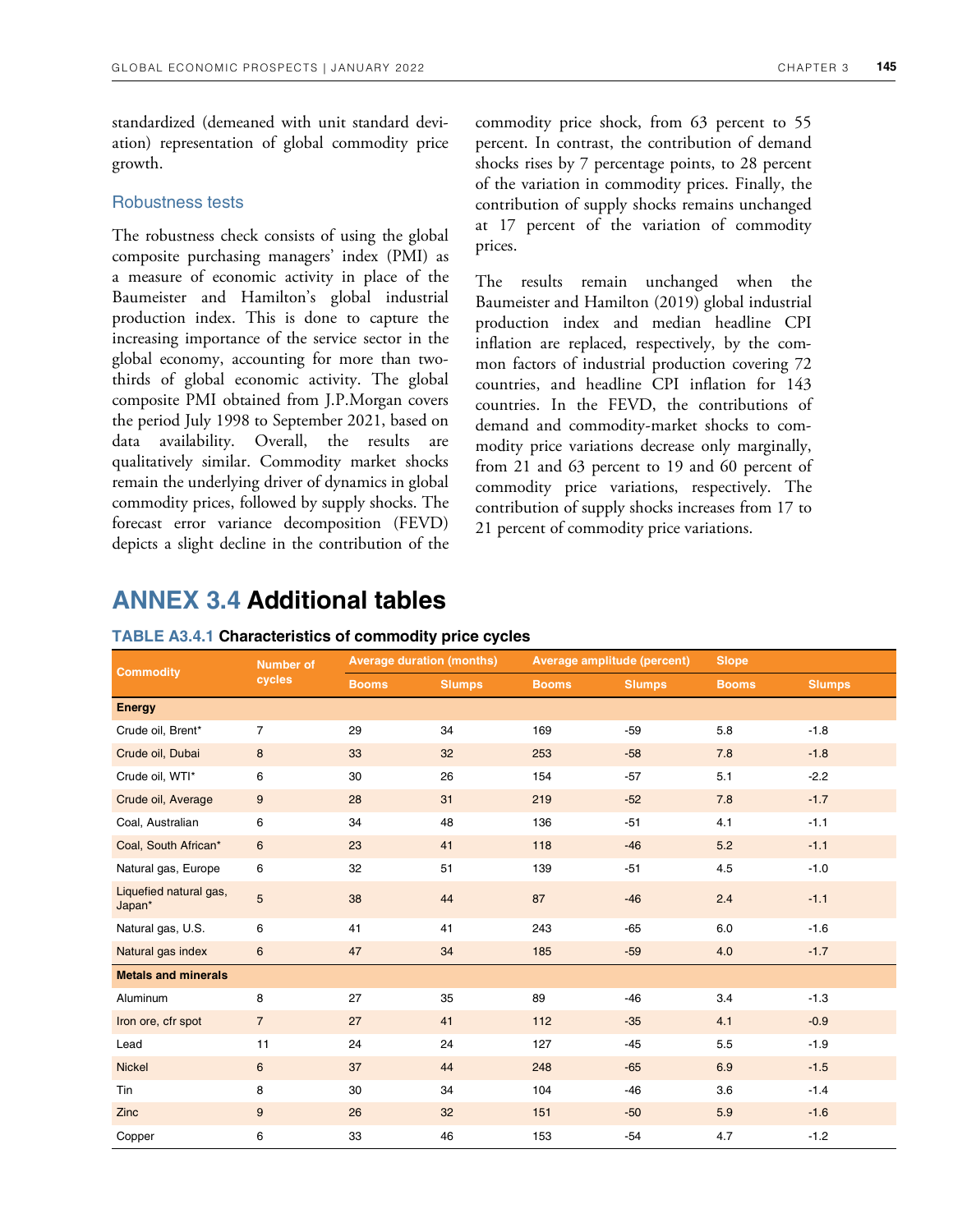|                        | <b>Number of</b><br>cycles | <b>Average duration (months)</b> |               | Average amplitude (percent) |               | <b>Slope</b> |               |
|------------------------|----------------------------|----------------------------------|---------------|-----------------------------|---------------|--------------|---------------|
| <b>Commodity</b>       |                            | <b>Booms</b>                     | <b>Slumps</b> | <b>Booms</b>                | <b>Slumps</b> | <b>Booms</b> | <b>Slumps</b> |
| <b>Precious metals</b> |                            |                                  |               |                             |               |              |               |
| Gold                   | 5                          | 53                               | 49            | 201                         | $-49$         | 3.8          | $-1.0$        |
| Platinum               | $\overline{4}$             | 39                               | 72            | 179                         | $-54$         | 4.7          | $-0.8$        |
| Silver                 | $\boldsymbol{7}$           | 36                               | 39            | 186                         | $-49$         | $5.2\,$      | $-1.2$        |
| <b>Agriculture</b>     |                            |                                  |               |                             |               |              |               |
| Banana, Europe*        | 3                          | 20                               | 53            | 93                          | $-55$         | 4.5          | $-1.0$        |
| Banana, US             | $\sqrt{7}$                 | 32                               | 40            | 119                         | $-51$         | 4.1          | $-1.3$        |
| Barley*                | 8                          | 31                               | 36            | 102                         | $-53$         | 3.3          | $-1.5$        |
| <b>Beef</b>            | $\bf 8$                    | 28                               | $36\,$        | 54                          | $-36$         | 2.0          | $-1.0$        |
| Meat, chicken          | 9                          | 31                               | 27            | 27                          | $-25$         | 0.9          | $-0.9$        |
| Cocoa                  | $\bf 8$                    | 31                               | 35            | 96                          | $-49$         | 3.1          | $-1.4$        |
| Coconut oil            | 9                          | 33                               | 24            | 185                         | $-61$         | $5.7\,$      | $-2.5$        |
| Coffee, Arabica        | $\bf 8$                    | $30\,$                           | 33            | 151                         | $-54$         | 5.1          | $-1.6$        |
| Coffee, Robusta        | 6                          | 33                               | 49            | 228                         | $-63$         | 7.1          | $-1.3$        |
| Groundnuts*            | $\boldsymbol{9}$           | 21                               | 26            | 95                          | $-49$         | 4.5          | $-1.9$        |
| Groundnut oil*         | 9                          | 24                               | 33            | 97                          | $-48$         | 4.0          | $-1.5$        |
| Lamb*                  | $\overline{7}$             | 29                               | 46            | 56                          | $-33$         | 1.9          | $-0.7$        |
| Orange                 | $\boldsymbol{9}$           | 21                               | 38            | 109                         | $-51$         | 5.6          | $-1.3$        |
| Palm oil               | $\bf 8$                    | 28                               | $35\,$        | 130                         | $-55$         | 4.7          | $-1.6$        |
| Fish meal*             | $\overline{7}$             | 27                               | 35            | 79                          | $-40$         | 3.0          | $-1.1$        |
| Rapeseed oil*          | $\ensuremath{\mathsf{3}}$  | 27                               | 26            | 62                          | $-32$         | 2.4          | $-1.2$        |
| Rice, Thai 5%          | $\boldsymbol{7}$           | 31                               | 45            | 140                         | $-53$         | 4.5          | $-1.2$        |
| Rice, Thai A.1*        | $\,6\,$                    | 37                               | 24            | 115                         | $-45$         | 3.1          | $-1.9$        |
| Maize                  | $\overline{7}$             | 26                               | 45            | $90\,$                      | $-48$         | $3.5\,$      | $-1.1$        |
| Sorghum*               | 5                          | 29                               | 65            | 110                         | $-54$         | 3.9          | $-0.8$        |
| Soybeans               | 7                          | 24                               | 49            | 79                          | $-52$         | 3.4          | $-1.1$        |
| Soybean meal           | $\boldsymbol{9}$           | 30 <sub>o</sub>                  | 35            | 123                         | $-47$         | 4.1          | $-1.3$        |
| Soybean oil            | $\boldsymbol{9}$           | 23                               | $34\,$        | 102                         | $-48$         | 4.6          | $-1.4$        |
| Sugar, EU              | $\overline{7}$             | 28                               | 44            | 65                          | $-36$         | 2.4          | $-0.8$        |
| Sugar, US              | $\mathbf 5$                | 36                               | 60            | 147                         | $-50$         | 4.2          | $-0.8$        |
| Sugar, world           | $\bf 6$                    | 39                               | 41            | 219                         | $-68$         | $5.7$        | $-0.6$        |
| Tea, avg 3 auctions    | 8                          | 28                               | 36            | 71                          | $-42$         | 2.6          | $-0.9$        |
| Tea, Colombo           | $\overline{7}$             | 38                               | 36            | 153                         | $-51$         | 4.1          | $-1.4$        |
| Tea, Kolkata           | $\mathbf 5$                | 52                               | 41            | 126                         | $-62$         | 2.5          | $-1.5$        |
| Tea, Mombasa           | $\boldsymbol{6}$           | $39\,$                           | 48            | $71$                        | $-46$         | 1.8          | $-0.9$        |
| Shrimps, Mexican       | $\bf 8$                    | 25                               | 40            | 52                          | $-35$         | 2.1          | $-0.9$        |
| Wheat, US HRW*         | $\bf 8$                    | 28                               | $37\,$        | 105                         | $-50$         | 3.8          | $-1.4$        |
| Wheat, US SRW*         | 8                          | 29                               | 31            | 87                          | $-48$         | 3.1          | $-1.5$        |
| Palm kernel oil*       | $\overline{4}$             | 29                               | $23\,$        | 139                         | $-57$         | 4.9          | $-2.5$        |

# **TABLE A3.4.1 Characteristics of commodity price cycles (continued)**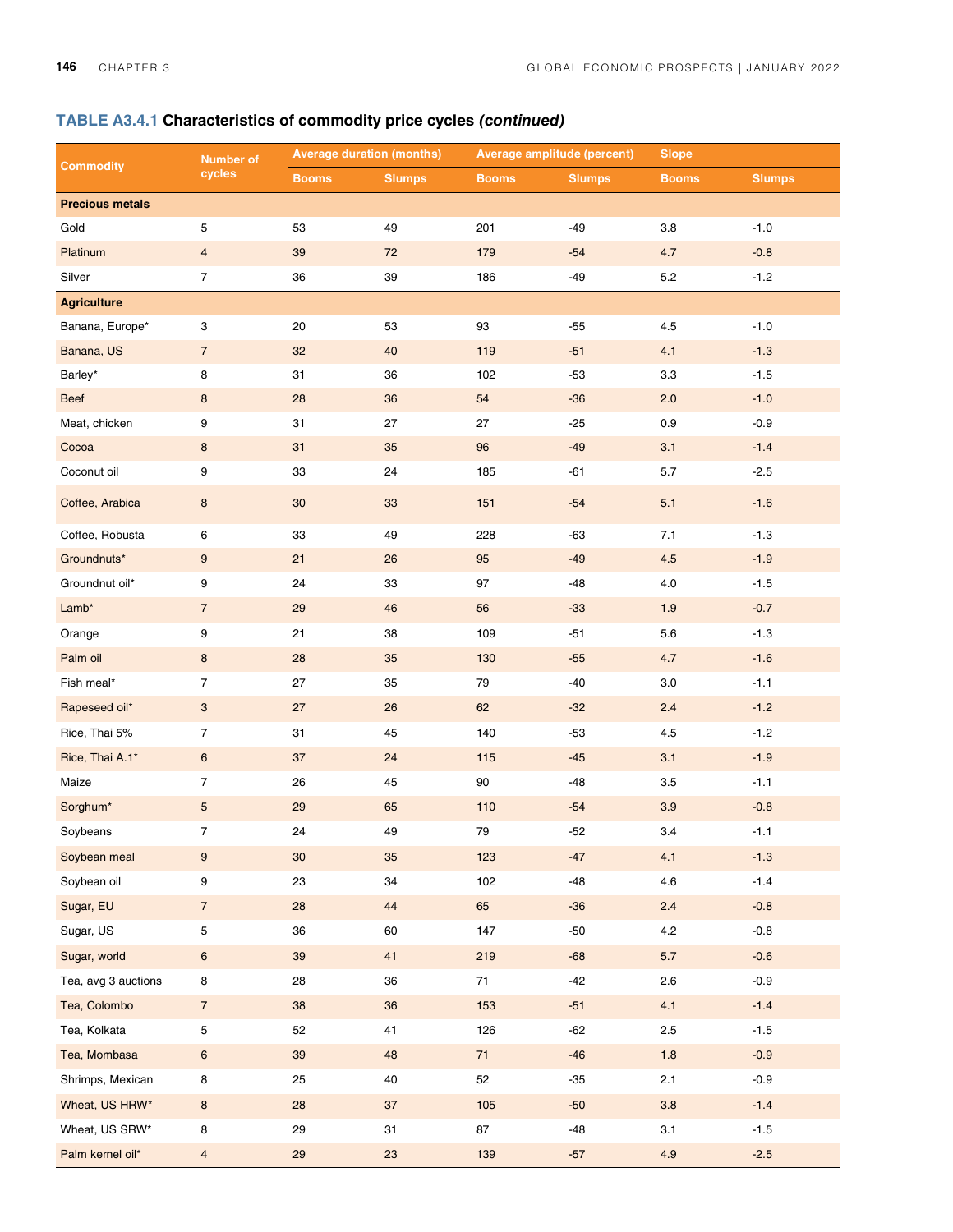|  | <b>TABLE A3.4.1 Characteristics of commodity price cycles (continued)</b> |  |  |  |
|--|---------------------------------------------------------------------------|--|--|--|
|--|---------------------------------------------------------------------------|--|--|--|

| <b>Commodity</b>                  | <b>Number of</b><br>cycles | <b>Average duration (months)</b> |               | Average amplitude (percent) |               | <b>Slope</b> |               |
|-----------------------------------|----------------------------|----------------------------------|---------------|-----------------------------|---------------|--------------|---------------|
|                                   |                            | <b>Booms</b>                     | <b>Slumps</b> | <b>Booms</b>                | <b>Slumps</b> | <b>Booms</b> | <b>Slumps</b> |
| <b>Agriculture: Raw materials</b> |                            |                                  |               |                             |               |              |               |
| Cotton, A Index                   | 9                          | 24                               | 33            | 98                          | $-50$         | 3.0          | $-1.5$        |
| Logs, Cameroon                    | 9                          | 25                               | 33            | 52                          | $-28$         | 2.1          | $-0.8$        |
| Logs, Malaysian                   | 12                         | 21                               | 27            | 28                          | $-37$         | 3.5          | $-1.3$        |
| Rubber, SGP/MYS                   | 5                          | 37                               | 55            | 263                         | $-66$         | 7.3          | $-1.2$        |
| Rubber, TSR20*                    | $\mathbf{2}$               | 32                               | 37            | 200                         | $-50$         | 6.3          | $-1.4$        |
| Tobacco, US import u.v.           | $\overline{7}$             | 30                               | 43            | 30                          | $-25$         | 1.0          | $-0.6$        |
| Plywood*                          | 9                          | 23                               | 30            | 42                          | $-32$         | 1.8          | $-1.1$        |
| Sawnwood, Malaysian               | $\overline{7}$             | 45                               | 38            | 51                          | $-35$         | 1.3          | $-0.9$        |
| <b>Fertilizers</b>                |                            |                                  |               |                             |               |              |               |
| <b>DAP</b>                        | 10                         | 27                               | 27            | 131                         | $-45$         | 3.9          | $-1.7$        |
| <b>TSP</b>                        | $\overline{7}$             | 26                               | 46            | 167                         | $-46$         | 6.4          | $-1.0$        |
| Urea                              | 8                          | 24                               | 39            | 316                         | $-60$         | 13.2         | $-1.5$        |
| Potassium chloride                | 6                          | 27                               | 57            | 103                         | $-42$         | 3.8          | $-0.7$        |
| Phosphate rock                    | 6                          | 36                               | 42            | 286                         | $-55$         | 8.0          | $-1.3$        |

*Source:* World Bank.

*Note*: Cycles denotes the number of completed peak-to-peak cycles. Turning points are identified using the business cycle algorithm of Harding and Pagan (2002) with a phase of at least 12 months and a cycle of at least 24 months. Duration measures the average length (in months) of a phase (booms or slumps). Amplitude measures the average price change (in percentage terms) from trough to peak for booms and from peak to trough for slumps. Slope measures the average price increase per month (in percentage terms) during booms and the average price decline during slumps. Data from January 1970 to October 2021. No turning points are identified for four commodities in the sample (sunflower oil; two varieties of rice; and sawnwood -Africa) because of gaps in the data. \* denotes missing observations at the beginning and/or at the end of the sample.

# **TABLE A3.4.2 Global recessions and downturns since 1970**

| <b>Global episode</b> | <b>Time period</b> | <b>Associated peak</b><br>in industrial<br>production |
|-----------------------|--------------------|-------------------------------------------------------|
| Global recession      | 1974Q1-1975Q1      | 1973M11                                               |
| Global recession      | 1981Q4-1982Q4      | 1981M9                                                |
| Global recession      | 1990Q4-1991Q1      | 1990M8                                                |
| Global downturn       | 1998               | 1997M12                                               |
| Global downturn       | 2001               | 2000M12                                               |
| Global recession      | 2008Q3-2009Q1      | 2008M1                                                |
| Global downturn       | 2012               | 2012M12                                               |

*Sources*: Kose, Sugawara, and Terrones (2020); World Bank.

# **References**

Addison, T., and A. Roe, eds. 2018. *Extractive Industries: The Management of Resources as a Driver of Sustainable Development*. WIDER Studies in Development Economics, Oxford University Press.

Akiyama, T., and P. Varangis. 1990. "The Impact of the International Coffee Agreement on Producing Countries." *The World Bank Economic Review* 4 (2): 157-173.

Alquist, R., S. Bhattarai, and O. Coibion. 2020. "Commodity-price Comovement and Global Economic Activity." *Journal of Monetary Economics* 112 (June): 41-56.

Arezki, R., R. Boucekkine, J. Frankel, M. Laksaci, and R. van der Ploeg, eds. 2018. *Rethinking the Macroeconomics of Resource-Rich Countries*. London, UK: CEPR Press.

Arezki, R., K. Hamilton, and K. Kazimov. 2011. "Resource Windfalls, Macroeconomic Stability and Growth: The Role of Political Institutions." IMF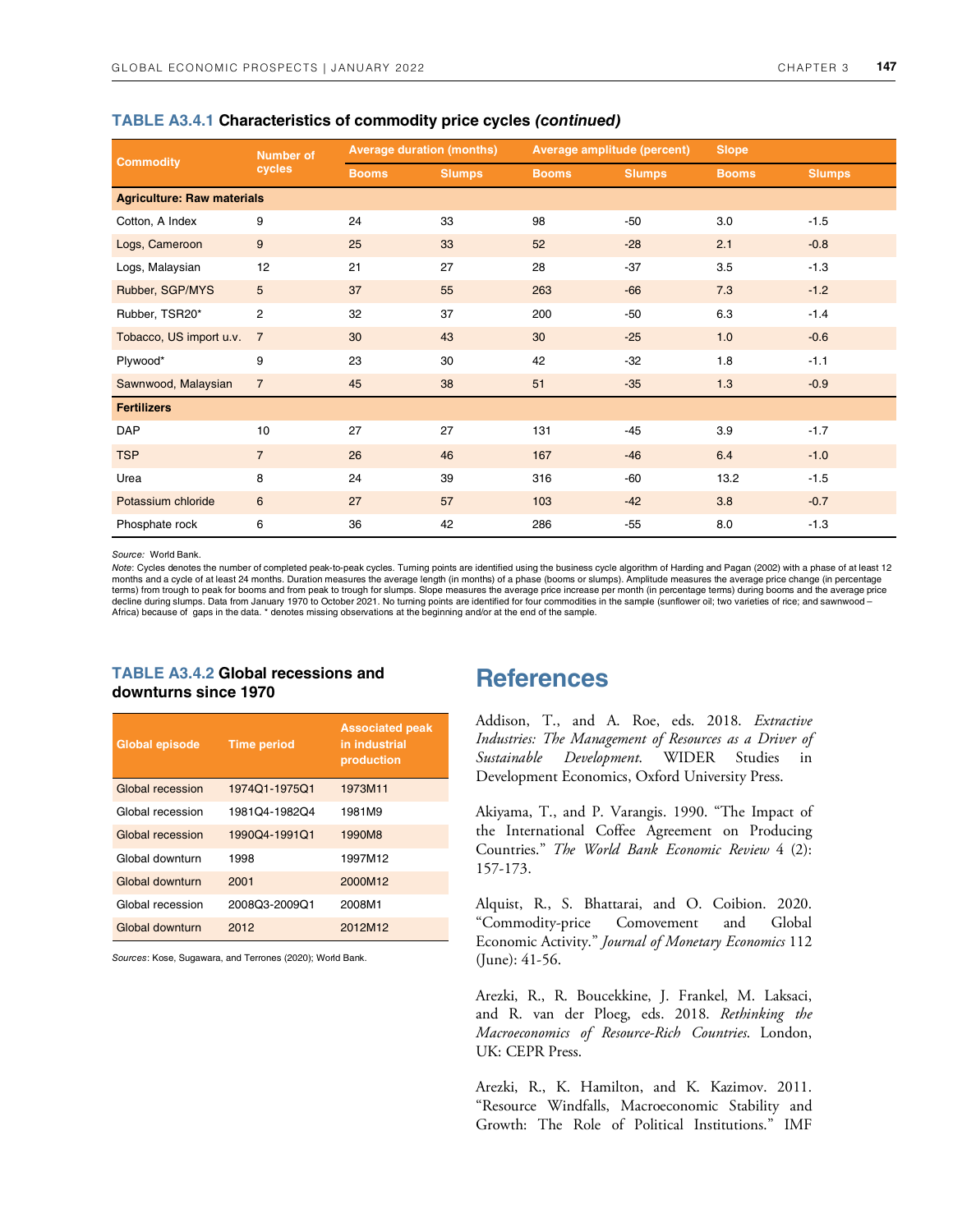Working Paper 11/142, International Monetary Fund, Washington, DC.

Armas, A., P. Castillo, and M. Vega. 2014. "Inflation Targeting and Quantitative Tightening: Effects of Reserve Requirements in Peru." *Economia* 15 (1): 133- 175.

Arze del Granado, F. J., D. Coady, and R. Gillingham. 2012. "The Unequal Benefits of Fuel Subsidies: A Review of Evidence for Developing Countries." *World Development* 40 (11): 2234-2248.

Asik, A. 2017. "Effectiveness of Stabilization Funds in Managing Volatility in Oil-Rich Countries." Unpublished Manuscript, TOBB Economics and Technology University.

Baffes, J., 2007. "Oil Spills on other Commodities." *Resources Policy* 32 (3): 126-134.

Baffes, J., and T. Haniotis. 2010. "Placing the 2006/08 Commodity Price Boom into Perspective." Policy Research Working Paper 5371, World Bank, Washington, DC.

Baffes, J., and A. Kabundi. 2021. "Commodity Price Shocks: Order within Chaos?" Policy Research Working Paper 9792, World Bank, Washington, DC.

Baffes, J., A. N. Kabundi, and P. S. O. Nagle. 2021. "The Role of Income and Substitution in Commodity Demand." *Oxford Economic Papers*. https:// doi.org/10.1093/oep/gpab029.

Baffes, J., M. A. Kose, F. Ohnsorge, and M. Stocker. 2015. "The Great Plunge in Oil Prices: Causes, Consequences, and Policy Responses." Policy Research Note 15/01, World Bank, Washington, DC.

Bagattini, G. 2011. "The Political Economy of Stabilization Funds: Measuring Their Success in Resource Dependent Countries." IDS Working Paper 356, Institute of Development Studies, University of Sussex, Brighton, U.K.

Baumeister, C., and J. D. Hamilton. 2019. "Structural Interpretation of Vector Autoregressions with Incomplete Identification: Revisiting the Role of Oil Supply and Demand Shocks." *American Economic Review* 109 (5): 1873-1910.

Baumeister, C., and G. Peersman. 2013. "Time-Varying Effects of Oil Supply Shocks on the US Economy." *American Economic Journal: Macroeconomics* 5 (4):1-28.

Baxter, M., and M. A. Kouparitsas. 2005. "What Determines Bilateral Trade Flows?" Working Paper Series 05-11, Federal Reserve Bank of Chicago, Chicago, IL.

Beck, T. 2018. "Finance and Resource Booms: A Complicated Relationship." In *Rethinking the Macroeconomics of Resource-Rich Countries*, edited by R. Arezki, R. Boucekkine, J. Frankel, M. Laksaci, and R. van der Ploeg, 89-96. London: CEPR Press.

Benford, J., T. Best, and M. Joy. 2016. "Sovereign GDP-linked Bonds." Financial Stability Paper No. 39, Bank of England.

Berg, A., C. Goncalves, and R. Portillo. 2016. "Another Disconnect Puzzle: Should Floaters Fix and Fixers Float?" International Monetary Fund, Washington, DC.

Bernanke, B. 2016. "The Relationship Between Stocks and Oil Prices." *Brookings* (blog), February 19, 2016. https://www.brookings.edu/blog/ benbernanke/2016/02/19/the-relationship-betweenstocks-and-oil-prices/.

Bilgin, D., and R. Ellwanger. 2017. "A Dynamic Factor Model for Commodity Prices." Staff Analytical Note 17-12, Bank of Canada, Ontario, Canada.

Bjork, G. C. 1999. *The Way it Worked and Why It Won't: Structural Change and the Slowdown of U.S. Economic Growth*. Westport, CT: Praeger Publishers.

Blake, A., and H. Mumtaz. 2012. "Applied Bayesian Econometrics for Central Bankers." In *Technical Books.*  London: Centre for Central Banking Studies, Bank of England.

Blattman, C., J. Hwang, and J. Williamson. 2007. "Winners and Losers in the Commodity Lottery: The Impact of Terms of Trade Growth and Volatility in the Periphery 1870-1939." *Journal of Development Economics* 82 (1): 156-179.

Bleaney, M., and D. Greenaway. 2001. "The Impact of Terms of Trade and Real Exchange Volatility on Investment and Growth in Sub-Saharan Africa." *Journal of Development Economics* 65 (2): 491-500.

Borensztein, E. and C. Reinhart. 1994. "The Macroeconomic Determinants of Commodity Prices." *IMF Staff Papers* 41 (2): 236-261.

BP (database). Statistical Review of World Energy 2021. Accessed on December 20, 2021. https:// www.bp.com/en/global/corporate/energy-economics/ statistical-review-of-world-energy.html.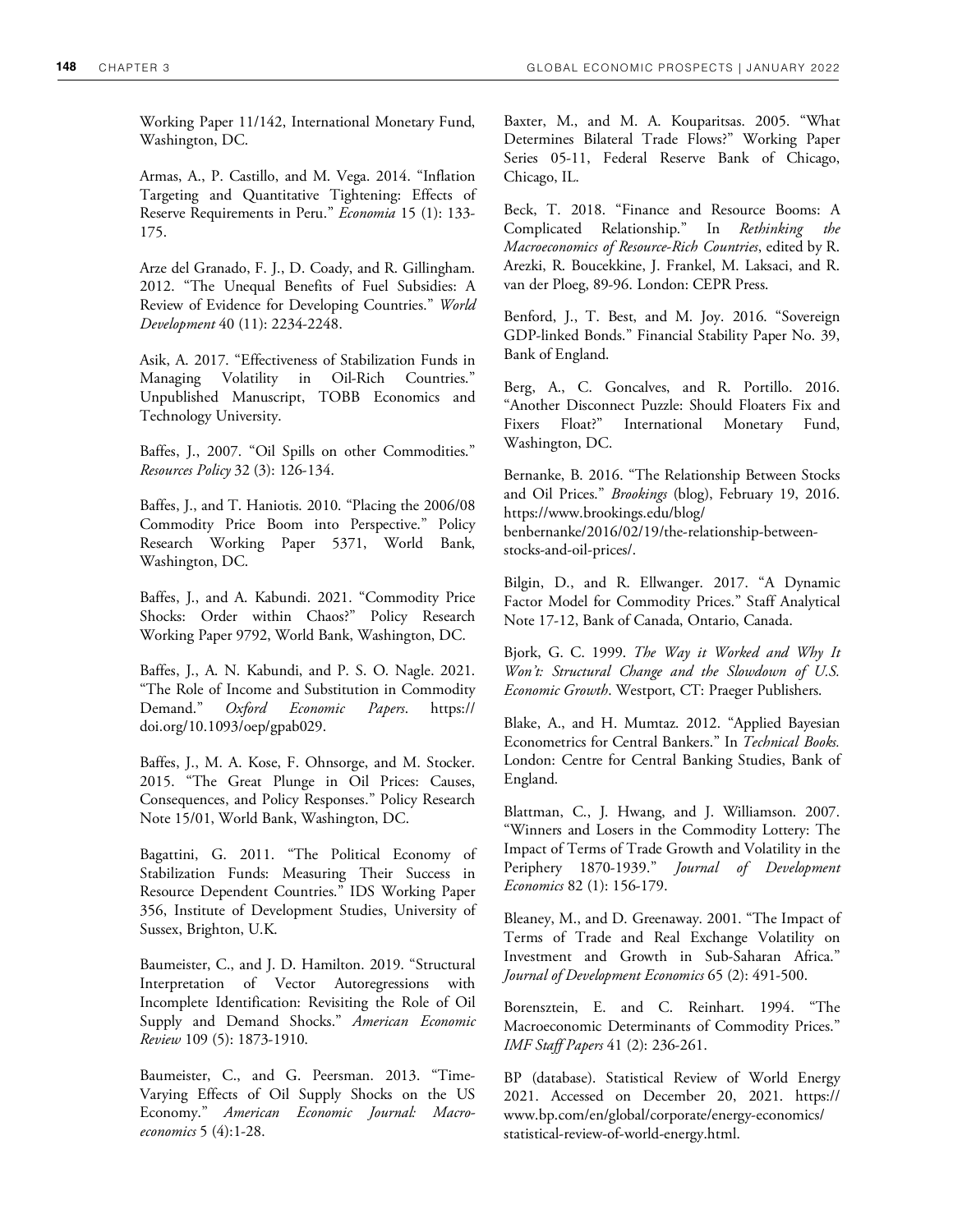Broda, C. 2004. "Terms of Trade and Exchange Rate Regimes in Developing Countries." *Journal of International Economics* 63 (1): 31-58.

Bry, G., and C. Boschan. 1971. *Cyclical Analysis of Time Series: Selected Procedures and Computer Programs.* New York: National Bureau of Economic Research.

Byrne, J., G. Fazio, and N. Fiess. 2013. "Primary Commodity Prices: Co-movements, Common Factors and Fundamentals." *Journal of Development Economics*  101 (C): 16-26.

Byrne, J., R. Sakemoto, and B. Xu. 2020. "Commodity Price Co-movement: Heterogeneity and the Time Varying Impact of Fundamentals." *European Review of Agricultural Economics* 47 (2): 499-528.

Caballero, R. J., and A. Krishnamurthy. 2004. "Fiscal Policy and Financial Depth." NBER Working Paper 10532, National Bureau of Economic Research, Cambridge, MA.

Callen, T., R. Cherif, F. Hasanov, A. Hegazy, and P. Khandelwal. 2014. "Economic Diversification in the GCC: Past, Present, and Future." Staff Discussion Note 14/12, International Monetary Fund, Washington, DC.

Carter, C. K., and R. Kohn. 1994. "On Gibbs Sampling for State Space Models." *Biometrika* 81 (3): 541-553.

Cashin, P., C. J. McDermott, and A. Scott. 2002. "Booms and Slumps in World Commodity Prices." *Journal of Development Economics* 69 (1): 277-296.

CBO (Congressional Budget Office). 1981. "The Productivity Slowdown: Causes and Policy Responses." Staff Memorandum. Washington, DC: The Congress of the United States.

Cerutti, E., S. Claessens, and L. Laeven. 2017. "The Use and Effectiveness of Macroprudential Policies: New Evidence." Dataset update in 2018, and available at https://www.eugeniocerutti.com/datasets. *Journal of Financial Stability* 28 (February): 203-24.

Céspedes, L., and A. Velasco. 2012. "Macroeconomic Performance During Commodity Price Booms and Busts." *IMF Economic Review* 60 (4): 570-599.

Chamon, M., and M. Garcia. 2016. "Capital Controls in Brazil: Effective?" *Journal of International Money and Finance* 61 (C): 163-187.

Chang, H., and A. Lebdioui. 2020. "From Fiscal Stabilization to Economic Diversification." WIDER Working Paper 2020/108, United Nations University.

Charnavoki, V., and J. Dolado. 2014. "The Effects of Global Shocks on Small Commodity-Exporting Economies: Lessons from Canada." *American Economic Journal: Macroeconomics* 6 (2): 207-37.

Cherif, R., and F. Hasanov. 2014. "Soaring of the Gulf Falcons: Diversification in the GCC Oil Exporters in Seven Propositions." IMF Working Paper 14/177, International Monetary Fund, Washington, DC.

Chiaie, S. D., L. Ferrara, and D. Giannone. 2017. "Common Factors of Commodity Prices." Working Papers 645, Banque de France, Paris.

Chib, S., and E. Greenberg. 1994. "Bayes Inference in Regression Models with ARMA (p,q) Errors." *Journal of Econometrics* 64 (1-2): 183-206.

Comtrade (database). United Nations. Accessed on December 16, 2021. https://comtrade.un.org.

Cuddington, J. 1989. "Commodity Export Booms in Developing Countries." *The World Bank Research Observer* 4 (2): 143-165.

Davutyan, N., and M. C. Roberts. 1994. "Cyclicality in Metal Prices." *Resources Policy* 20 (1): 49-57.

Deaton, A., and G. Laroque. 1992. "On the Behaviour of Commodity Prices." *Review of Economic Studies* 59 (1): 1-23.

Di Pace, F., L. Juvenal, and I. Petrella. 2020. "Termsof-Trade Shocks are Not All Alike." IMF Working Paper 2020/280, International Monetary Fund, Washington, DC.

Dieppe, A. ed. 2020. *Global Productivity: Trends, Drivers, and Policies*. Washington, DC: World Bank.

Dincer, N. N., B. Eichengreen, and P. Geraats. 2019. "Transparency of Monetary Policy in the Postcrisis World." In *The Oxford Handbook of the Economics of Central Banking*, edited by D. G. Mayes, P. L. Siklos, and J.-E. Sturm. Oxford, U.K.: Oxford University Press. Dataset available at https://eml.berkeley.edu/ ~eichengr/data.shtml.

Drechsel, T., M. McLeay, and S. Tenreyro. 2019. "Monetary Policy for Commodity Booms and Busts." Paper presented at the Federal Reserve Bank of Kansas City Jackson Hole Economic Policy Symposium, Jackson Hole, Wyoming, August 22-24.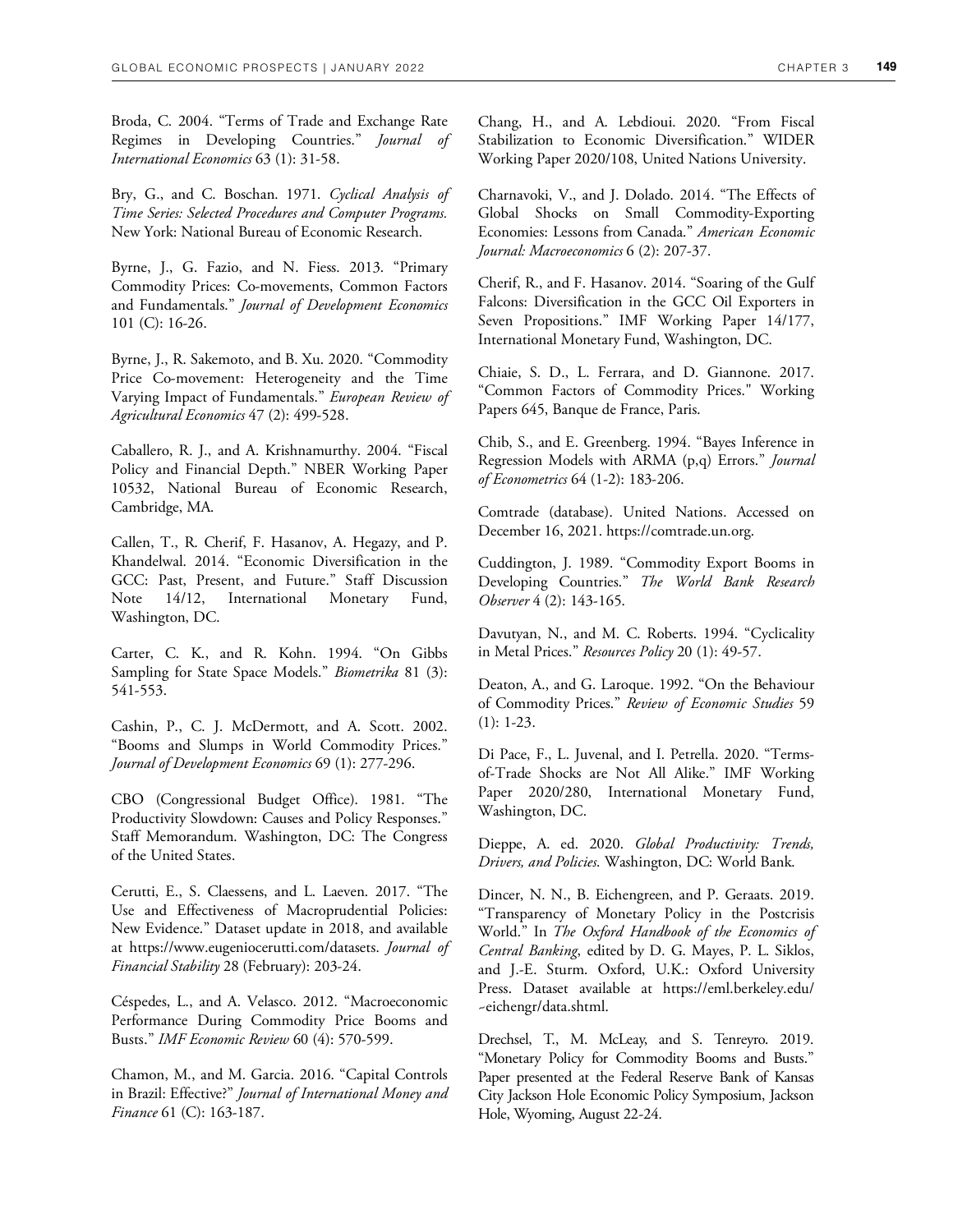Eberhardt, M., and A. Presbitero. 2021. "Commodity Prices and Banking Crisis." CEPR Discussion Paper 15959, Center for Economic Policy Research, London.

Edwards, S., and E. Levy-Yeyati. 2005. "Flexible Exchange Rates as Shock Absorbers." *European Economic Review* 49 (8): 2079-2105.

Eickmeier, S., and M. Kühnlenz. 2018. "China's Role in Global Inflation Dynamics." *Macroeconomic Dynamics* 22 (2): 225-254.

Fattouh, B. 2007. "OPEC Pricing Power: The Need for a New Perspective." Oxford Institute for Energy Studies WPM 31, Oxford, U.K.

Fernández, A., S. Schmitt-Grohé, and M. Uribe. 2020. "Does the Commodity Super Cycle Matter?" NBER Working Paper 27589, National Bureau of Economic Research, Cambridge, MA.

Frankel, J. 2011. "A Comparison of Product Price Targeting and Other Monetary Anchor Options, for Commodity Exporters in Latin America." *Economia* 12 (1): 1-57.

Frankel, J. 2017. "How to Cope with Volatile Commodity Export Prices: Four Proposals." CID Faculty Working Paper 335, Center for International Development at Harvard University, Cambridge, MA.

Frankel, J. A., C. A. Végh, and G. Vuletin. 2013. "On Graduation from Fiscal Procyclicality." *Journal of Development Economics* 100 (1): 32-47.

Fry, R., and A. Pagan. 2011. "Sign Restrictions in Structural Vector Autoregressions: A Critical Review." *Journal of Economic Literature* 49 (4): 938-960.

Gambetti, L., E. Pappa, and F. Canova. 2005. "The Structural Dynamics of U.S. Output and Inflation: What Explains the Changes?" Economics Working Papers 921, Department of Economics and Business, Universitat Pompeu Fabra, Barcelona.

Gavin, M., and R. Perotti. 1997. "Fiscal Policy in Latin America." In *NBER Macroeconomics Annual 1997, Vol. 12*, edited by B. Bernanke and J. Rotemberg, 11-72. Cambridge, MA: MIT Press.

Ghosh, A. R., and J. D. Ostry. 1994. "Export Instability and the External Balance in Developing Countries." *IMF Staff Papers* 41 (2): 214-235.

Gill, I. S., I. Izvorski, W. van Eeghen, and D. De Rosa. 2014. *Diversified Development: Making the Most of Natural Resources in Eurasia*. Washington, DC: World Bank.

Giri, R., S. N. Quayyum, and R. J. Yin. 2019. "Understanding Export Diversification: Key Drivers and Policy Implications." IMF Working Paper 19/105, International Monetary Fund, Washington, DC.

Ha, J., M. A. Kose, and F. Ohnsorge, eds. 2019. *Inflation in Emerging and Developing Economies: Evolution, Drivers, and Policies*. Washington, DC: World Bank.

Ha, J., M. A. Kose, and F. Ohnsorge. 2021. "One-Stop Source: A Global Database of Inflation." Policy Research Working Paper 9737, World Bank, Washington, DC.

Ha, J., M. A. Kose, F. Ohnsorge, and H. Yilmazkuday. 2019. "Sources of Inflation: Global and Domestic Drivers," In *Inflation in Emerging and Developing Economies: Evolution, Drivers, and Policies,* edited by J. Ha, M. A. Kose, and F. Ohnsorge. Washington, DC: World Bank.

Hamilton, J. 2015. "What's Driving the Price of Oil Down?" https://econbrowser.com/archives/2015/01/ whats-driving-the-price-of-oil-down-2.

Harding, D., and A. Pagan. 2002. "Dissecting the Cycle: A Methodological Investigation." *Journal of Monetary Economics* 49 (2): 365-381.

Harding, D., and A. Pagan. 2006. "Synchronization of Cycles." *Journal of Econometrics* 132 (1): 59-79.

Harding, T., and A. J. Venables. 2016. "The Implications of Natural Resource Exports for Nonresource Trade." *IMF Economic Review* 64 (2): 268- 302.

Hesse. H. 2008. "Export Diversification and Economic Growth." Commission on Growth and Development Working Paper 21, World Bank, Washington, DC

Ilzetzki, E., and C. A. Végh. 2008. "Procyclical Fiscal Policy in Developing Countries: Truth or Fiction?" NBER Working Paper 14191, National Bureau of Economic Research, Cambridge, MA.

IMF (International Monetary Fund). 2012. *World Economic Outlook: Coping with High Debt and Sluggish Growth.* October. Washington, DC: International Monetary Fund.

IMF (International Monetary Fund). 2015a. *World Economic Outlook: Adjusting to Lower Commodity Prices.* October. Washington, DC: International Monetary Fund.

IMF (International Monetary Fund). 2015b. *Fiscal Monitor: The Commodities Rollercoaster: A Fiscal*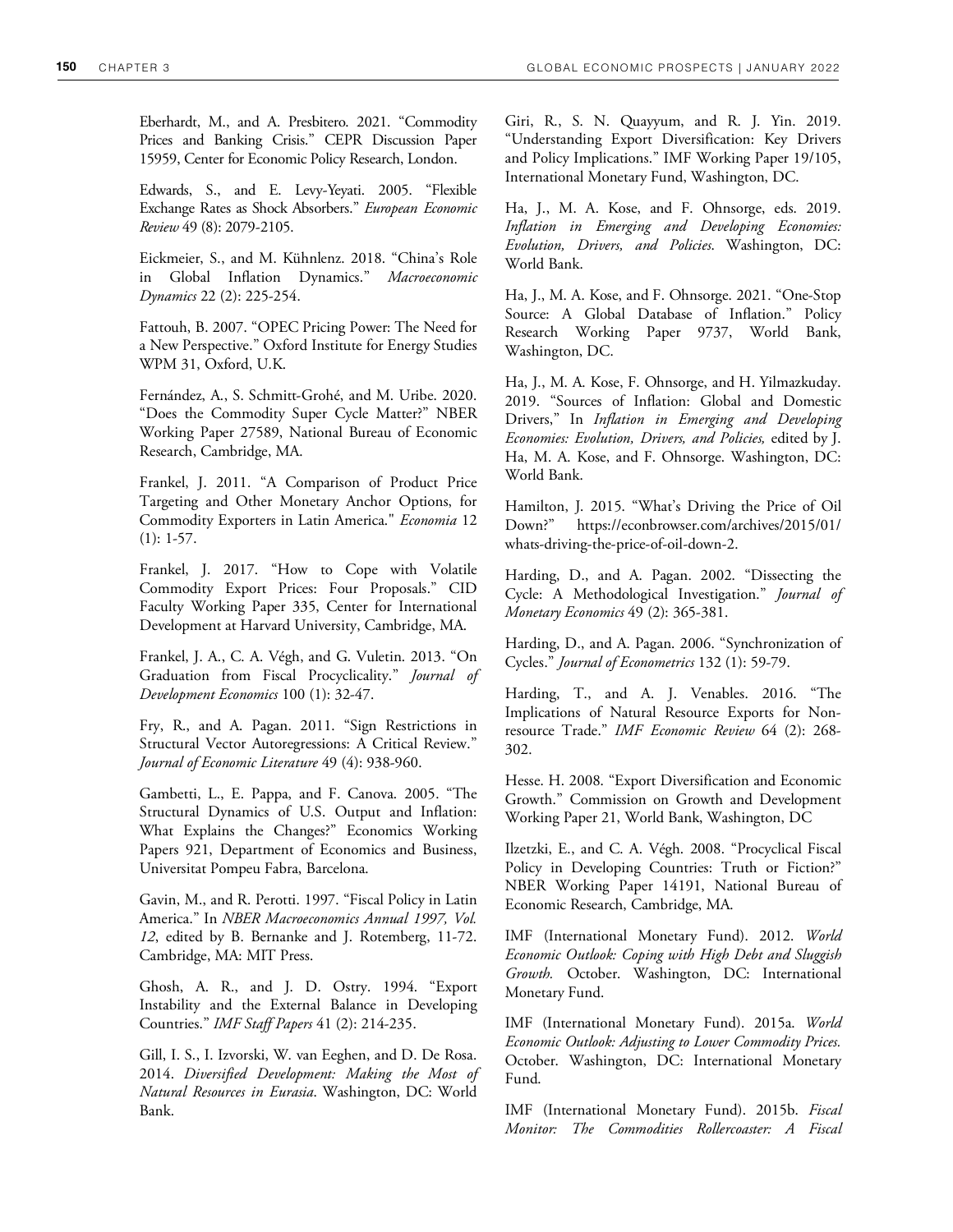*Framework for Uncertain Times*. October. Washington, DC: International Monetary Fund.

IMF (International Monetary Fund). 2017. "If Not Now, When? Energy Price Reform in Arab Countries." Note prepared for the Annual Meeting of Arab Ministers of Finance, Rabat, Morocco.

IMF (International Monetary Fund). 2020. *Fiscal Monitor: Policies to Support People During the COVID-19 Pandemic*. April. Washington, DC: International Monetary Fund.

Jacks, D. S., K. H. O'Rourke, and J. G. Williamson. 2011. "Commodity Price Volatility and World Market Integration Since 1700." *The Review of Economics and Statistics* 93 (3): 800-813.

Jacks, D. S., and M. Stuermer. 2020. "What Drives Commodity Price Boom and Busts?" *Energy Economics* 85 (January 2020): 104035.

Jackson, L. E., M. A. Kose, C. Otrok, and M. T. Owyang. 2015. "Specification and Estimation of Bayesian Dynamic Factor Models: A Monte Carlo Analysis with an Application to Global House Price Comovement." In *Advances in Econometrics, Vol 35,*  edited by E. Hillebrand and S. J. Koopman, 361-400. Bingley, U.K.: Emerald Group Publishing Limited.

Kabundi, A., and F. Ohnsorge. 2020. "Implications of Cheap Oil for Emerging Markets." Policy Research Working Paper 9403, World Bank, Washington, DC.

Kabundi, A., and H. Zahid. Forthcoming. "Commodity Price Cycles: Commonalities, Heterogeneities, and Drivers."

Kaminsky, G. L., C. M. Reinhart, and C. A. Végh. 2004. "When It Rains, It Pours: Procyclical Capital Flows and Macroeconomic Policies." In *NBER Macroeconomics Annual 19,* edited by M. Gertler and K. Rogoff, 11-53. Cambridge, MA: MIT Press.

Kilian, L. 2009. "Not All Oil Price Shocks are Alike: Disentangling Demand and Supply Shocks in the Crude Oil Market." *American Economic Review* 99 (3): 1053-1069.

Kilian, L., and D. P. Murphy. 2014. "The Role of Inventories and Speculative Trading in the Global Market for Crude Oil." *Journal of Applied Econometrics*  29 (3): 454-478.

Kim, C.-J., and C. Nelson. 1999. *State-Space Models with Regime Switching: Classical and Gibbs-Sampling Approaches with Applications, Vol 1*. Cambridge, MA: MIT Press.

Kose, M. A. 2002. "Explaining Business Cycles in Small Open Economies: 'How Much Do World Prices Matter?'" *Journal of International Economics* 56 (2): 299-327.

Kose, M. A., P. Nagle, F. Ohnsorge, and N. Sugawara. 2021. *Global Waves of Debt: Causes and Consequences*. Washington, DC: World Bank.

Kose, M. A, C. Otrok, and C. H. Whiteman. 2003. "International Business Cycles: World, Region, and Country-Specific Factors." *American Economic Review*  93 (4): 1216-1239.

Kose, M. A., N. Sugawara, and M. E. Terrones. 2020. "Global Recessions." Policy Research Working Paper 9172, World Bank, Washington, DC.

Kotwal, A., B. Ramaswami, and W. Wadhwa. 2011. "Economic Liberalization and Indian Economic Growth: What's the Evidence?" *Journal of Economic Literature* 49 (4): 1152-1199.

Labys, W. C., A. Achouch, and M. Terraza. 1999. "Metal Prices and the Business Cycle." *Resources Policy* 25 (1999): 229-238.

Le Pen, Y., and B. Sévi. 2018. "Futures Trading and the Excess Co-movement of Commodity Prices." *Review of Finance* 22 (1): 381-418.

Lederman, D., and L. C. Xu. 2007. "Comparative Advantage and Trade Intensity: Are Traditional Endowments Destiny?" In *Natural Resources: Neither Curse nor Destiny*, edited by D. Lederman and W. F. Maloney, 289-322. Washington, DC: World Bank.

Lombardi, M., C. Osbat, and B. Schnatz. 2010. "Global Commodity Cycles and Linkages: A FAVAR Approach." Working Paper Series 1170, European Central Bank, Frankfurt.

Mahajan, K., and S. Tomar. 2020. "COVID-19 and Supply Chain Disruption: Evidence from Food Market in India." *American Journal of Agriculture Economics* 103 (1): 35-52.

Marañon, M., and M. Kumral. 2019. "Dynamics Behind Cycles and Co-movements in Metal Prices: An Empirical Study Using Band-Pass Filters." *Natural Resources Research* 29 (3): 1487-1519.

Masson, P. 2014. "Macroprudential policies, Commodity Prices and Capital Inflows." In *The Role of Central Banks in Macroeconomic and Financial Stability Vol 76*, edited by M. H. Mohanty, 59-75. Basel, Switzerland: Bank for International Settlements.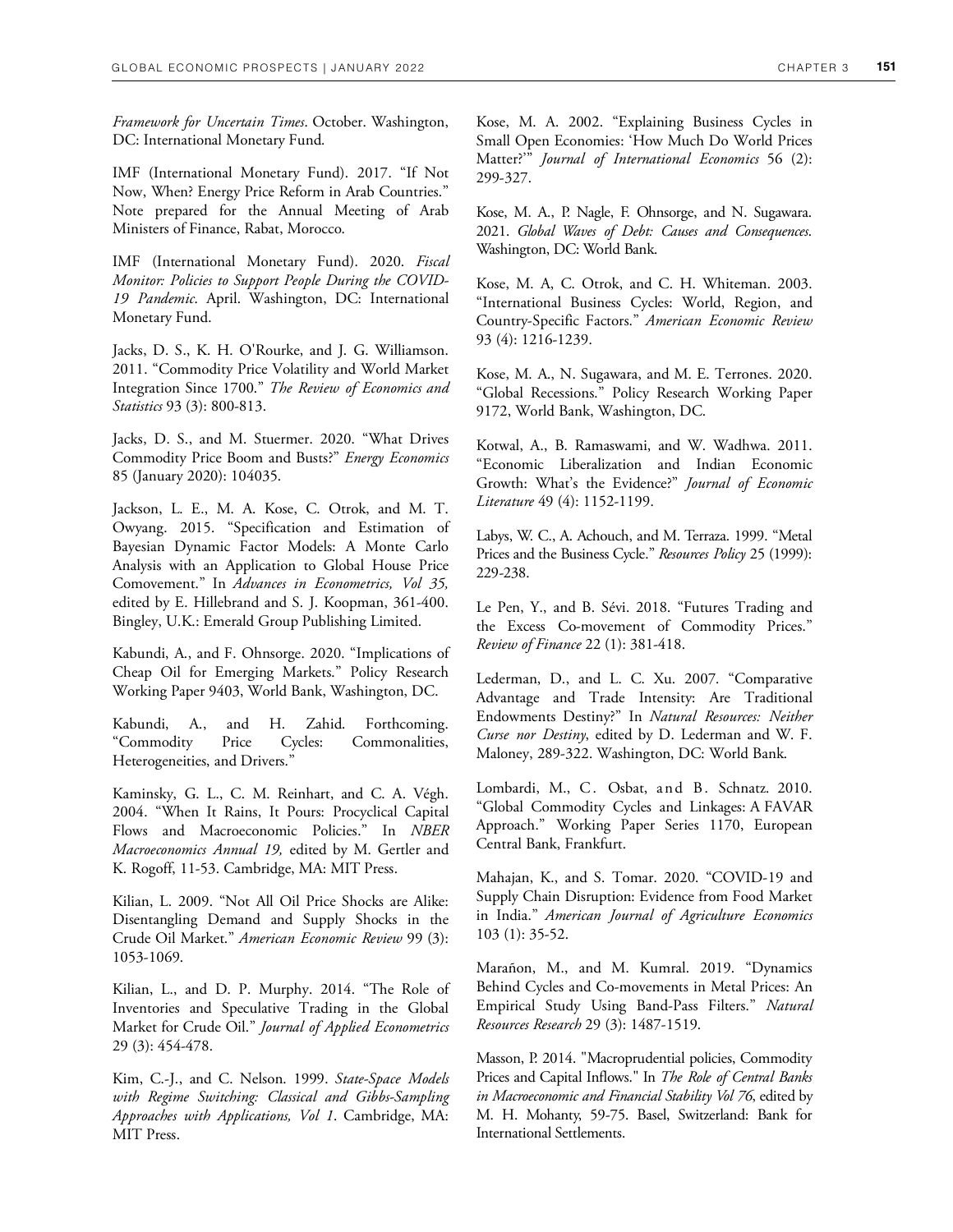Melolinna, M. 2015. "What has driven inflation dynamics in the Euro Area, the United Kingdom and the United States." Working Paper Series 1802, European Central Bank, Frankfurt.

Mendes, A., and S. Pennings. 2020. "One Rule Fits All? Heterogenous Fiscal Rules for Commodity Exporters when Price Shocks Can be Persistent: Theory and Evidence." Policy Research Working Paper 9400, World Bank, Washington, DC.

OECD (Organisation for Economic Co-operation and Development). 2012. "Education Indicators in Focus." 2012-06 (June), Paris: OEC D Publishing.

Ohashia, K., and T. Okimoto. 2016. "Increasing Trends in the Excess Comovement of Commodity Prices." *Journal of Commodity Markets* 1 (1): 48-64.

Ossowski, R., M. Villafuerte, P. A. Medas, and T. Thomas. 2008. "Managing the Oil Revenue Boom: The Role of Fiscal Institutions." IMF Occasional Paper 260, International Monetary Fund, Washington, DC.

Otrok, C., and C. Whiteman. 1998. "Bayesian Leading Indicators: Measuring and Predicting Economic Conditions in Iowa." *International Economic Review* 39 (4): 997-1014.

Our World in Data (database). Accessed on December 20, 2022 https://ourworldindata.org/energy.

Papageorgiou, C., and N. Spatafora. 2012. "Economic Diversification in LICs: Stylized Facts and Macroeconomic Implications." IMF Staff Discussion Note 12/13, International Monetary Fund, Washington, DC.

Peersman, G., 2005. "What Caused the Early Millennium Slowdown? Evidence Based on Vector Autoregressions." *Journal of Applied Econometrics* 20 (2): 185-207.

Peersman, G., and R. Straub. 2006. "Putting the New Keynesian Model to a Test." IMF Working Paper 06/135, International Monetary Fund, Washington, DC.

Peszko, G., D. van der Mensbrugghe, and A. Golub. 2020. "Diversification and Cooperation Strategies in a Decarbonizing World." Policy Research Working Paper 9315, World Bank, Washington, DC.

Poncela, P., E. Senra, and L. P. Sierra. 2014. "Common Dynamics of Non-energy Commodity Prices and their Relation to Uncertainty." *Applied Economics* 46 (30): 3724-3735.

Psacharopoulos, G., and H. A. Patrinos. 2004. "Returns to Investment in Education: A Further Update." *Education Economics* 12 (2): 111-134.

Radetzki, M. 2009. "Seven Thousand Years in the Service of Humanity: The History of Copper, the Red Metal." *Resources Policy* 34 (4): 176-184.

Rafiq, M. S. 2011. "Sources of Economic Fluctuations in Oil-exporting Economies: Implications for Choice of Exchange Rate Regimes." *International Journal of Finance & Economics* 16 (1): 70-91.

Reinhart, C. M., V. Reinhart, and C. Trebesch. 2016. "Global Cycles: Capital Flows, Commodities, and Sovereign Defaults." *American Economic Review* 106 (5): 574-580.

Richaud, C., A. G. M. Galego, F. Ayivodji, S. Matta, and S. Essl. 2019. "Fiscal Vulnerabilities in Commodity Exporting Countries and the Role of Fiscal Policy." MTI Discussion Paper 15, World Bank, Washington, DC.

Riera-Crichton, D., C. Végh, and G. Vuletin. 2015. "Procyclical and Countercyclical Fiscal Multipliers: Evidence from OECD Countries." *Journal of International Money and Finance* 52 (C): 15-31.

Roberts, M. C. 2009. "Duration and Characteristics of Metal Price Cycles." *Resources Policy* 34 (3): 87-102.

Ross, M. L. 2019. "What do We Know about Export Diversification in Oil-Producing Countries?" *The Extractive Industries and Society* 6 (3): 792-806.

Rossen, A. 2015. "What are Metal Prices Like? Comovement, Price Cycles and Long-Run Trends." *Resources Policy* 45 (C): 255-276.

Rubio-Ramírez, J. F., D. F. Waggoner, and T. Zha. 2010. "Structural Vector Autoregressions: Theory of Identification and Algorithms for Inference." *Review of Economic Studies* 77 (2): 665-696.

Salinas, G. 2021. "Chile: A Role Model of Export Diversification Policies." IMF Working Paper 2021/148, International Monetary Fund, Washington, DC.

Shabsigh, G., and N. Ilahi. 2007. "Looking beyond the Fiscal: Do Oil Funds Bring Macroeconomic Stability?" IMF Working Paper 07/96, International Monetary Fund, Washington, DC.

Stuermer, M. 2017. "Industrialization and the Demand for Mineral Commodities." *Journal of International Money and Finance* 76 (2017): 16-27.